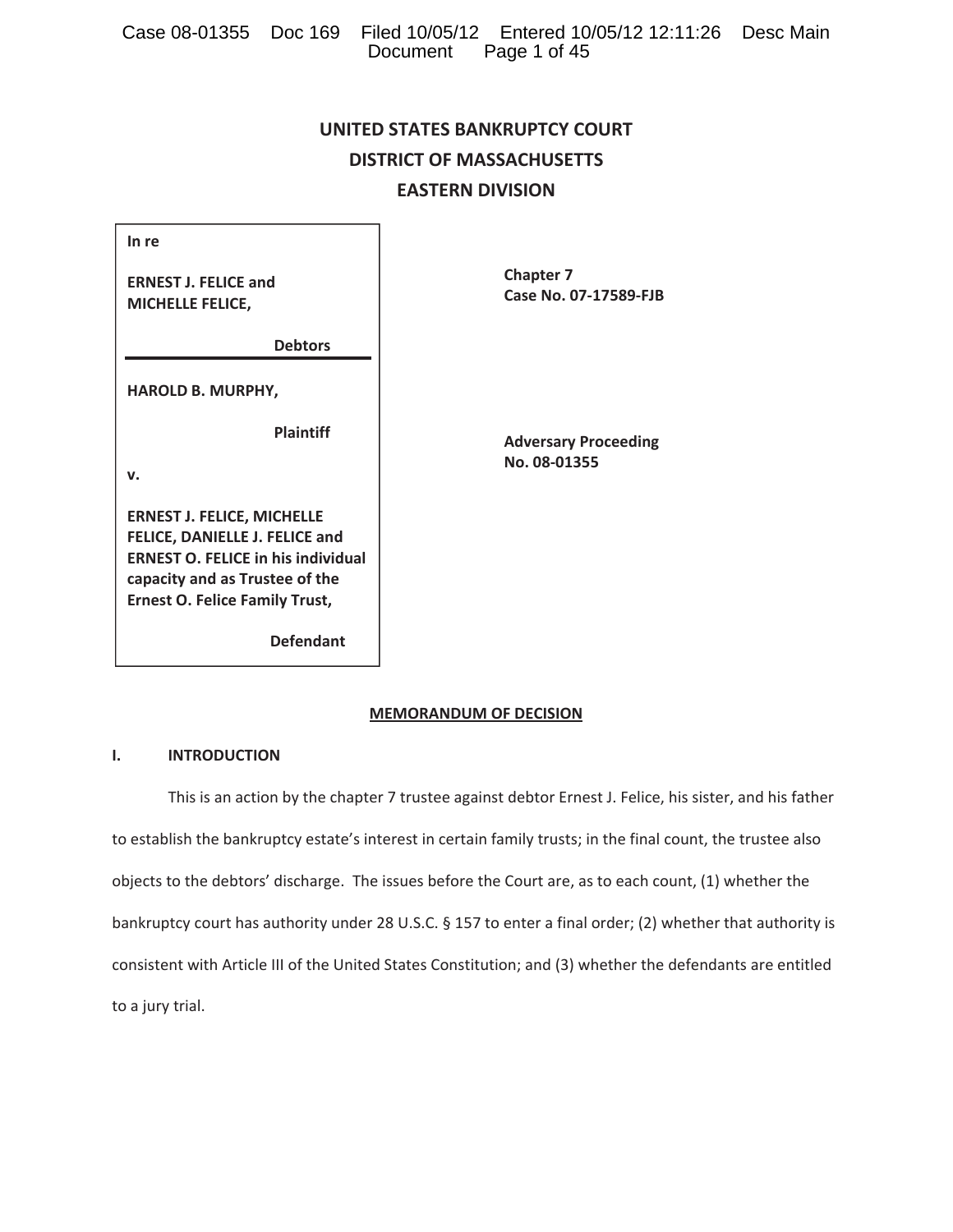### Case 08-01355 Doc 169 Filed 10/05/12 Entered 10/05/12 12:11:26 Desc Main<br>Document Page 2 of 45 Page 2 of 45

#### **II. BACKGROUND FACTS and PROCEDURAL HISTORY**

Ernest J. Felice ("Ernest") and Michelle Felice ("Michelle") (together, the "Debtors") filed a joint petition for relief under chapter 7 of the Bankruptcy Code on November 28, 2007. On their initial bankruptcy schedules, the Debtors listed no real property. On May 3, 2010, they amended Schedule A to include Ernest's life estate in real property located at 20 Mandalay Drive, Peabody, Massachusetts ("Mandalay Drive"). The Debtors stated that the listing of Mandalay Drive was "for information and disclosure purposes only as the asset is NOT property of the estate[.]" The chapter 7 trustee, Harold B. Murphy (the "Trustee"), disagreed with this characterization and commenced the present action against the Debtors, Ernest's father, Ernest O. Felice ("Ernest Senior"), and Ernest's sister, Danielle Felice ("Danielle") (collectively, the "Defendants").Except as noted below, the following facts appear undisputed.

Ernest Senior and his wife, Phyllis Felice ("Phyllis"), owned Mandalay Drive as tenants by the entirety. On September 21, 1981, Ernest Senior created the Felice Realty Trust (the "1981 Realty Trust"), naming himself as trustee and Phyllis as beneficiary.That same day, the couple deeded Mandalay Drive to Ernest Senior as trustee of the 1981 Realty Trust. On January 10, 2001, following his wife's death, Ernest Senior transferred 100 percent of the beneficial interest in the 1981 Realty Trust to himself. The 1981 Realty Trust contained a provision providing for its self-termination on September 21, 2001.

On September 27, 2001, Ernest Senior's children, Ernest and Danielle, created two trusts: the Ernest O. Felice Realty Trust (the "2001 Realty Trust") and the Ernest O. Felice Family Trust (the "Family Trust"). Ernest and Danielle are co-trustees of both trusts and co-beneficiaries of the Family Trust. The 2001 Realty Trust holds Mandalay Drive for the benefit of the Family Trust.

The same day his children created the 2001 Realty Trust and Family Trust, Ernest Senior deeded Mandalay Drive to Ernest and Danielle as trustees of the 2001 Realty Trust, subject to a reserved life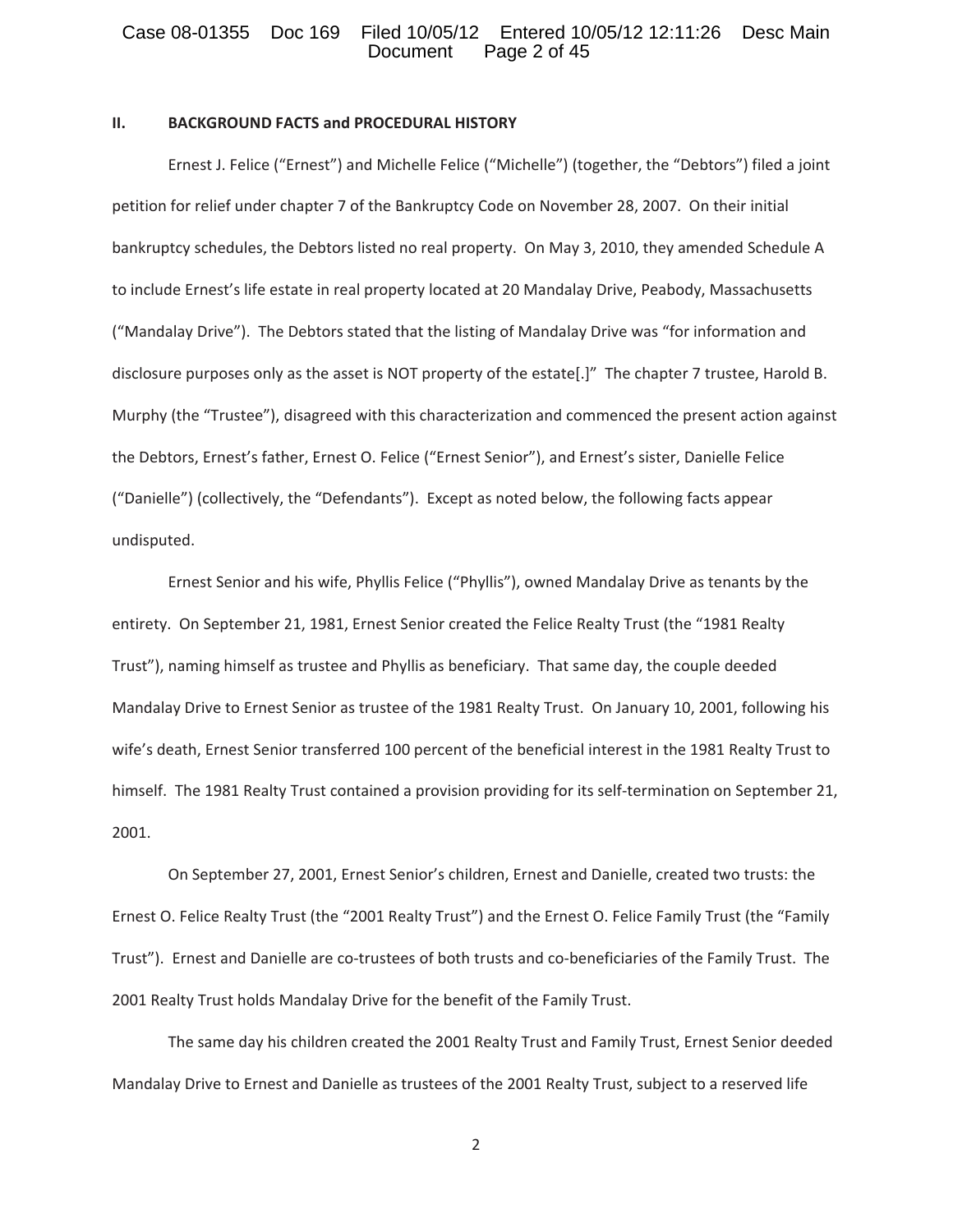### Case 08-01355 Doc 169 Filed 10/05/12 Entered 10/05/12 12:11:26 Desc Main<br>Document Page 3 of 45 Page 3 of 45

estate in the property for himself.<sup>1</sup> The parties agree that the deed that transferred Mandalay Drive from the 1981 Realty Trust to the 2001 Realty Trust contains a scrivener's error. It identifies the grantor as "Ernest O. Felice, as trustee of the Ernest O. Felice Family Trust." It should have read "Ernest O. Felice, as trustee of the Felice *Realty* Trust" because, as of September 27, 2001, Ernest Senior still held Mandalay Drive in his capacity as trustee of the 1981 Realty Trust.<sup>2</sup> The Family Trust's beneficial interest in Mandalay Drive inured to the Family Trust's co-beneficiaries, Ernest and Danielle.<sup>3</sup> The Family Trust contains a "Spendthrift Clause" prohibiting Ernest and Danielle from selling, pledging, or transferring their interests in the trust and removing their interests from the reach of creditor process.

On January 14, 2003, Ernest and Danielle executed a First Amendment to the Family Trust, granting Ernest 75% of the beneficial interest and Danielle, 25%. The First Amendment provided that Danielle would automatically forfeit her interest if she ceased using the second floor of Mandalay Drive as her primary residence.<sup>4</sup> The Trustee alleges Danielle has done just that. The Defendants neither admit nor deny this and the factual allegations on which it is founded.

On January 28, 2008, Ernest executed a Second Amendment to the Family Trust.This occurred after he filed bankruptcy and without permission of the Court. The Second Amendment gave Ernest and Danielle each a 50% beneficial interest in the Family Trust.

On April 30, 2008, Ernest and Michelle signed an affidavit (the "2008 Affidavit") under penalty of perjury in which they averred:"Neither of us are aware of who the beneficiaries of the Ernest O. Felice

 $1$  The parties dispute whether Ernest Senior was also a settlor of the Family Trust.

<sup>&</sup>lt;sup>2</sup> In their Motion to Dismiss, the Defendants argue that because the 1981 Realty Trust expired by its own terms on September 21, 2001—six days before Ernest Senior executed the deed—the conveyance from the 1981 Realty Trust to the 2001 Realty Trust was defective.

 $3$  A third sibling was also a beneficiary of the Family Trust until his death on November 3, 2002. Since then Ernest and Danielle have been the only beneficiaries of the Family Trust.

<sup>4</sup> *See Amended Complaint, Exh. F, "Ernest O. Felice Family Trust, Second Amendment of Trust II."*Although this document is titled the "Second Amendment of Trust," a subsequent amendment, executed in 2008, is also titled the Second Amendment. The amendment executed in 2003 appears by all accounts to be the first amendment to the Family Trust.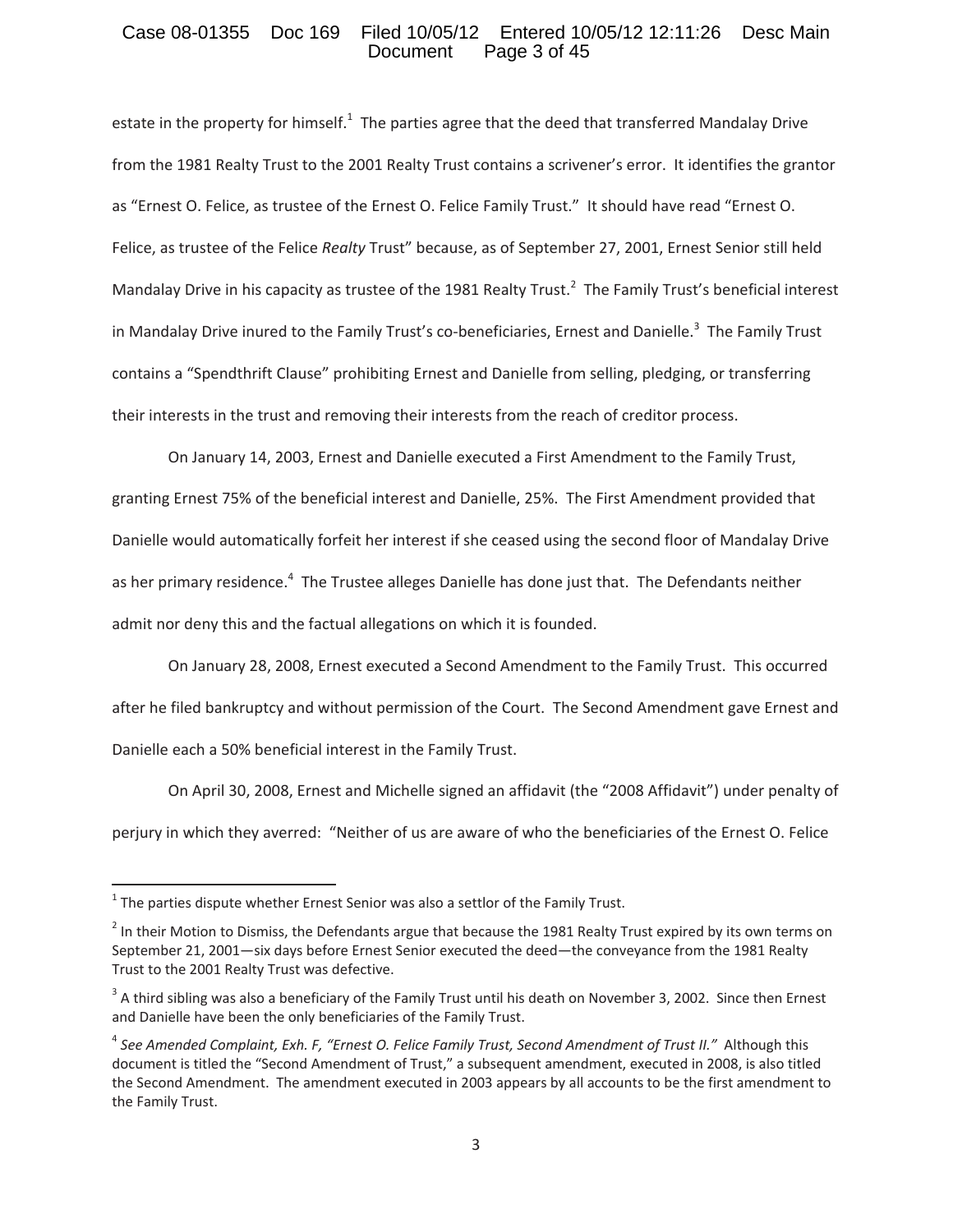### Case 08-01355 Doc 169 Filed 10/05/12 Entered 10/05/12 12:11:26 Desc Main<br>Document Page 4 of 45 Page 4 of 45

Trust are. Neither of us have ever been informed by Ernest O. Felice of (sic) anyone else that either of us are beneficiaries of this trust."

On November 21, 2008, the Trustee commenced the present adversary proceeding. In his Amended Complaint (hereinafter "Complaint"), the Trustee seeks: (1) a declaration that Ernest held a 100 percent beneficial interest in the Family Trust at the time he and Michelle filed bankruptcy and, consequently, that Ernest owns Mandalay Drive subject to the life estate of Ernest Senior; (2) a declaration that Ernest's interest in Mandalay Drive is property of the Debtors' bankruptcy estate pursuant to 11 U.S.C. § 541; (3) reformation of the deed executed by Ernest Senior that purportedly transferred Mandalay Drive into the 2001 Realty Trust; (4) avoidance and recovery for the benefit of the estate of Ernest's post-petition transfer of one-half of his beneficial interest to his sister Danielle; (5) a declaration that the Debtors have no claim of exemption in Mandalay Drive; and (6) denial of the Debtors' discharge.<sup>5</sup> In response, the Defendants argue that by virtue of the Spendthrift Clause in the Family Trust and § 541(c)(2) of the Bankruptcy Code, Ernest's interest in Mandalay Drive is excluded from property of the estate. On May 3, 2010, the Debtors filed a motion in the adversary proceeding for "Determination that the Debtor's Beneficial Interest in Various Trust Documents is not an (sic) Property of the Estate, Due to the Spendthrift Clause Contained Therein" (the "Defendants' Motion"). The Trustee filed a cross-motion for summary judgment.

On September 20, 2010, after a hearing on the Defendants' Motion and the Trustee's Cross-Motion for Summary Judgment, I ordered the parties to file briefs addressing the following issues for each count of the complaint: (1) whether the relief requested constitutes a "core" proceeding under 28 U.S.C. § 157; and (2) whether the Defendants have a right to a jury trial under the Seventh Amendment. The Trustee filed his response, arguing that each count is a core proceeding and that no count carries a right to a jury trial. The Defendants have filed the required brief, but theirs sets forth no arguments

 $5$  The Trustee's Complaint also contains three counts for avoidance based on fraudulent transfer, which counts the parties later dismissed by stipulation.*See* Docket No. 90.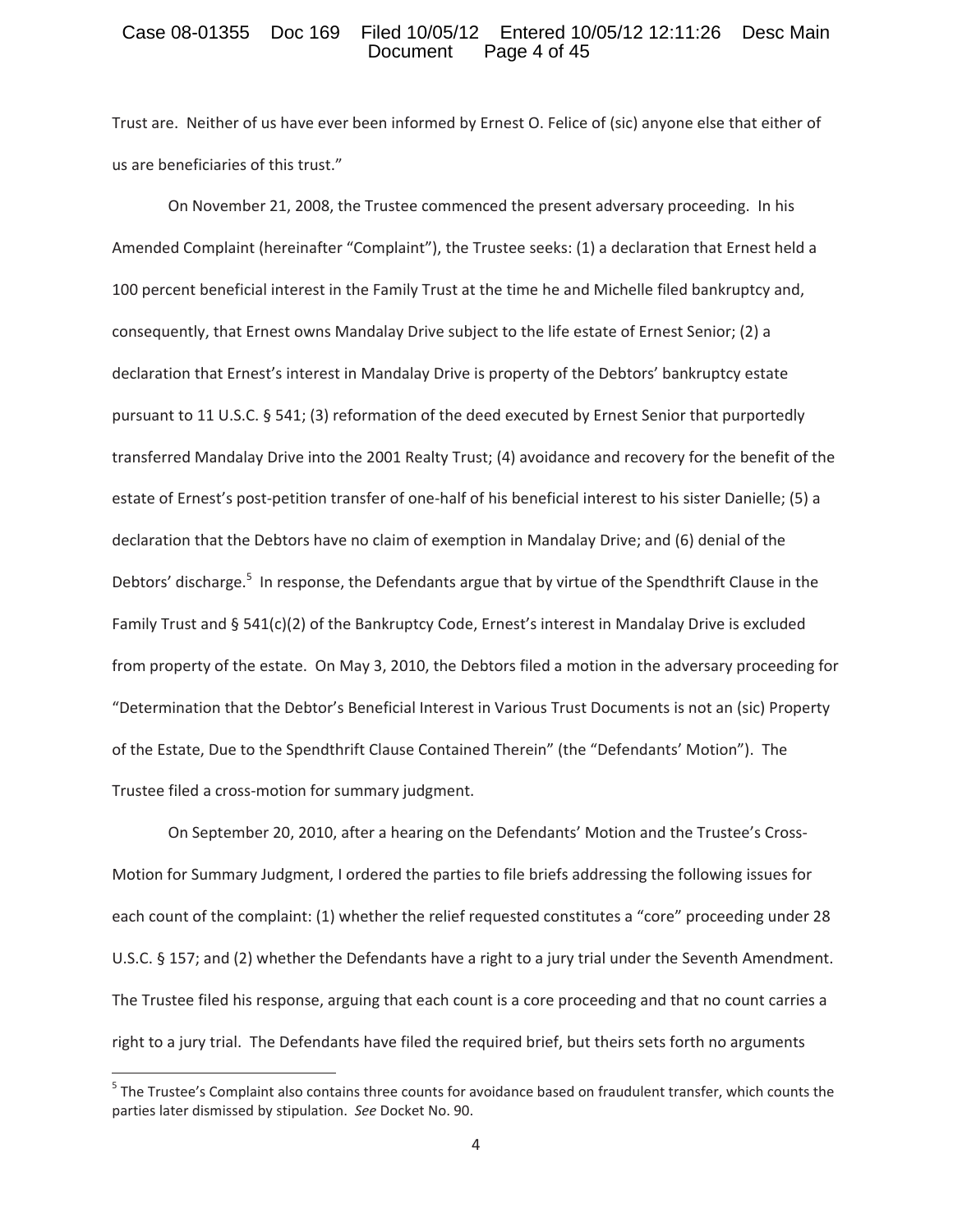### Case 08-01355 Doc 169 Filed 10/05/12 Entered 10/05/12 12:11:26 Desc Main<br>Document Page 5 of 45 Page 5 of 45

regarding the Court's jurisdiction under 28 U.S.C. § 157. In a separate document, their Statement in Compliance with Pretrial Order, the Defendants clearly stated that they do not consent to the bankruptcy court's entering final judgment on any count it determines to be "non-core." The Defendants did brief the jury issue, but in doing so they treated the Complaint as if it were one to recover specific real property under a fraudulent conveyance theory. The Defendants argue that since such an action has historically been brought at common law, the Seventh Amendment guarantees them a right to a jury trial.

#### **III. DISCUSSION**

First, in view of the record of proceedings and the relief requested by the Defendants, this Court, pursuant to 28 U.S.C. § 157(b)(3), must determinate whether the claims made by the Trustee in this adversary proceeding are "core" or "otherwise related to" the Debtors' case under title 11. Second, in light of the Supreme Court's decision in *Stern v. Marshall*, 564 U.S. \_\_, 131 S. Ct. 2594 (2011), I recognize that even if a proceeding is "core" under § 157, a bankruptcy judge may not have constitutional authority to enter a final order on it.*See Siegel v. FDIC (In re Indymac Bancorp Inc.)*, 2011 WL 2883012 at \*6 (C.D. Cal. July 15, 2011) (after *Stern*, "it is insufficient to simply meet Congress's definition of core under  $\S 157(b)(2)(C)$ "). Accordingly, I must determine a bankruptcy judge's constitutional authority to do so. And third, the Defendants having generally demanded a trial by jury, I must determine whether they are entitled to one under the Seventh Amendment to the Constitution. The Court must address each of these issues with respect to each count of the Complaint.

# **A. The Extent of Ernest's Interest in Mandalay Drive and Whether Such Interest is Property of the Estate**

Count I involves two separate issues:(1) whether Ernest's interest in Mandalay Drive is property of the bankruptcy estate; and (2) the extent of his interest on the petition date.I must analyze jurisdiction and the right to a jury trial separately with respect to each issue.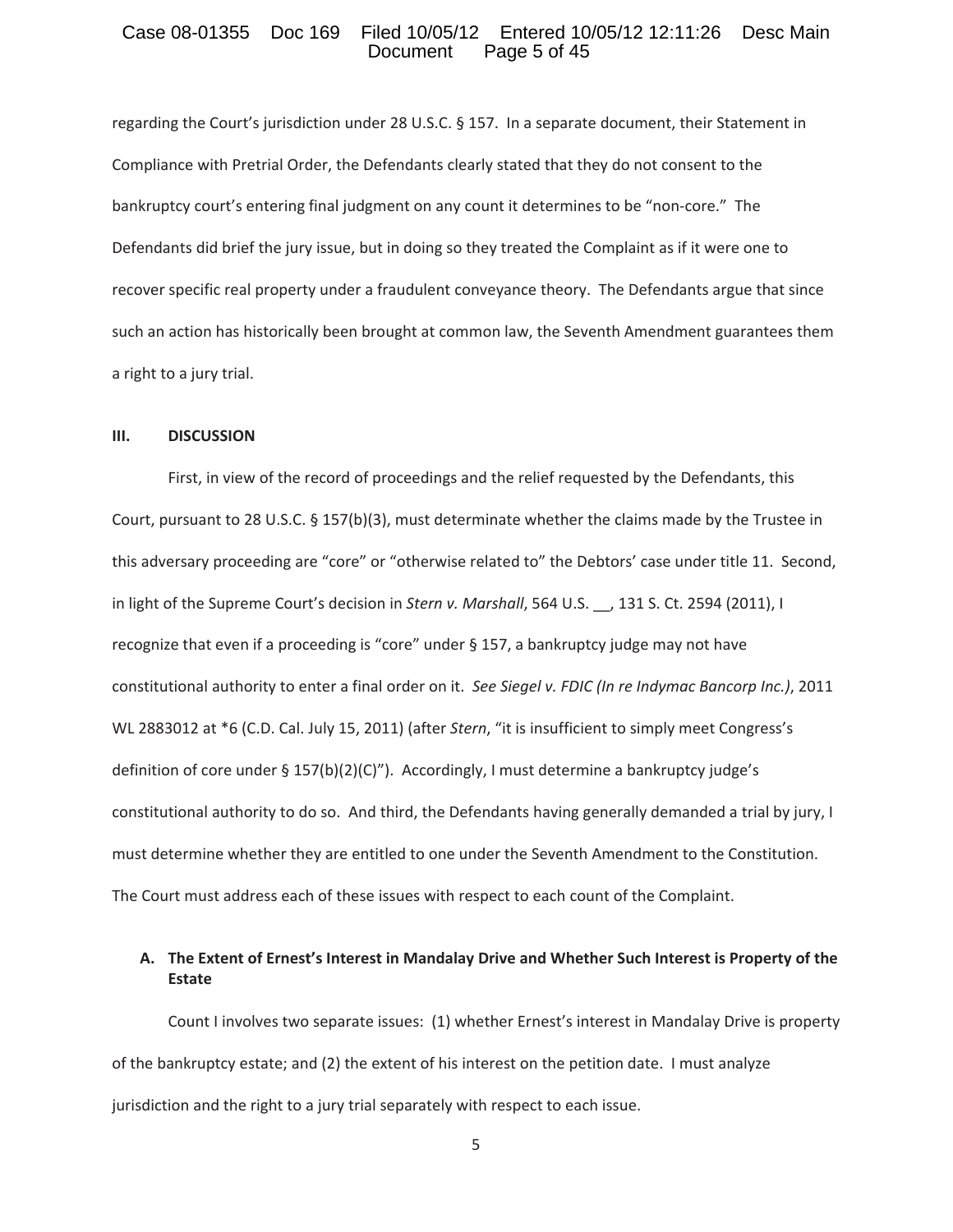# Case 08-01355 Doc 169 Filed 10/05/12 Entered 10/05/12 12:11:26 Desc Main<br>Document Page 6 of 45 Page 6 of 45

# **1. Determining Whether Ernest's Beneficial Interest in the Family Trust Constitutes Property of the Estate**

Pursuant to section 541(a)(1) of the Bankruptcy Code,<sup>6</sup> all legal and equitable interests of a debtor in property as of the commencement of the case become property of the estate. This general rule is subject to the exception set forth in §  $541(c)(2)$ , which excludes from the estate a debtor's beneficial interest in a trust if the trust contains a restriction on the transfer of that interest that would be enforceable under "applicable nonbankruptcy law."*See Lassman v. Tosi (In re Tosi)*, 383 B.R. 1, 10 (Bankr. D. Mass. 2008) ("Section 541(c)(2) of the Bankruptcy Code carves out an exception to section 541(a)(1)."). If a restriction on the transfer of a beneficial interest is *unenforceable* at state law, §  $541(c)(2)$  does not apply, and the beneficial interest is property of the estate.

In this case, the Defendants argue that the Spendthrift Clause in the Family Trust restricts Ernest's ability to transfer his beneficial interest and, therefore, that his interest in Mandalay Drive is excepted from property of the estate by  $\S$  541(c)(2). The Trustee counters that the Spendthrift Clause is unenforceable under Massachusetts law due to the "self-settled" nature of the Family Trust and, consequently, that Ernest's interest in Mandalay Drive is property of the estate under § 541(a)(1).

# **(a) Authority of the Bankruptcy Court to Enter a Final Judgment**

### **(i) Statutory Authority under 28 U.S.C. § 157**

The issue presented is whether a bankruptcy judge has statutory authority under 28 U.S.C. § 157 to enter a final judgment regarding whether the Spendthrift Clause in the Family Trust excludes Ernest's interest in Mandalay Drive from property of the estate. A bankruptcy judge is authorized to hear and determine all core proceedings arising under title 11 or arising in a case under title 11 and to enter appropriate orders and judgments in those proceedings. 28 U.S.C. § 157(b)(1). A bankruptcy judge may also hear a proceeding that is not core but "otherwise related to" the bankruptcy case—colloquially

<sup>6</sup> 11 U.S.C. § 101 *et seq.*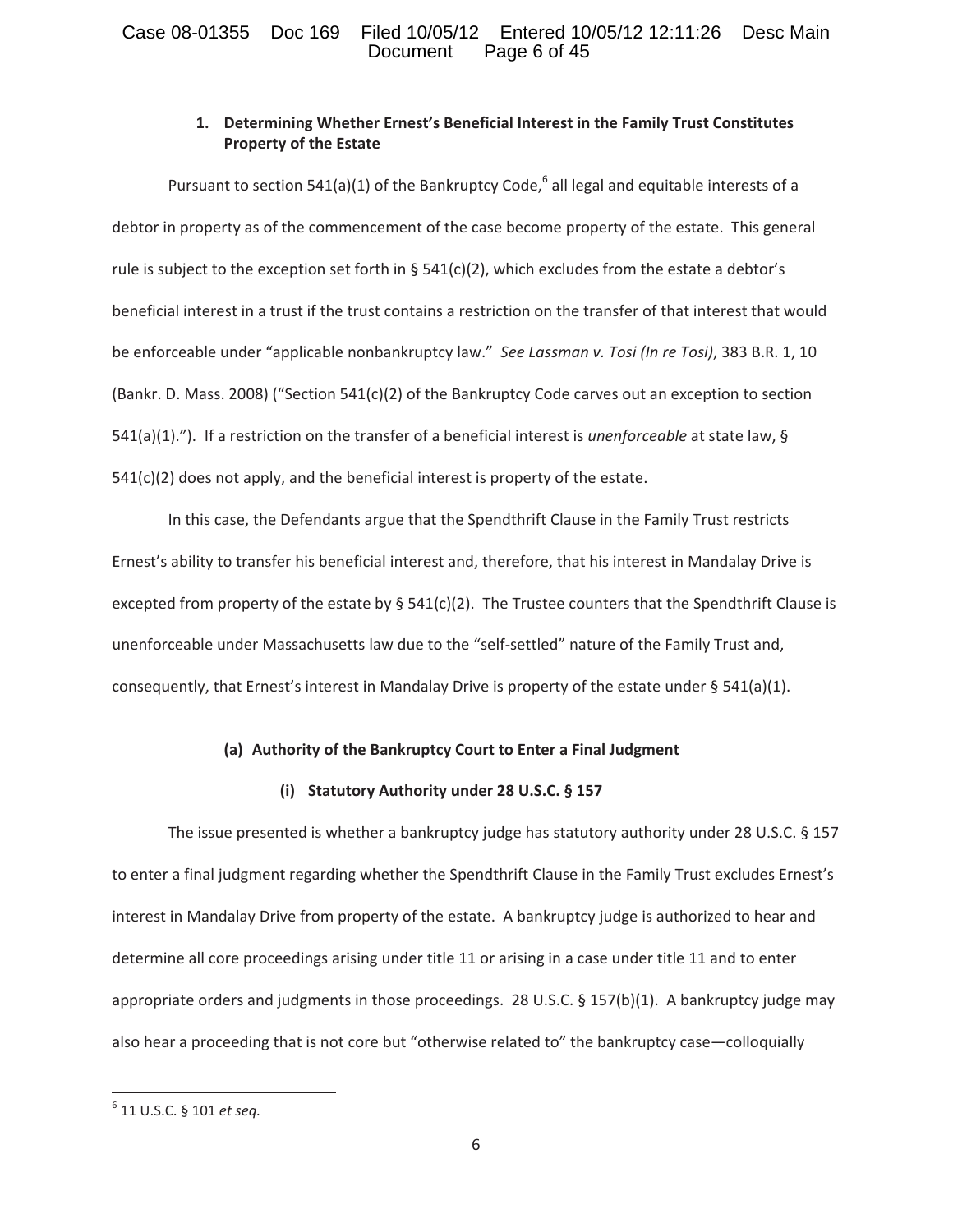### Case 08-01355 Doc 169 Filed 10/05/12 Entered 10/05/12 12:11:26 Desc Main<br>Document Page 7 of 45 Page 7 of 45

termed a "non-core" proceeding—and submit proposed findings of fact and conclusions of law to the district court for entry of final order or judgment. The statute does not define "core," though § 157(b)(2) provides a non-exhaustive list of core proceedings.<sup>7</sup> In general, a proceeding is core if it relates to a function essential to the administration of the bankruptcy case.*See McCabe v. Braunstein ("Braunstein II")*, 439 B.R. 1, 7 (Bankr. D. Mass. 2010). Non-core proceedings involve controversies that do not depend on the bankruptcy laws for their existence and could proceed in another court in the absence of bankruptcy.<sup>8</sup>

The count to determine the status of Ernest's interest in the Family Trust is a core proceeding under 28 U.S.C. § 157(b)(1) because this controversy would not exist outside of bankruptcy. Unlike a non-core proceeding, determining the extent of property of the estate is a proceeding that can only arise under the Bankruptcy Code. See Braunstein *II*, 439 B.R. at 7 (noting that non-core proceedings are state or federal claims which could survive outside of bankruptcy and, in the absence of bankruptcy, would have been initiated in a state or federal district court). The present controversy is created by § 541 of the Code. Section 541(a)(1) provides the Trustee's basis for including Mandalay Drive in the bankruptcy estate. The Defendants' only recourse for excluding it lies in § 541(c)(2). The fact that Massachusetts law will decide the outcome is not dispositive of whether the proceeding is core or noncore. Routine bankruptcy decisions in core proceedings are often based on rights created at state law.<sup>9</sup> A controversy that could exist outside of bankruptcy is not the same as a *right* which exists outside of bankruptcy but is relevant inside bankruptcy. Put simply, by operation of § 541 of the Bankruptcy Code,

 $7$  *See* 28 U.S.C. § 157(b)(2)(A)-(P).

 $8$  "A proceeding will not be considered 'core,' even if it falls within the literal language of § 157(b) if it is a state law claim that could exist outside of bankruptcy and is not inextricably bound to the claims allowance process or a right created by the Bankruptcy Code." Sheridan *v. Michels* (In re Sheridan), 362 F.3d 96, 108-09 (1st Cir. 2004), *quoting Bethlahmy v. Kuhlman (In re ACIͲHDT Supply Co.)*, 205 B.R. 231, 236 (B.A.P. 9th Cir. 1997).

<sup>&</sup>lt;sup>9</sup> "'Property interests are created and defined by state law,' and '[u]nless some federal interest requires a different result, there is no reason why such interests should be analyzed differently simply because an interested party is involved in a bankruptcy proceeding.'" *Stern*, 131 S.Ct. at 2616, *quoting Butner v. United States*, 440 U.S. 48, 55 (1979).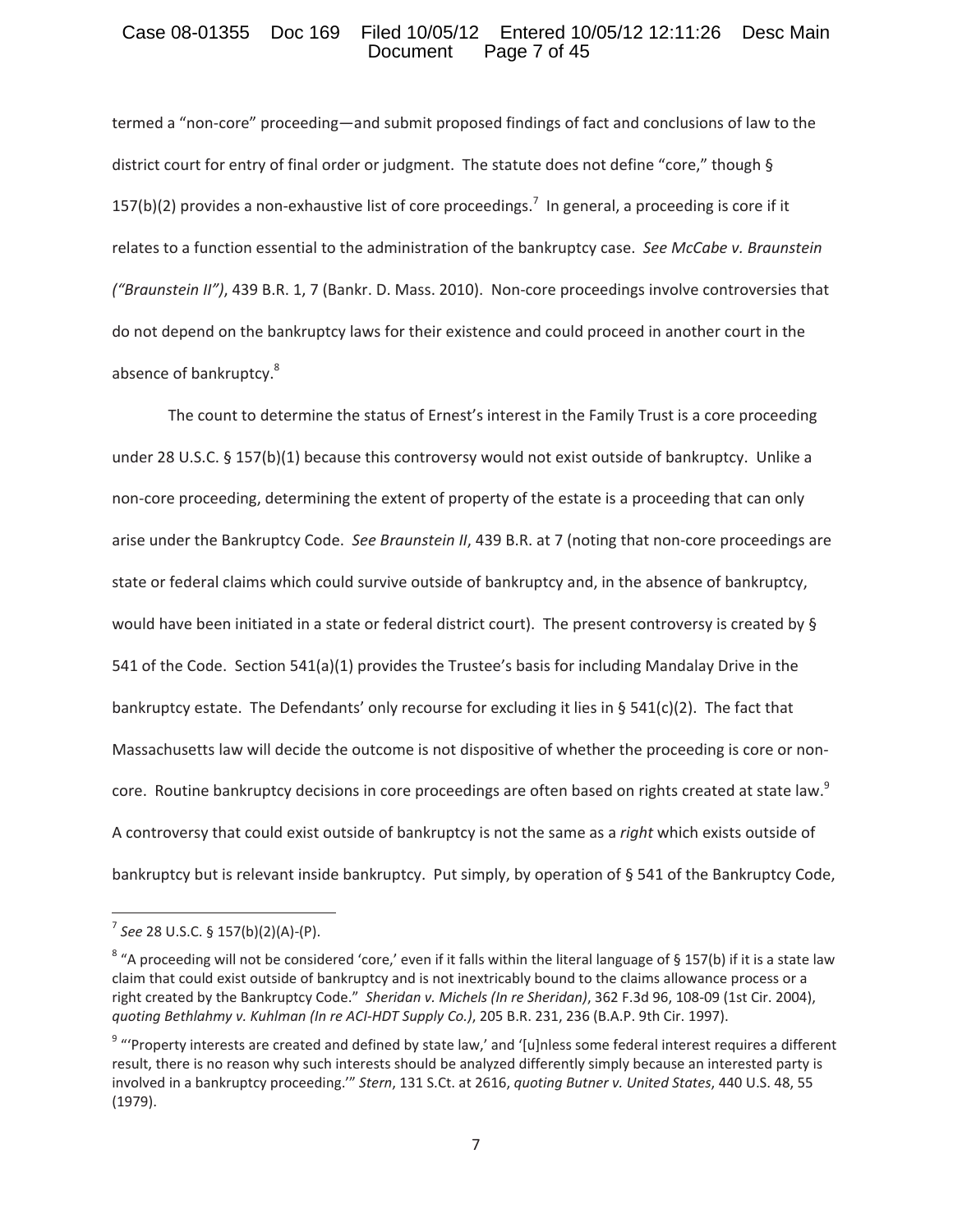### Case 08-01355 Doc 169 Filed 10/05/12 Entered 10/05/12 12:11:26 Desc Main<br>Document Page 8 of 45 Page 8 of 45

the filing of a bankruptcy petition creates an estate that either includes Ernest's beneficial interest in the Family Trust or does not. A proceeding to determine whether  $\S$  541 brings a particular asset of the debtor into the estate is a core proceeding within the meaning of § 157(b).

#### **(ii)Constitutional Authority**

The Supreme Court's decision in *Stern v. Marshall* recognized constitutional limitations on the bankruptcy court's authority under § 157(b) to enter final orders.*See* 131 S. Ct. at 2618.In *Stern*, the Court held that a bankruptcy judge lacked constitutional authority to decide a debtor's counterclaim despite having statutory authority to do so under 28 U.S.C. § 157. See *id.* at 2620. Since my authority to enter final judgment on the Trustee's claims in this case comes from the same statute, I must decide whether the Constitution allows me to render a final judgment.

The long travel of the dispute between Vickie Lynn Marshall and her stepson, E. Pierce Marshall, that led to the Supreme Court's decision in *Stern* is recounted in numerous cases and legal articles.<sup>10</sup> Vickie, better known to the world as Anna Nicole Smith, widow to the Texas multi-millionaire J. Howard Marshall, filed a bankruptcy case in California. Pierce filed a proof of claim against her bankruptcy estate, alleging her lawyers had defamed him in the press. Vickie counterclaimed against Pierce, alleging he had tortiously interfered with a monetary gift she expected to receive from her late husband. Although the bankruptcy court ruled in her favor, the Supreme Court held that the bankruptcy judge lacked the constitutional authority to enter the judgment because doing so required the exercise of the judicial power of the United States.*See id.* at 2620.

Article III of the Constitution states that the "judicial power" of the United States shall be vested in "one supreme Court, and in such inferior Courts as the Congress may from time to time ordain and establish." U.S. CONST. art. III, § 1. The judges of these "Article III" courts "shall hold their Offices during

<sup>&</sup>lt;sup>10</sup> See, e.g., S. Todd Brown, *Constitutional Gaps in Bankruptcy*, 20 Am. Bankr. Inst. L. Rev. 203-09 (2012).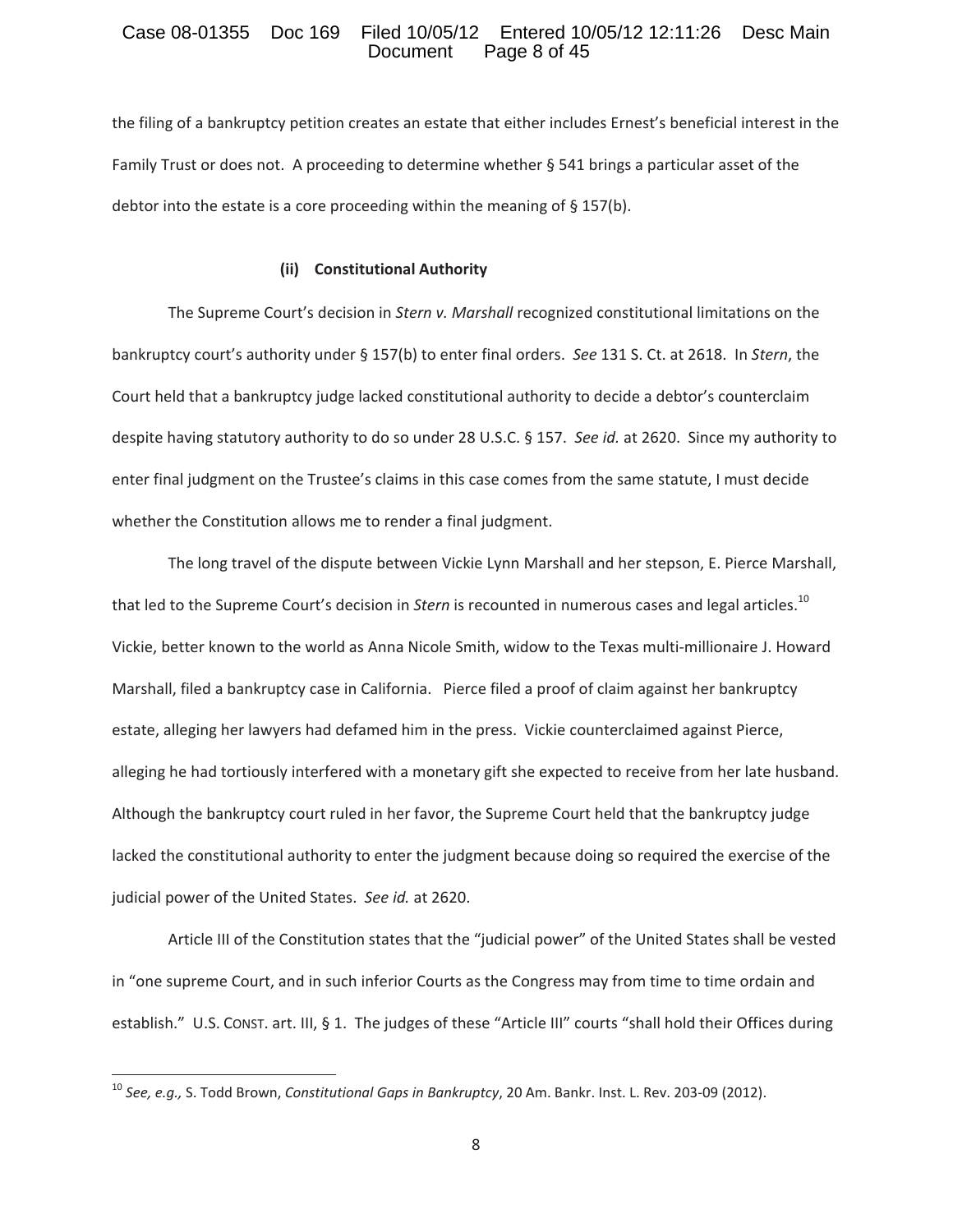### Case 08-01355 Doc 169 Filed 10/05/12 Entered 10/05/12 12:11:26 Desc Main<br>Document Page 9 of 45 Page 9 of 45

good Behavior, and shall . . . receive for their Services a Compensation which shall not be diminished during their Continuance in Office." Id. A bankruptcy judge is not an Article III judge. A bankruptcy judge for a particular district is appointed by the court of appeals for the circuit in which the district is located, and the term of appointment is fourteen years. See 28 U.S.C. § 152.<sup>11</sup> Congress has set the salary of bankruptcy judges by statute, 28 U.S.C. § 153(a), and may diminish it by amending the statute. For lack of Article III status, a bankruptcy judge cannot enter a final order or judgment in any proceeding if doing so would require exercise of the judicial power of the United States.*See Northern Pipeline v. Marathon Pipe Line Co.* 458 U.S. 50, 52 (1982); *accord Stern*, 131 S. Ct. at 2609 ("When a suit is made of 'the stuff of the traditional actions at common law tried by the courts at Westminster in 1789,' and is brought within the bounds of federal jurisdiction, the responsibility for deciding that suit rests with Article III judges in Article III courts.") (internal citation omitted).

In *Northern Pipeline*, the Supreme Court identified three instances where the judicial power of the United States may be exercised by non-Article III tribunals: (1) territorial courts; (2) courts-martial; and (3) cases involving "public rights." Of these three, only the "public rights" exception is arguably applicable to bankruptcy courts within the United States.<sup>12</sup> See *id.* at 64-68. The Supreme Court first articulated the "public rights" doctrine in *Murray's Lessee v. Hoboken Land & Improvement Co. See* 59 U.S. 272, 284 (1855). The Court noted that Congress may not withdraw matters which are the subject of

<sup>&</sup>lt;sup>11</sup> The congressional designation of Article III judges to appoint bankruptcy judges is explicitly provided for in the Constitution. Article II, Section 2 provides that "Congress may by law vest the appointment of such inferior officers, as they think proper . . . in the Courts of Law."*U.S. CONST. art. II*, § 2.

<sup>&</sup>lt;sup>12</sup> The plurality in *Northern Pipeline* distinguished territorial courts and courts-martial from bankruptcy courts. A court-martial is clearly a different court entirely. Territorial courts exist in areas of governance where the Executive and Legislative branches have extraordinary control over the subject matter at issue. In particular, Article IV of the Constitution gives Congress broad powers of governance over the territories, including the power to create courts independent of Article III limitations.*See American Ins. Co. v. Canter*, 26 U.S. 511, 546 (1828) (affirming the use of judicial power and entry of a final judgment by a federal judge appointed to a four-year term in the then-territory of Florida because "[a]lthough admiralty jurisdiction can be exercised in the states in those Courts, only, which are established in the pursuance of the 3d article of the Constitution; the same limitation does not extend to the territories. In legislating for them, Congress exercises the combined powers of the general, and of a state government."). Because I sit in a federal bankruptcy court located within the Commonwealth of Massachusetts, which is a state and not a territory, Article III limits what Congress may authorize me to decide.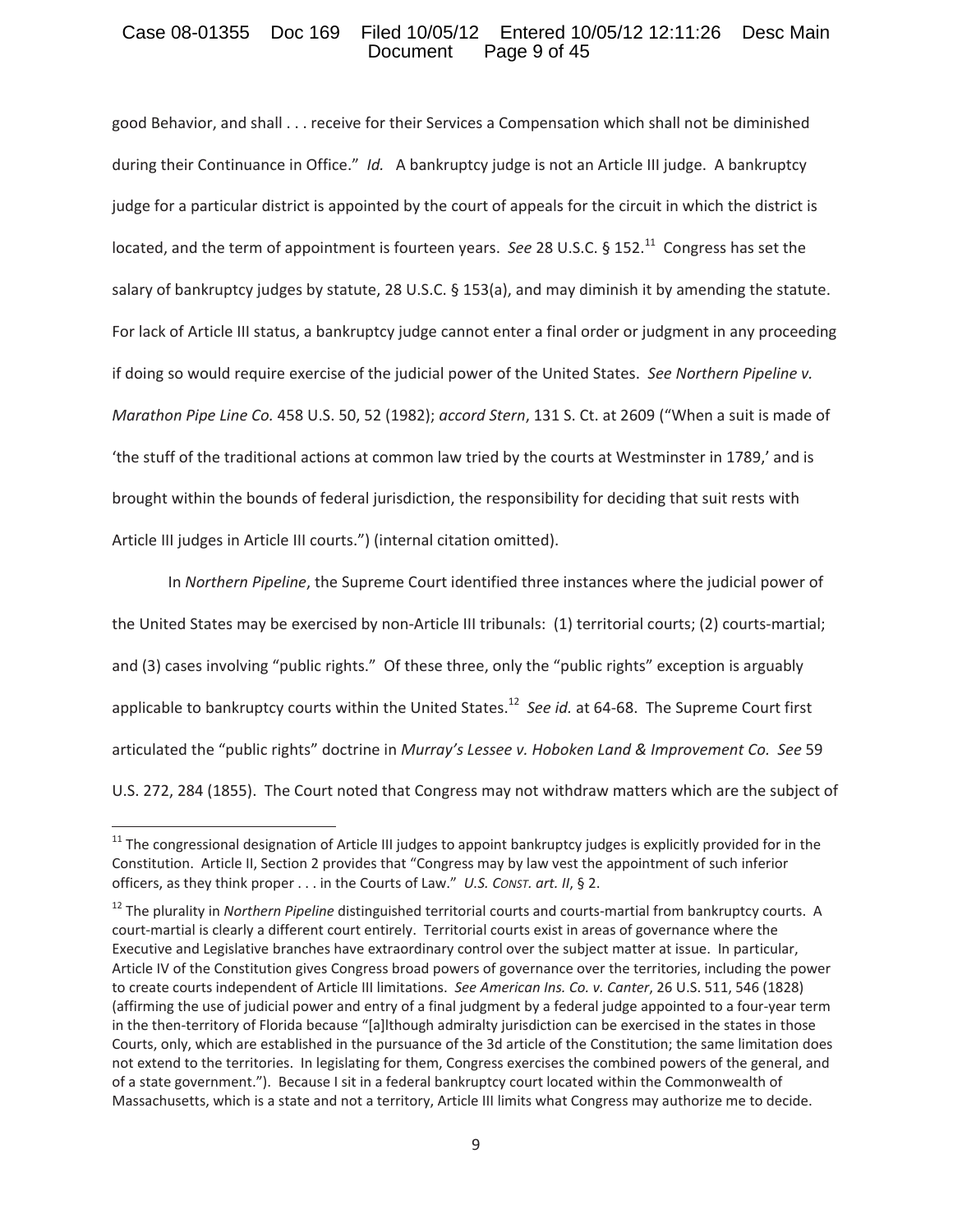### Case 08-01355 Doc 169 Filed 10/05/12 Entered 10/05/12 12:11:26 Desc Main<br>Document Page 10 of 45 Page 10 of 45

a suit at common law, equity, or admiralty from Article III courts.*See id*.The Court recognized, however, that there are other matters involving "public rights . . . , which are susceptible of judicial determination, but which congress may or may not bring within the cognizance of [Article III courts]." *See id.*

The Supreme Court has considered the "public rights" doctrine in the context of bankruptcy three times since the Bankruptcy Act of 1978 created the modern bankruptcy court and the office of bankruptcy judge. Each time, the Court did not find a "public rights" exception that would allow the bankruptcy judge to decide the proceeding at issue, $^{13}$  yet expressly declined to consider whether "public rights" might arise in other facets of restructuring debtor-creditor relations in bankruptcy.<sup>14</sup> In *Stern*. the Court acknowledged that the "public rights" exception might allow a non-Article III tribunal to adjudicate a dispute between two private individuals, but only if the claim at issue derives from a federal regulatory scheme, or requires resolution by an expert government agency to serve a limited regulatory objective within the agency's authority.*See* 131 S. Ct. at 2613.The claim at issue in *Stern* did not "fall within any of the varied formulations of the public rights exception." *Id.* at 2614.

Following the Supreme Court's decision in *Stern*, Bankruptcy Judge Jeffrey Hughes analyzed the "public rights" doctrine with erudition in *Meoliv. Huntington Nat'l Bank (In re Teleservices Group, Inc.)*, 456 B.R. 318, 328-32 (Bankr. W.D. Mich. 2011). After providing a brief summary of the proceeding at

<sup>13</sup> *See Stern*, 131 S. Ct. at 2601 (proceeding to determine creditor's liability to debtor for tortious interference with a gift); *Granfinanciera v. Nordberg,* 492 U.S. 33, 56 (1989) (holding that a fraudulent conveyance action was a private right, and therefore, the defendant was entitled to a trial by jury); *Northern Pipeline*, 458 U.S. at 56 (proceeding to determine private party's liability to debtor for breach of contract).

<sup>&</sup>lt;sup>14</sup> See Northern Pipeline, 458 U.S. at 71 ("[T]he restructuring of debtor-creditor relations, which is at the core of the federal bankruptcy power, must be distinguished from the adjudication of state-created private rights, . . . The former may well be a 'public right,' but the later obviously is not."); *Granfinanciera*, 492 U.S. at 56 n.11 ("We do not suggest that the restructuring of debtor-creditor relations is in fact a public right . . . and we need not and do not seek to defend [this thesis] here."); *Stern*, 131 S. Ct. 2614 n.7 (explaining that *Granfinanciera* declined to consider the "public rights" exception beyond whether it allowed a bankruptcy judge to decide a fraudulent conveyance action despite the defendant's demand for a jury trial and commenting, "[b]ecause neither party asks us to reconsider the public rights framework for bankruptcy, we follow the same approach here").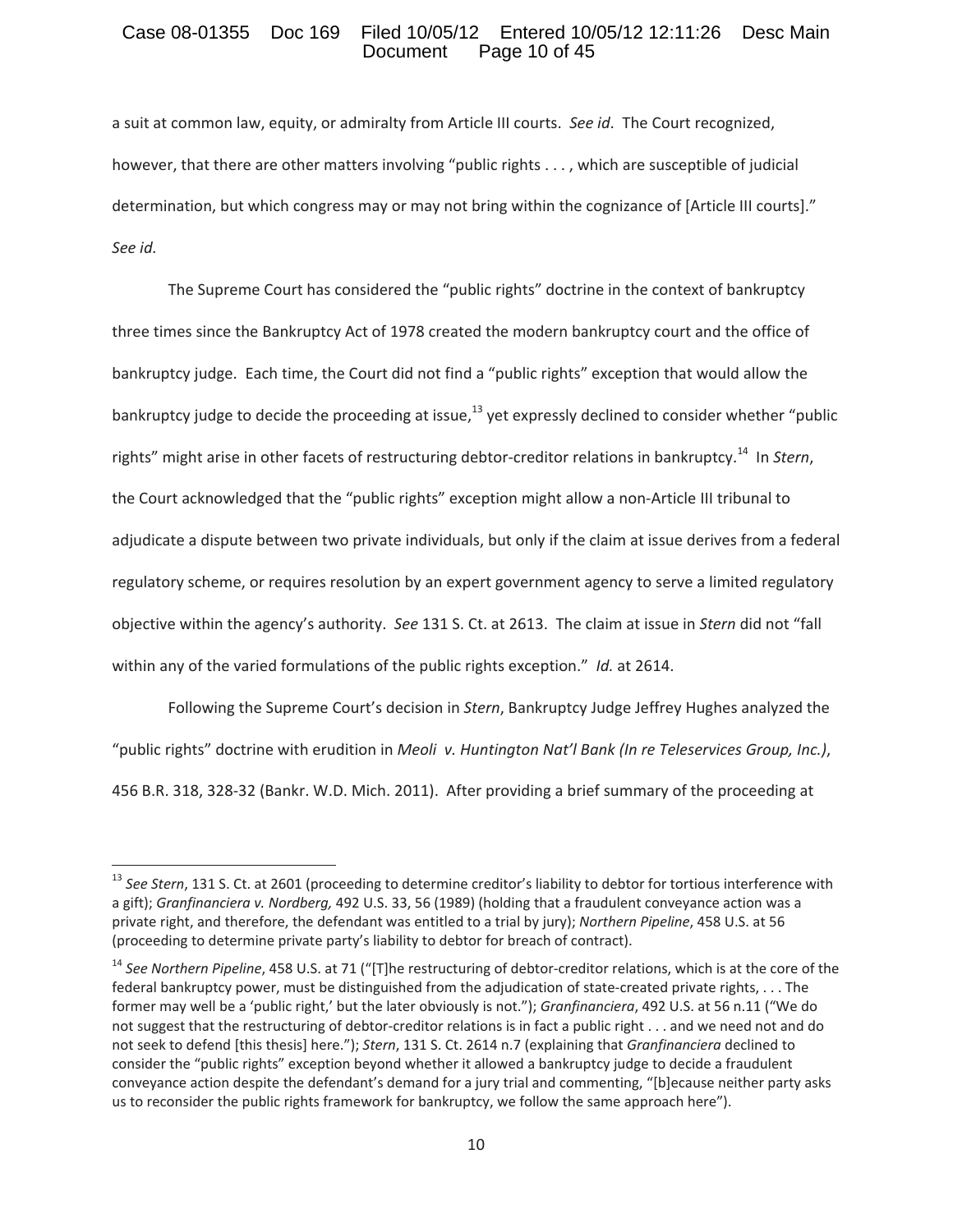# Case 08-01355 Doc 169 Filed 10/05/12 Entered 10/05/12 12:11:26 Desc Main Page 11 of 45

issue in *Murray's Lessee,* <sup>15</sup> Judge Hughes highlighted the link between Article III's limitation on who may exercise the judicial power of the United States and the Fifth Amendment's guarantee of due process. *Murray's Lessee* is, first and foremost, a case concerning whether a person received due process before the government took his property. The Supreme Court only mentions "public rights" towards the end of its opinion and only in response to a specific argument made by the losing party.16*See Murray's Lessee*, 59 U.S. at 282. The Fifth Amendment provides that no person shall be deprived of life, liberty, or

property, without due process of law.<sup>17</sup> Judge Hughes notes:

Therefore, *Murray's Lessee* is on all fours with *Stern*.Each is about Congress'[s] use of an extrajudicial device to recover an amount claimed. In *Murray's Lessee*, it was [the] treasury's summary proceedings against Swartwout; in *Stern*, it was a non-Article III judge's entry of a final judgment against the stepson. And in each instance, the device employed raised questions whether the person targeted was being denied the due process rights the [Fifth Amendment] guarantees through the establishment of an independent Article III judiciary.

*Teleservices*, 456 B.R. at 332.Judge Hughes points out that Article III's requirement that the judicial

power of the United States be exercised by life-tenured judges with protected salaries is not simply a

structural feature of the Judicial Branch; it is the process which is due for every judicial controversy

arising at law or equity between private citizens that comes within the jurisdiction of the federal courts.

<sup>&</sup>lt;sup>15</sup> "The dispute arose because the federal government had employed a fellow named Swartwout to collect customs duties at the port of New York. Unfortunately, Swartwout had fallen behind on his accounting, which prompted the U.S. Treasury to not only assess Swartwout for the missing duties but also to levy and sell his property under a distress warrant issued by the solicitor of the treasury. All of this, though, was done without the benefit of any court. Therefore, when the purchaser of a particular property under the warrant attempted to evict an unwanted tenant, the tenant responded with a constitutional challenge. Specifically, 'Murray's lessee' maintained that only an Article III court could have ordered the seizure and sale of the property that the purchaser claimed."*See Teleservices*, 456 B.R. at 328.

<sup>&</sup>lt;sup>16</sup> Once the Court had determined that the proceeding by which the U.S. Treasury adjudged the customs collector delinquent and levied on his property did not amount to a judicial controversy requiring the use of judicial power, it had to explain why Congress could nevertheless make the procedure subject to judicial review. Thus, the Court made the declaration that there were matters "involving public rights, which may be presented in such form that the judicial power is capable of acting on them, and which are susceptible of judicial determination, but which [C]ongress may or may not bring within the cognizance of the courts of the United States as it may deem proper." *See Murray's Lesee*, 59 U.S. at 284.

<sup>17</sup> U.S. CONST. amend. V.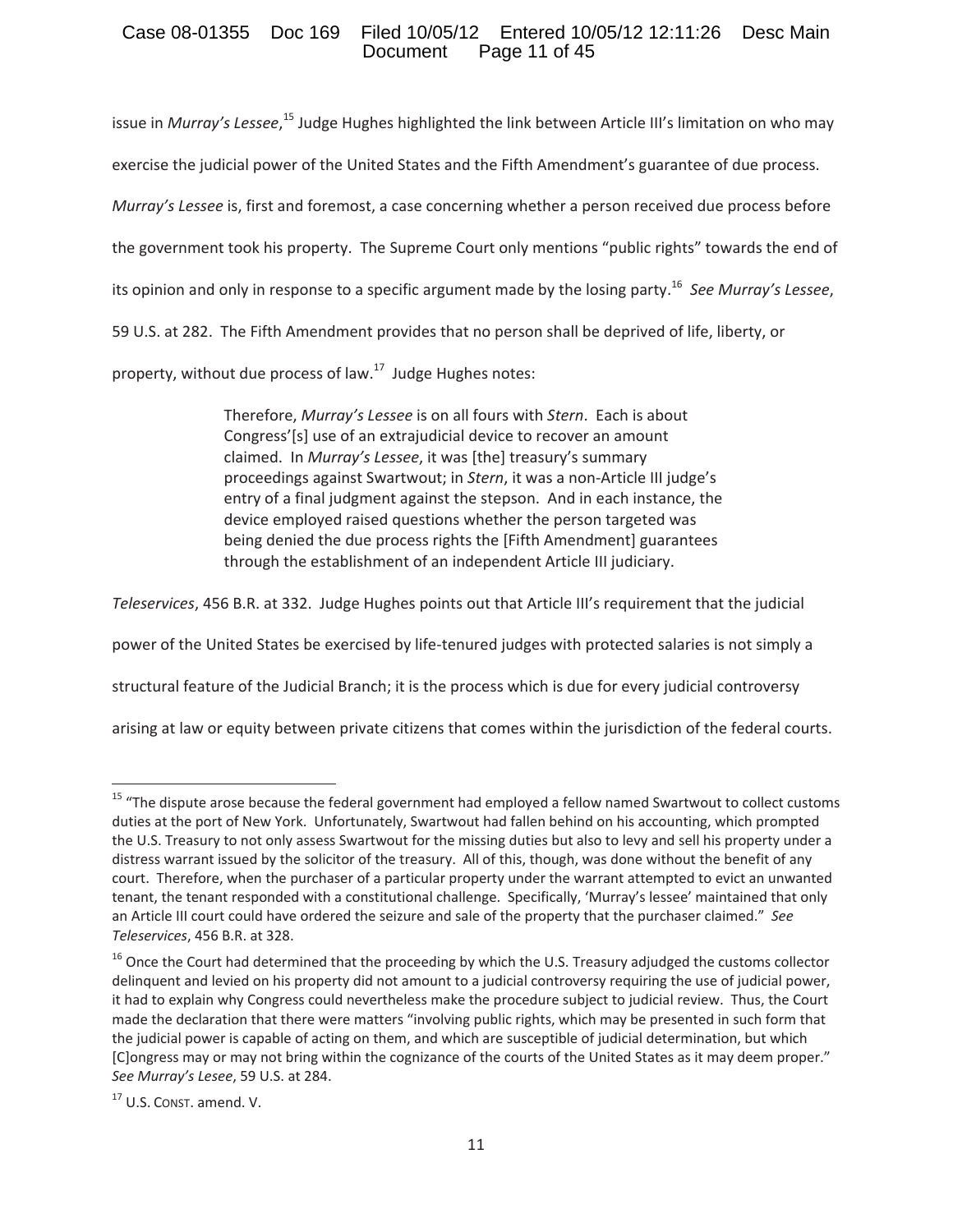# Case 08-01355 Doc 169 Filed 10/05/12 Entered 10/05/12 12:11:26 Desc Main Page 12 of 45

The Supreme Court in *Murray's Lessee* understood the Fifth Amendment as limiting Congress's legislative power:

> It is manifest that it was not left to the legislative power to enact any process which might be devised. The article [i.e., the Fifth Amendment] is a restraint on the legislative as well as on the executive and judicial powers of the government, and cannot be so construed as to leave congress free to make any process 'due process of law,' by its mere will.

*Id.* at 330 *quoting Murray's Lessee*, 59 U.S. at 276.

Although the extent to which the "public rights" doctrine reaches into the bankruptcy system—

if it does at all—remains undefined, it is clear that the ability of a bankruptcy judge to adjudicate a

proceeding without "running afoul of the Constitution and the protections it affords through Article III"

is, to some extent, a function of whether the bankruptcy judge's adjudication of that proceeding might

deprive a party of liberty or property without due process of law.*Id* at 324.Judge Hughes concludes:

[T]he question raised by the tenant in *Murray's Lessee* and the stepson in *Stern* is the same. In *Murray's Lessee*, it was whether the summary proceeding the treasury had employed was actually an exercise of the judicial power protected by Article III just as the question in *Stern* was whether the bankruptcy court's entry of a final judgment was an exercise of that same protected power. Therefore, what the Court said in the opening paragraphs of *Murray's Lessee* is just as true for *Stern* –*that* "whether these acts were an exercise of the judicial power of the United States, can best be considered under another inquiry," that being whether "the effect of the proceedings . . . [deprived] the party . . . of his liberty and property, 'without due process of law;' and, therefore, is in conflict with the fifth article of the amendments of the constitution." *Murray's Lessee*, 59 U.S. at 275.And what distinguishes *Murray's Lessee* from *Stern* is that the Court in *Murray's Lessee* was able to find a historical exception to the *due process clause* whereas the Court in *Stern* did not even attempt to find one because there was none to be found.

*Id.* at 343.

While the Supreme Court declined to elaborate on the presence of "public rights" in bankruptcy,

its decision in *Stern* does speak to the authority of bankruptcy judges to enter final orders or judgments

pursuant to 28 U.S.C. § 157. The bankruptcy judge in *Stern* entered a final order on a debtor's state-law

counterclaim against a creditor who had filed a proof of claim against the estate.*See* 131 S. Ct. at 2600.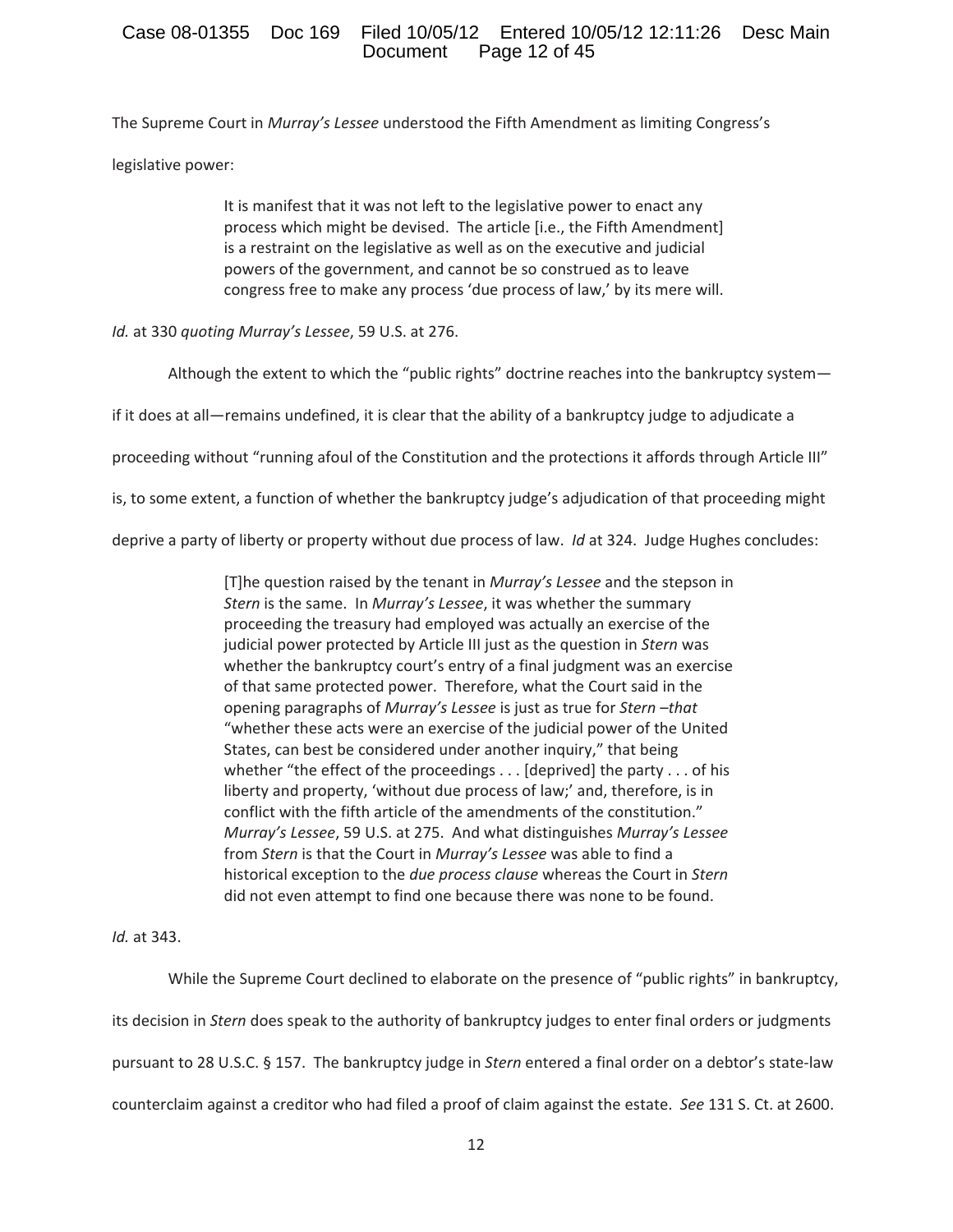# Case 08-01355 Doc 169 Filed 10/05/12 Entered 10/05/12 12:11:26 Desc Main Page 13 of 45

The Court held that although § 157(b)(2)(C) authorized the bankruptcy judge to decide the counterclaim, this statutory authorization was an unconstitutional delegation of judicial power outside Article III.*See id.* at 2608. The counterclaim was a common law tort claim, which "simply attempt[ed] to augment the bankruptcy estate." See id. at 2616. On this point, the Court affirmed the reasoning of a prior decision dealing with the constitutionality of bankruptcy courts, *Granfinanciera v. Nordberg*, 492 U.S. 33 (1989), <sup>18</sup> stating:

> We see no reason to treat [the debtor's] counterclaim any differently from the fraudulent conveyance action in *Granfinanciera* [citation omitted].*Granfinanciera*'s distinction between actions that seek "to augment the bankruptcy estate" and those that seek "a pro rata share of the bankruptcy res," reaffirms that Congress may not bypass Article III simply because a proceeding may have *some* bearing on a bankruptcy case; *the question is whether the action at issue stems from the bankruptcy itself or would necessarily be resolved in the claims allowance process.*

*Id.* at 2618 (emphasis added). Therefore, despite being a "core" proceeding within the meaning

of 28 U.S.C. § 157(b)(2), final resolution of the debtor's counterclaim in *Stern* required

adjudication by an Article III judge.*See id*.

Judge Hughes' understanding in *Teleservices* of the connection between Article III authority and

due process is consistent with the Supreme Court's view that proceedings seeking to "augment the

estate" might be beyond a bankruptcy judge's authority to decide.*Northern Pipeline* and *Stern* use the

phrase "augment the bankruptcy estate" in reference to actions that ultimately would result in

transferring property belonging to a third party at the commencement of the bankruptcy into the

bankruptcy estate.*See* 458 U.S. at 72 (action to determine third party's liability to debtor for breach of

<sup>&</sup>lt;sup>18</sup> In *Granfinanciera*, the Court held that, in a fraudulent conveyance action to recover a definite sum of money, the defendant had a right to a jury trial under the Seventh Amendment. See 492 U.S. at 58-59. The Court acknowledged that Congress may deny trials by jury in cases where "public rights" are litigated. See id. at 51. The Court noted, however, that fraudulent conveyance actions are not part of the proceedings in bankruptcy but "more nearly resemble state-law contract claims brought by a bankrupt corporation to *augment the bankruptcy estate* than they do creditors' hierarchically ordered claims to a pro rata share of the bankruptcy res."The Court concluded, "[t]hey therefore appear matters of private rather than public right." See *id.* at 56 (emphasis added). Limiting its holding to whether the defendants were entitled to a jury trial under the *Seventh Amendment*, the Court did not decide whether Article III permits bankruptcy judges to conduct such jury trials.*See id.* at 64.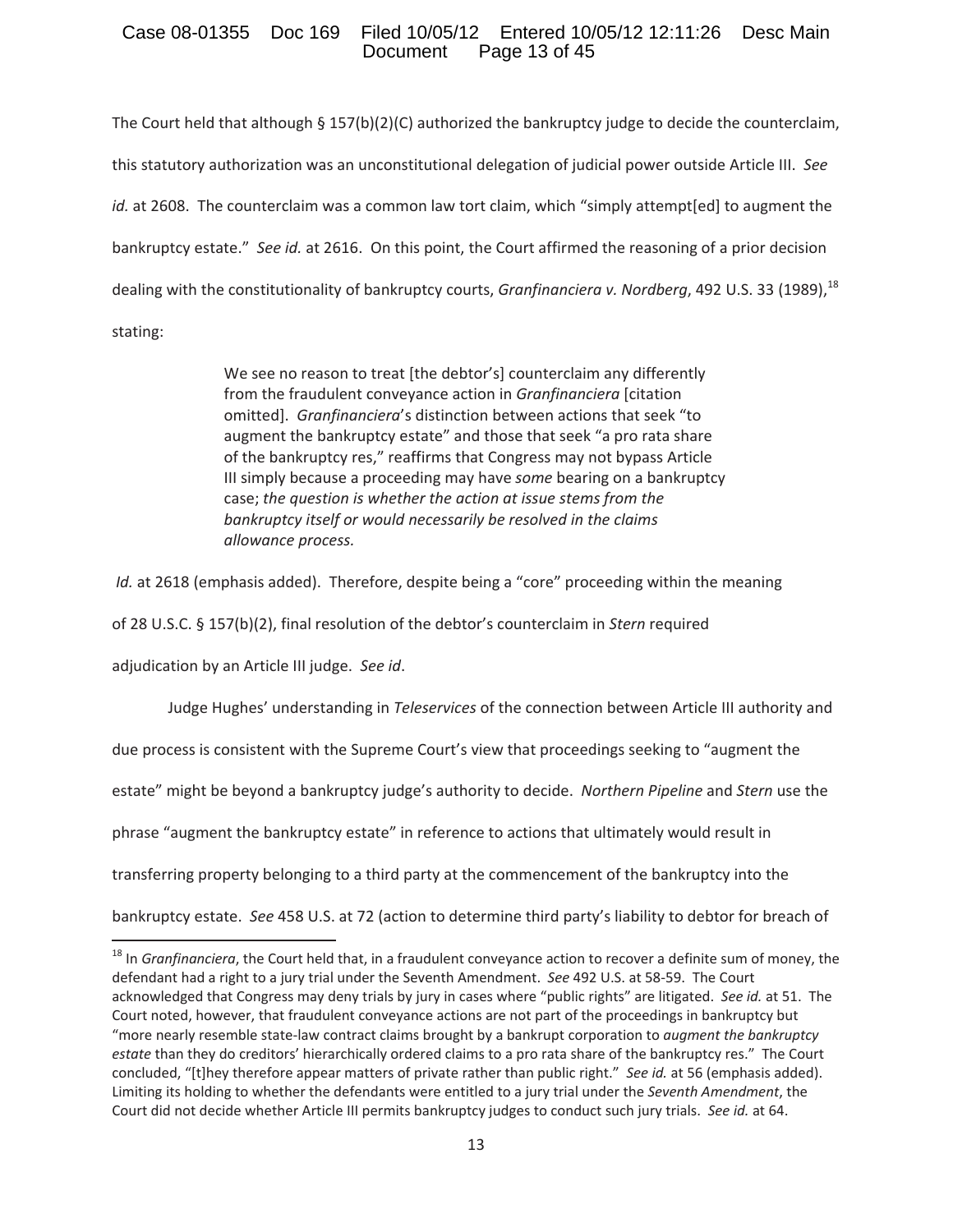# Case 08-01355 Doc 169 Filed 10/05/12 Entered 10/05/12 12:11:26 Desc Main Page 14 of 45

contract); 131 S. Ct. at 2618 (action to determine creditor's liability to debtor for tortious interference with a gift). In finding the bankruptcy judge's authority lacking in both cases, the Supreme Court explicitly stated the need to protect the integrity of Article III of the Constitution.*See, e.g., Stern*, 131 S. Ct. at 2620 ("A statute may no more chip away at the authority of the Judicial Branch than it may eliminate it entirely."). But *Northern Pipeline* and *Stern* can also be read as implicitly protecting the defendants' Fifth Amendment right to due process in proceedings affecting their property rights.*See* Teleservices, 456 B.R. at 343. An action that successfully augments the bankruptcy estate inevitably requires the defendant, compelled by court order if necessary, to part with money or property. If the defendant is a private party, then adjudication of the action requires a court authorized to exercise the judicial power of the United States. In this sense, due process and Article III are "fused at the hip."<sup>19</sup> Professor Douglas Baird explains:

> Obtaining a judgment is the way that one private citizen can call upon the state to use force against another citizen to vindicate her rights. Authorizing the forcible seizure of property is a serious business. It is the essence of the judicial power. Because the bankruptcy judge is not an Article III judge, she lacks the power to authorize one citizen to take property away from another. It is just as if a janitor at the courthouse entered the judgment. He does not possess the judicial power either. If you want authorization to take someone else's property in the federal judicial system on account of an ordinary debt, you need to get it from an Article III judge.<sup>20</sup>

Sweeping aside the professor's regard for my "custodial" role in the bankruptcy system, I agree that I lack the Article III status necessary to exercise the judicial power of the United States where no exception applies.

Although an Article III judge must decide proceedings requiring the exercise of the judicial

power of the United States for which there is no "public rights" exception, *Stern*'s distinction of

proceedings that "augment" the bankruptcy estate from those that fix creditors' entitlement to

<sup>19</sup> *See* Douglas G. Baird, *Blue Collar Constitutional Law*, 86 Am. Bankr. L. J., 3, 5 (2012).  $^{20}$  *Id.*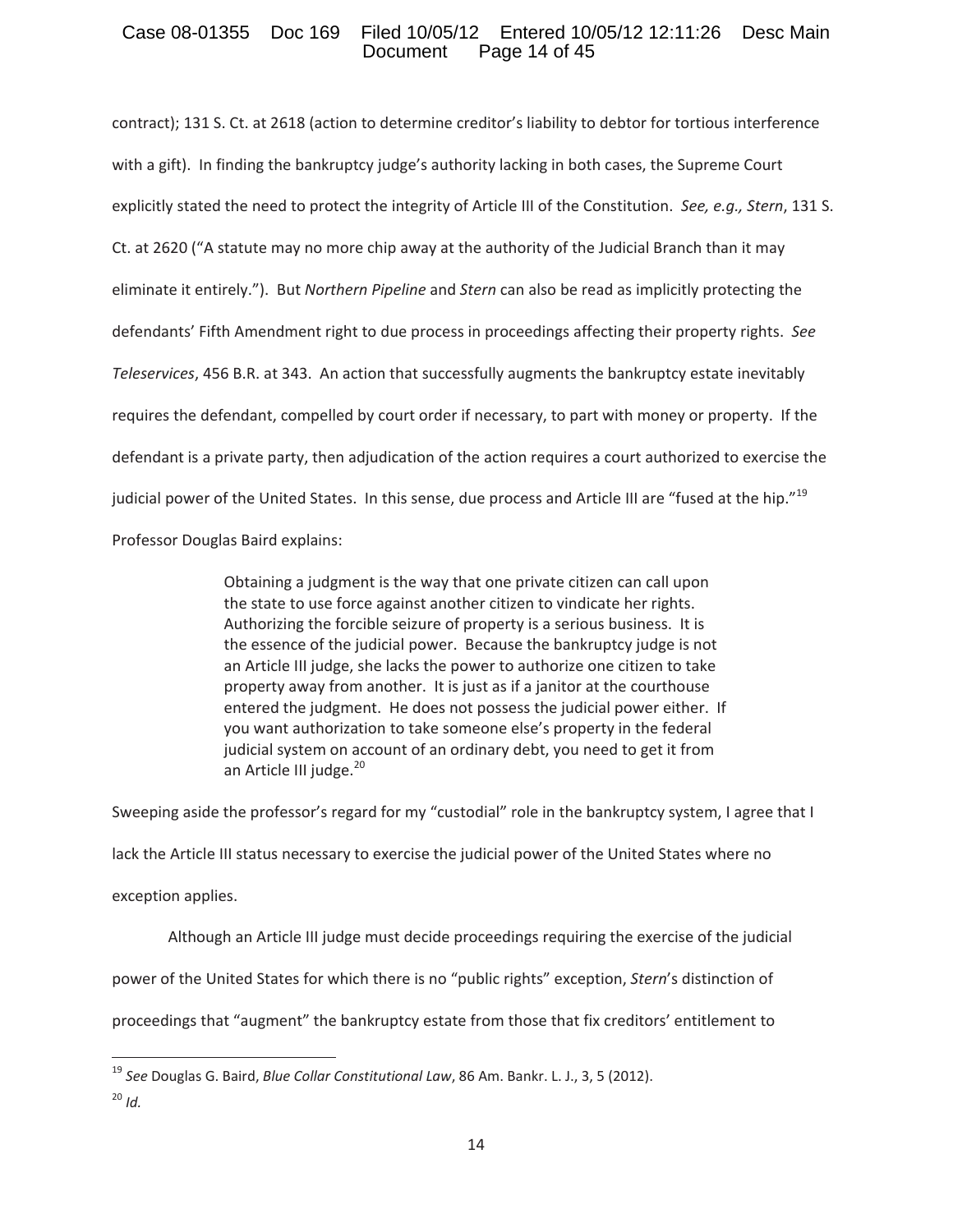### Case 08-01355 Doc 169 Filed 10/05/12 Entered 10/05/12 12:11:26 Desc Main<br>Document Page 15 of 45 Page 15 of 45

distribution from the estate suggests that not all bankruptcy proceedings necessarily require an exercise of judicial power."Congress, without question, has the ability under its authority to enact uniform bankruptcy laws to incorporate into the Bankruptcy Code court-like features just as Congress had the ability under its authority to collect taxes and duties to adopt a summary procedure for the treasury to collect a debt from one of its agents." *Id.* at 343. Historically, bankruptcy referees, lacking life tenure, entered final orders reviewable only by appeal on disputes incident to the administration of property in the actual or constructive possession of the court.*Cf. Katchen v. Landy*, 382 U.S. 323, 329 (1966) (affirming Congress's use of a summary process overseen by referees under the Bankruptcy Act of 1898 to allow, disallow, and reconsider claims against the bankruptcy estate). Therefore, without Article III status, a bankruptcy judge's authority to adjudicate a matter must stem either from Congress's power under Article I to enact bankruptcy laws or from Congress's power under the "public rights" doctrine to assign the matter to a non-Article III tribunal for final resolution without violating the due process clause of the Fifth Amendment.

Writing for the *Stern* majority, Chief Justice John Roberts stated that the question presented in *Stern* was a "narrow" one and that Congress had "in one isolated respect" exceeded the limitations Article III of the Constitution places on who may exercise the judicial power of the United States.*See id.* at 2620. Citing this language, some courts have declined to apply *Stern* to proceedings that do not involve counterclaims brought by the bankruptcy estate against persons filing claims against the estate. Still, other courts find *Stern*'s reasoning calls into question the authority of bankruptcy judges to decide other core proceedings set forth in 28 U.S.C. § 157(b).*See Burtch v. Seaport Capital, LLC (In re Direct Response Media, Inc.),* 466 B.R. 626, 639-44 (Bankr. D. Del. 2012) (discussing the "broad" and "narrow" interpretations of *Stern* and citing cases).

Courts that interpret *Stern* narrowly argue that its holding removed only a debtor's state-law counterclaim under § 157(b)(2)(C) from the final adjudicatory authority of the bankruptcy court.*See,*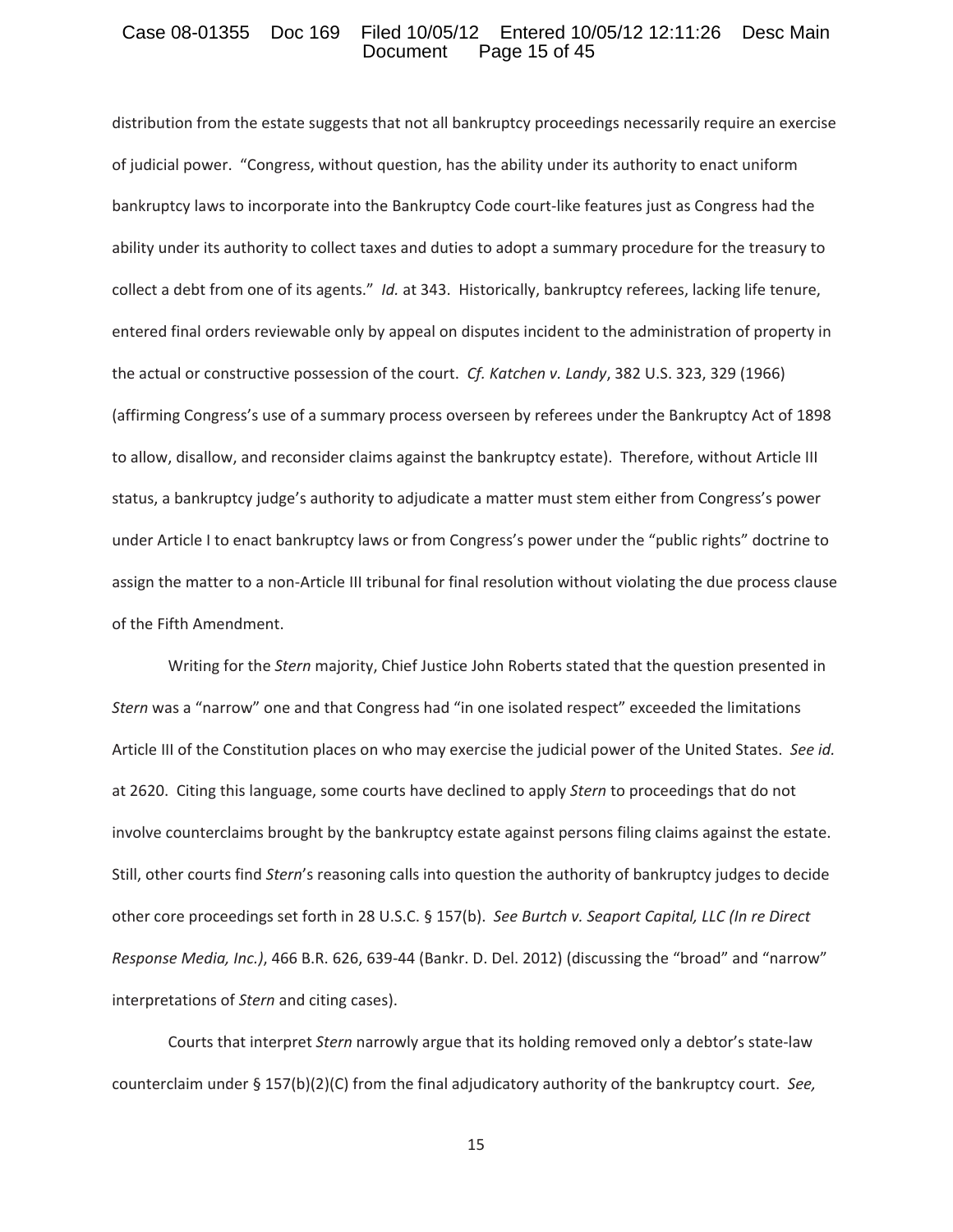### Case 08-01355 Doc 169 Filed 10/05/12 Entered 10/05/12 12:11:26 Desc Main<br>Document Page 16 of 45 Page 16 of 45

*e.g., Burtch*, 466 B.R. at 642Ͳ44; *In re USDigital, Inc.,* 461 B.R. 276, 292 (Bankr. D. Del. 2011); *In re Salander O'Reilly Galleries ("Salander")*, 453 B.R. 106, 115 (Bankr. S.D.N.Y. 2011).The "narrow interpretation" focuses on Justice Roberts' observation that the Court's decision would not "meaningfully change[] the division of labor" between the bankruptcy court and the district court. *Stern*, 131 S. Ct. 2620; *see, e.g., Salander*, 453 B.R. at 115-16 ("*Stern* is replete with language emphasizing that the ruling should be limited to the unique circumstances of that case, and the ruling does not remove from the bankruptcy court its jurisdiction over matters directly related to the estate that can be finally decided in connection with restructuring debtor and creditor relations."). Proponents of the narrow interpretation also argue that because Justice Scalia concurred in the judgment but disavowed its reasoning, *Stern*'s proposition that bankruptcy judges cannot decide core proceedings that seek to "augment the estate," such as fraudulent conveyance actions, received support from only four justices and, therefore, is not binding.*See Burtch*, 466 B.R. at 643.

However, a growing number of courts are interpreting *Stern* broadly, casting doubt on a bankruptcy court's authority to determine other core proceedings.*See generally Teleservices*, 456 B.R. 318.This "broad interpretation" focuses on the binary distinction set forth in *Granfinanciera* and reaffirmed in *Stern* between claims that seek to "augment the estate" and those that seek a "pro rata share of the bankruptcy res."*See Stern*, 131 S. Ct. at 2618; *Granfinanciera*, 492 U.S. at 56.This interpretation is considered "broad" because it expands *Stern's* holding beyond state-law counterclaims. Indeed, courts have focused on the "augment" language to conclude that bankruptcy courts may not decide fraudulent conveyance actions brought by a trustee under 11 U.S.C. § 548.*See, e.g., In re Canopy Fin., Inc.*, 464 B.R. 770, 773 (Bankr. N.D. Ill. 2011); *Teleservices*, 456 B.R. at 338; *Sitka Enters., Inc. v. Wilfredo Segarra-Miranda,* 2011 WL 7168645, at \*3 (D.P.R. Aug. 12, 2011).

The broad interpretation of *Stern* focuses on the Supreme Court's statement: "the question is whether the action at issue stems from the bankruptcy itself or would necessarily be resolved in the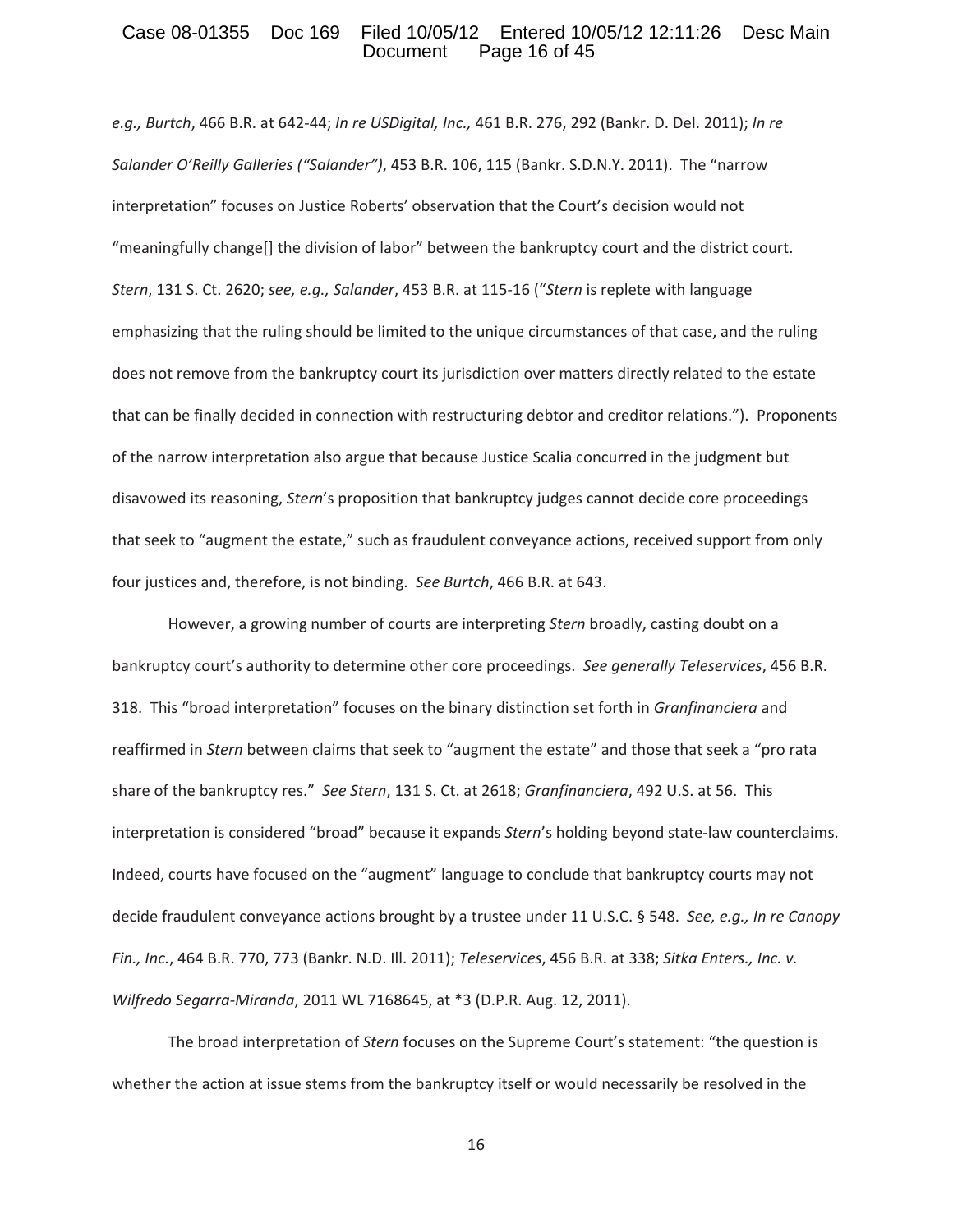### Case 08-01355 Doc 169 Filed 10/05/12 Entered 10/05/12 12:11:26 Desc Main<br>Document Page 17 of 45 Page 17 of 45

claims allowance process." See Stern, 131 S. Ct. 2618. Some courts call this the Stern "Two-Prong Test" for bankruptcy judge authority.*See, e.g., Burns v. Dennis (In re Southeastern Materials, Inc.)* 467 B.R. 337, 348 (Bankr. M.D.N.C. 2012). If either prong of the test is met, then the bankruptcy court has constitutional authority to enter a final order. See *id.* at 348. Conversely, if the action neither stems from the bankruptcy itself nor would necessarily be resolved in the claims allowance process, the bankruptcy court lacks constitutional authority to enter a final judgment and may only submit proposed findings of fact and conclusions of law to the district court for entry of final judgment under 28 U.S.C. § 157(c)(1).<sup>23</sup>*See id*.

#### **(iii)Application of** *Stern* **in this Case**

If the sheer volume of decisions spawned by *Stern* shows anything, it is that the debate over whether to apply *Stern* narrowly or broadly is unsettled. Pending clarification at the circuit level, each bankruptcy judge must decide on a course of jurisprudence. In this case, however, I need not adopt either a "broad" or "narrow" interpretation of *Stern* because I would have constitutional authority to decide the core proceedings at issue even under the broadest application of *Stern*.*See* 131 S. Ct. at 2618.

An action to determine whether the Spendthrift Clause in the Family Trust excludes Ernest's interest in that trust from property of the estate pursuant to 11 U.S.C. § 541(c)(2) "stems from the bankruptcy itself."*See id; In re Garcia*, 2012 WL 1021449, at \*4 (Bankr. D. P.R. Mar. 26, 2012).A debtor's voluntary commencement of a bankruptcy case automatically creates an estate.*See* 11 U.S.C. § 541(a). Establishment of the estate is central to a bankruptcy's collective debt-collection scheme. See *In re Garcia*, 2012 WL 1021449, at \*4. The estate serves (1) as the receptacle of all property that is to be subject to the proceeding and (2) as the vehicle through which that property is to be administered and

<sup>&</sup>lt;sup>23</sup> The Defendants do not consent to my entering final judgment; therefore I need not determine whether a bankruptcy judge could decide the proceedings at issue with the parties' consent pursuant to 28 U.S.C. § 157(c)(2).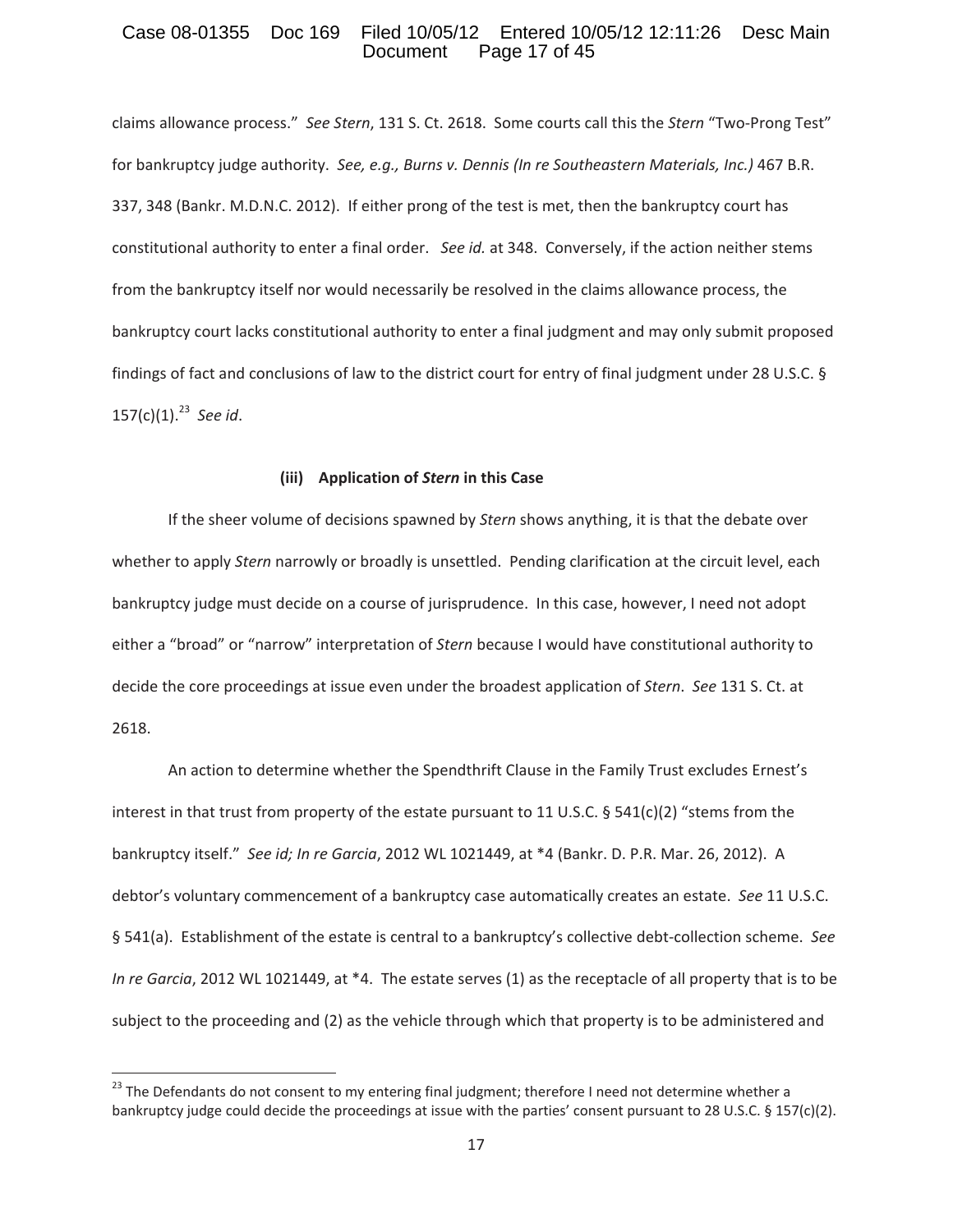### Case 08-01355 Doc 169 Filed 10/05/12 Entered 10/05/12 12:11:26 Desc Main<br>Document Page 18 of 45 Page 18 of 45

then distributed. Teleservices, 456 B.R. at 332. The Code directs the bankruptcy trustee to "collect and reduce to money the property of the estate[.]" See 11 U.S.C. § 704(a)(1). The trustee may distribute this property pursuant to § 726(a) without order from any court.*See* 11 U.S.C. § 726(a); *Teleservices*, 456 B.R. at 333. Therefore, a controversy over whether a particular asset of the debtor is subject to the trustee's powers to collect and distribute under the Bankruptcy Code stems directly from the bankruptcy filing itself.*See Olivie Dev. Grp. LLC v. Park*, 2012 WL 1536207, \*4 (W.D. Wash. Apr. 30, 2012) ("*Stern* did not hold that a bankruptcy judge lacks authority to enter judgment regarding what property is included in the estate."); *Southeastern*, 467 B.R. at 352-53 ("There can be no dispute that this [Bankruptcy] Court has the authority to determine what is and is not property of the Debtor's bankruptcy estate and enter final orders regarding the same.").

Moreover, the Trustee's action, if successful, will not "augment the bankruptcy estate," at least not in any way that invokes the *Stern* case. See 131 S. Ct. 2618. An action to determine whether an asset of the debtor is property of the estate does not give rise to the constitutional concern about the deprivation of property without due process of law implicit in *Stern*'s and *Northern Pipeline*'s discussions of actions that seek to "augment" the bankruptcy estate. See 458 U.S. at 56; 131 S. Ct. at 2601. Ernest's own right to due process is not at issue because he voluntarily submitted to the authority of the bankruptcy court when he filed his petition. *Cf. id.* at 333-34 (concluding that a sale of estate assets ordered pursuant to 11 U.S.C. §363(b) does not involve a "taking" of the debtor's property and noting, "[a]fter all, the debtor would have long ago acquiesced to the trustee's disposing of his property as part of his decision to file a voluntary petition."). If the Trustee successfully establishes that Ernest's interest the Family Trust is property of the estate, his action will not have augmented the estate with an asset belonging to a third party. Rather, it will merely have established that Ernest's interest in a trust is not excluded from the estate by § 541(c)(2). Such adjudication is similar to determining the amount of a debtor's exemption or a creditor's claim to property of the estate.*Cf. Langenkamp v. Culp*, 498 U.S. 42,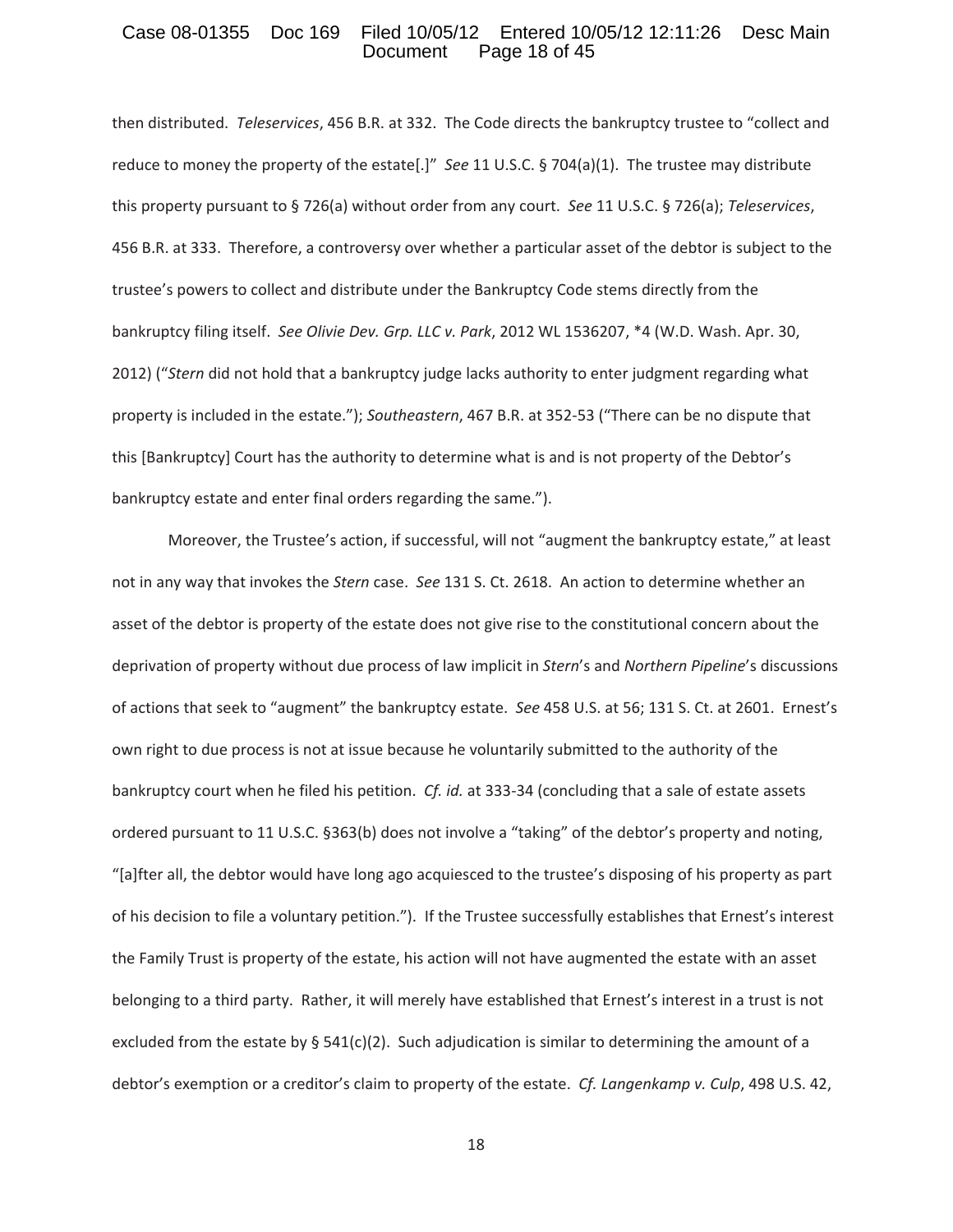### Case 08-01355 Doc 169 Filed 10/05/12 Entered 10/05/12 12:11:26 Desc Main<br>Document Page 19 of 45 Page 19 of 45

45 (1990) (holding that when respondents filed a claim against the bankruptcy estate, they brought themselves within the equitable jurisdiction of the bankruptcy court to process said claim).

In sum, I conclude that an action under 11 U.S.C. § 541 to determine whether an interest of the debtor is property of the estate stems from the bankruptcy, affects only the debtor's property interests, and does not augment the estate. Accordingly, a bankruptcy judge may decide the issue without wielding the judicial power of the United States and can enter a final judgment.

# **(b) Whether the Defendants Are Entitled to Have a Jury Decide Whether Ernest's Interest in the Family Trust is Property of the Estate**

A party's right to a jury trial in federal court is governed by federal law and therefore must either arise from the Seventh Amendment to the Constitution or be granted by a federal statute.*See Nickless v. Distefano (In re Basile)*, 2012 WL 1987354, at \*2 (Bankr. D. Mass. June 4, 2012).In this case, the Defendants assert a right to a jury trial based on the Seventh Amendment.

The Seventh Amendment provides: "In Suits at common law, where the value in controversy shall exceed twenty dollars, the right of trial by jury shall be preserved[.]" U.S. CONST. amend. VII. In *Granfinanciera*, the Supreme Court interpreted the phrase "suits at common law" to refer to "suits in which *legal* rights were to be ascertained and determined, in contradistinction to those where equitable rights alone were recognized, and equitable remedies were administered."*See* 492 U.S. at 41 *quoting Parsons v. Beford*, 3 Pet. 433, 447 (1830).*Granfinanciera* holds that the Seventh Amendment also applies to actions brought to enforce statutory rights that are analogous to common-law causes of action ordinarily decided in English law courts in the late 18th century.*See id.* at 42.

The First Circuit has articulated a three-part test, based on the Supreme Court's analysis in *Granfinanciera*, to determine whether the right to jury trial is present in a particular action.*See Braunstein v. McCabe ("Braunstein <i>I")*, 571 F.3d 108, 118 (1st Cir. 2009). First, the court must "compare the statutory action to 18th-century actions brought in the courts of England prior to the merger of the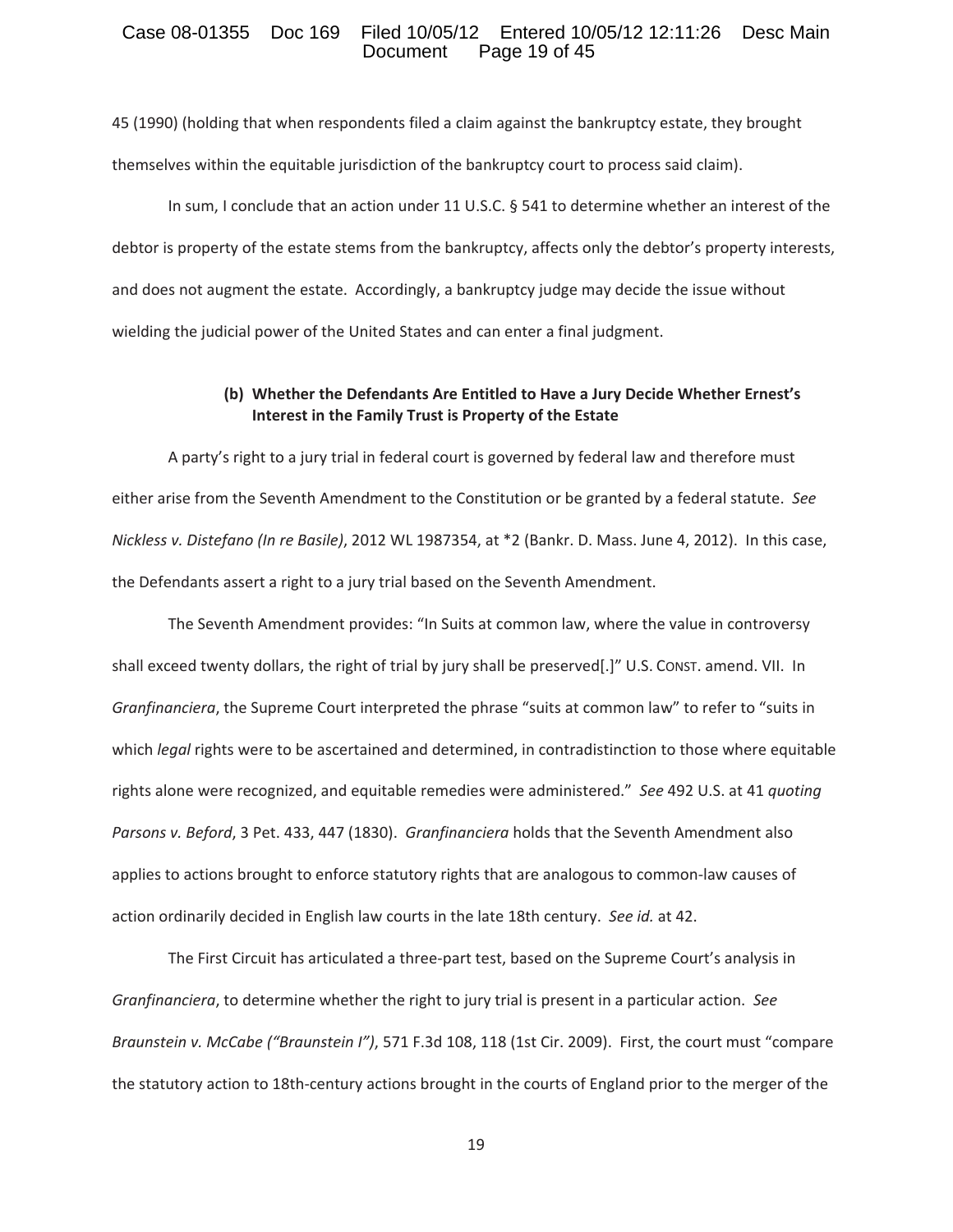# Case 08-01355 Doc 169 Filed 10/05/12 Entered 10/05/12 12:11:26 Desc Main Page 20 of 45

courts of law and equity." See *id. quoting Granfinanciera*, 492 U.S. at 42. Second, the court must

"examine the remedy sought and determine whether it is legal or equitable in nature."*Id.*This step is

more important that the first.*See Basile*, 2012 WL 1987354, at \*3 ("Simply stated, claims which seek

legal remedies generally implicate the constitutional right to a jury trial while those sounding in equity

or admiralty do not."). Third, if the first two steps indicate a party has a jury trial right, the court "must

decide whether Congress may assign and has assigned resolution of the relevant claim to a non-Article

III adjudicative body that does not use a jury as factfinder." <sup>24</sup> *Id.*

*Basile* offers additional guidance on applying the *Granfinanciera* test to actions that involve both

legal and equitable claims:

When an action involves a combination of both legal and equitable claims, "the right to jury trial on the legal claim, including all issues common to both claims, remains intact."*Curtis v. Loether*, 415 U.S. 189, 196 n.10, 94 S. Ct. 1005, 39 L.Ed.2d 260 (1974). Consequently, facts common to legal and equitable claims must be adjudicated by a jury. *Beacon Theatres, Inc. v. Westover, 359 U.S. 500, 510-11, 79 S. Ct. 948 []* (1959). The right to a trial by jury must be preserved even if the legal claims are characterized as incidental to the equitable claims.*Dairy Queen, Inc. v. Wood*, 369 U.S. 469, 473 n.8, 82 S. Ct. 894, 897 n.8, 8 L.Ed.2d 44 (1962). In such instances a court may not try the equitable claims first because to do so would subject the jury's findings to the principals of collateral estoppel. *Id.* at 479. Because protection of the right to trial by jury is so important, "only under the most imperative circumstances . . . can the right to a jury trial of legal issues be lost through prior determination of equitable claims."*Beacon Theatres*, 359 U.S. at 510Ͳ11.*See also Abbott GmbH & Co., KG v. Centocor Ortho Biotech, Inc.*, 2012 WL 837313, at \*13 (D. Mass. May 4, 2012).

*Id.*

<sup>24</sup> When the Supreme Court decided *Granfinanciera* in 1989, the current statutory provision for jury trials in bankruptcy proceedings was "notoriously ambiguous," and the Court proceeded as if there were no statutory predicate for the particular proceeding at issue.*See* 492 U.S. at 42 n.3.Congress has since enacted 28 U.S.C. § 157(e) authorizing bankruptcy judges to conduct jury trials with consent of the parties.This provision "answer[s] many of the questions the third prong of *Granfinanciera* addresses."*See Braunstein I*, 571 F.3d at 118 n.11. Because I find that the first two factors do not weigh in favor of a right to jury trial, I do not decide whether the third part of the *Granfinanciera* test survives.*See, e.g., Pereira v. Farace*, 413 F.3d 330, 357 (2d Cir. 2005) (applying *Granfinanciera* as a two-step test).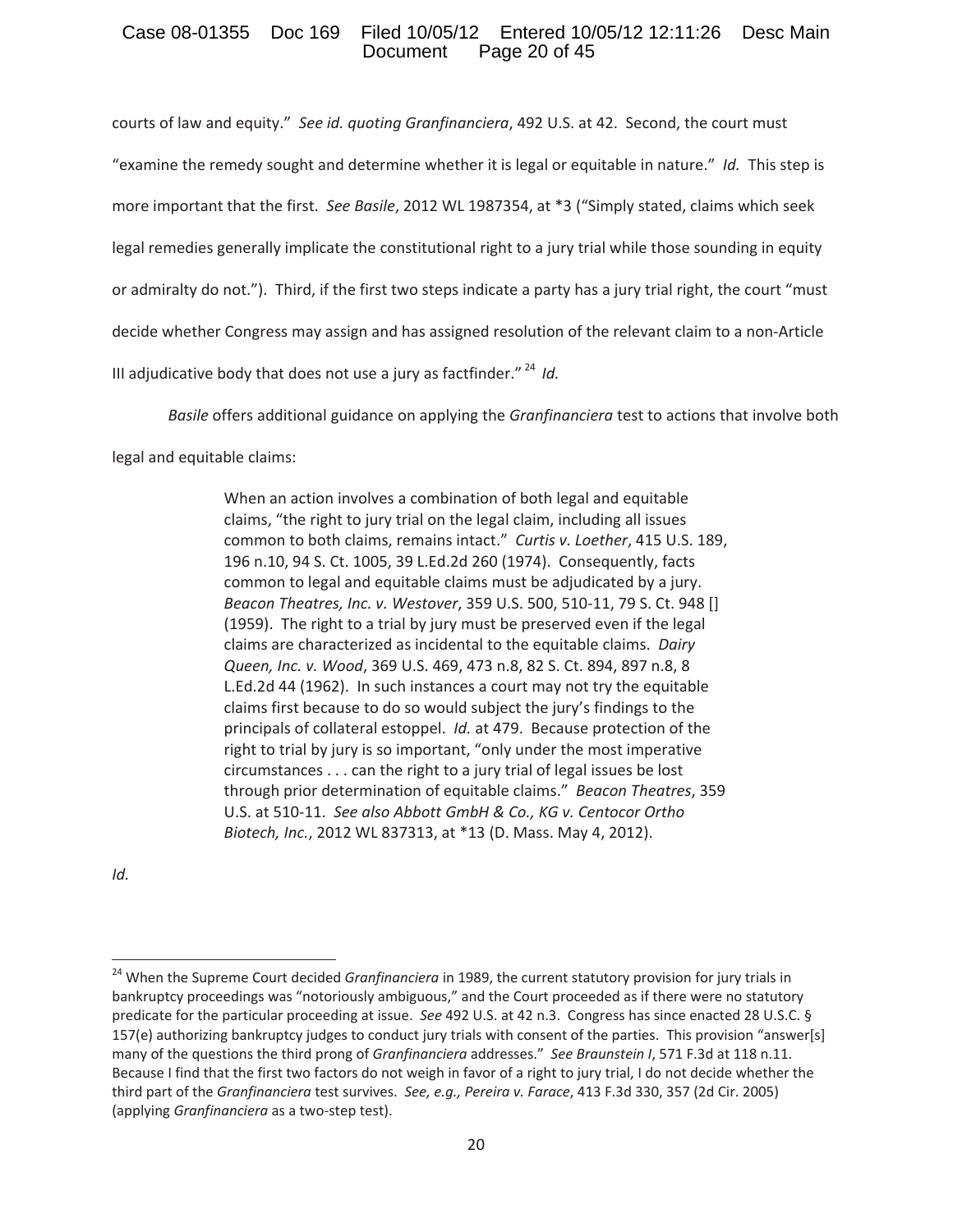### Case 08-01355 Doc 169 Filed 10/05/12 Entered 10/05/12 12:11:26 Desc Main<br>Document Page 21 of 45 Page 21 of 45

Count I of the Trustee's Complaint seeks a declaratory judgment that Ernest's interest in the Family Trust is property of the estate under § 541(a) of the Bankruptcy Code and is not exempted by § 541(c)(2).Following *Granfinancieara*, I must first determine whether this action sounded in common law in England before the enactment of the Seventh Amendment, or whether there was an analogous action at law. See Braunstein *I*, 571 F.3d at 118. Next, I must consider whether the request for declaratory relief is legal or equitable in nature.

#### $(i)$  Analogous Common-Law Causes of Action in 18th-century England

Bankruptcy law in England was the creation of Parliament, not the common law.*See* Thomas E. Plank, *Why Bankruptcy Judges Need Not and Should Not Be Article III Judges*, 72 Am. Bankr. L.J. 567, 575 (1998). Initial adjudication of bankruptcy proceedings under the acts of Parliament was made by bankruptcy commissioners appointed by the Lord Chancellor of England.*See id.* at 574.Issues determined by the commissioners included the administration of the estate and the case, the eligibility of the bankrupt, the property of the bankrupt, the allowance of claims by creditors, the distribution of the bankrupt's assets, and the discharge of the bankrupt's debts. See *id* at 576. Aggrieved parties could petition for review in the courts of law or Chancery. See *id.* at 576-77. Upon review, law courts occasionally employed juries, but their function was the resolution of legal questions, not the determination of facts.*See id.* at 595.

In a general sense, 18th-century English bankruptcy was a creature of equity, and bankruptcy commissioners, an arm of the Lord Chancellor.*See id. quoting Comm. Of Unsecured Creditors of N.C.* Hosp. Ass'n Trust Fund v. Mem'l Mission Med. Ctr., Inc. (In re N.C. Hosp. Assin Trust Fund), 112 B.R. 759, 762 (Bankr. E.D.N.C. 1990) ("In 18th-century England bankruptcy was essentially a creditor's remedy involving the equitable distribution of the bankrupt's estate."). In his *Commentaries*, William Blackstone writes of bankruptcy as a proceeding in equity: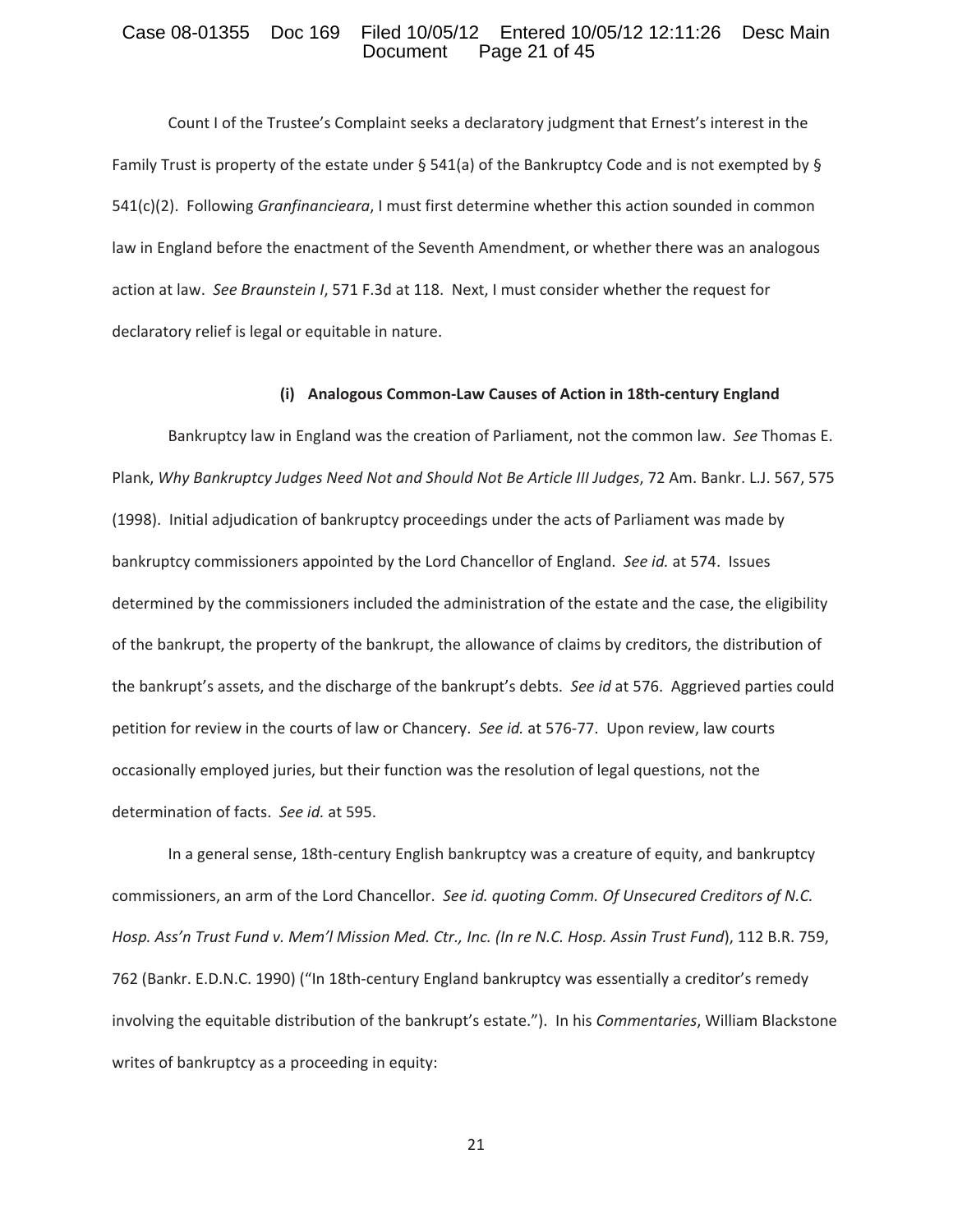### Case 08-01355 Doc 169 Filed 10/05/12 Entered 10/05/12 12:11:26 Desc Main<br>Document Page 22 of 45 Page 22 of 45

By the several statutes relating to *bankrupts*, a summary jurisdiction is given to the chancellor, in many matters consequential or previous to the commissions thereby directed to be issued; from which the statutes give no appeal.

*1 William Blackstone & George Chase, The American Blackstone, Commentaries on the Laws of England in Books* 3d ed. 821 (1890). The English bankruptcy acts of the 18<sup>th</sup> century expanded the powers of bankruptcy commissioners over property of the estate, including property conveyed before the act of bankruptcy. See Plank, 72 Am. Bankr. L.J. at 584-86.

Modern courts agree that a bankruptcy trustee's gathering of the "property" of the estate, as both that property and the exclusions have been defined by Congress, is inherently an equitable task. See Braunstein *I*, 571 F.3d at 119 (citing cases). Moreover, proceedings involving trusts are inherently equitable.*See Clews v. Jamieson*, 182 U.S. 461, 480 (1901) ("All possible trusts, whether express or implied, are within the jurisdiction of the chancellor."); *see also 2 William Blackstone, Commentaries §* 570 \*440 ("The form of a *trust* . . . gives the courts of equity an exclusive jurisdiction as to the subject matter of all settlements and devises in that form."); *2 Joseph Story*, *Commentaries on Equity Jurisprudence as in England and America* 274 (1888) ("Trusts in real property. . . are exclusively cognizable in equity.").Modern bankruptcy courts agree.*See Compton v. Walker (In re Coral Petroleum, Inc.)*, 249 B.R. 721, 733 (Bankr. S.D. Tex. 2000) ("[A] trust matter is within the equity jurisdiction of the court even if the relief sought is monetary recovery.").

In this case, resolution of the Trustee's request for declaratory relief on Count I turns on whether Ernest can exclude his beneficial interest in the Family Trust under 11 U.S.C. § 541(c)(2). Ernest's ability to exclude this interest turns on state law relating to trusts; whether under Massachusetts law a spendthrift clause in a self-settled trust is effective against creditors of the settlorbeneficiary. Early Massachusetts court decisions make clear that a proceeding involving a trust has always sounded in equity.*See Commissioner of Banks v. Harrigan*, 291 Mass. 353, 355 (1935) ("The preservation and enforcement of trusts, the ascertainment of violations of duty respecting the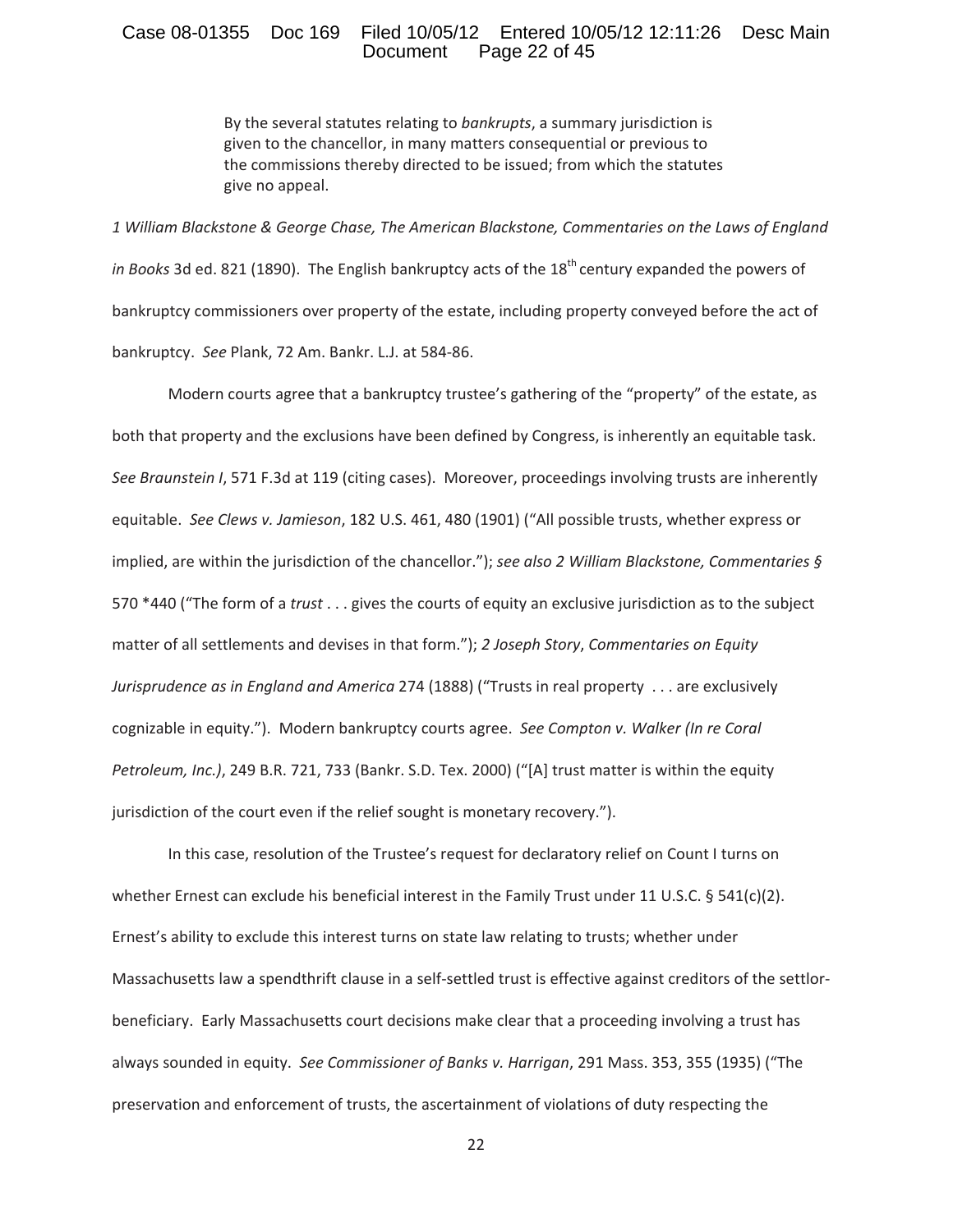### Case 08-01355 Doc 169 Filed 10/05/12 Entered 10/05/12 12:11:26 Desc Main<br>Document Page 23 of 45 Page 23 of 45

management and execution of trusts, and the establishment of the extent of injury caused by infraction of fiduciary obligations . . . constitute a familiar division of chancery jurisprudence."). Recent bankruptcy court decisions applying *Granfinanciera* to proceedings involving trusts hold that jury trials are not required by the Seventh Amendment.*See Coral Petroleum, Inc.*, 249 B.R. at 734 (holding that a jury trial was not constitutionally required in an adversary proceeding brought by a successor trustee against the former trustee of a chapter 11 liquidating trust for breach of fiduciary duty "because trusts are special creatures over which courts of equity had virtually exclusive jurisdiction"). Accordingly, I find that the first prong of the *Granfinanciera* test favors the Trustee because the Trustee's action for declaratory relief that Ernest's interest in the Family Trust is property of the estate is analogous to 18th-century actions heard in equity, or more likely before bankruptcy commissioners sitting without a jury.

#### **(ii)The Nature of the Relief Sought**

I also find that the greater-weighted second prong of the *Granfinanciera* test favors the Trustee. In *Walker v. Weese*, the district court held that an action by a chapter 7 trustee to recover assets that the debtors had fraudulently conveyed into a trust on the eve of bankruptcy sounded in equity and did not entitle the debtors to a jury trial under the Seventh Amendment. See 286 B.R. 294, 298-99 (D. Md. 2002).There, the court relied on *Granfinanciera* itself for the proposition that fraudulent conveyance actions to recover a definite sum of money were analogous to actions at law in 18th-century England. See id. at 297. However, considering the second prong of the *Granfinanciera* test, the court noted that the relief sought by the trustee was equitable in nature, and thus, no right to a jury trial existed.*See id.* at 297-98. The court explained:

> [Debtors'] argument has a surface appeal because, as previously stated, the common law claim to which this cause of action is most analogous is a fraudulent conveyance claim. The [debtors] had the assets prior to the initiation of bankruptcy proceedings and divested themselves of the assets in an apparent attempt to place them beyond the reach of their creditors.[The trustee], however, is not attempting to prove the [debtors] committed fraud. At least in this lawsuit, [the trustee] is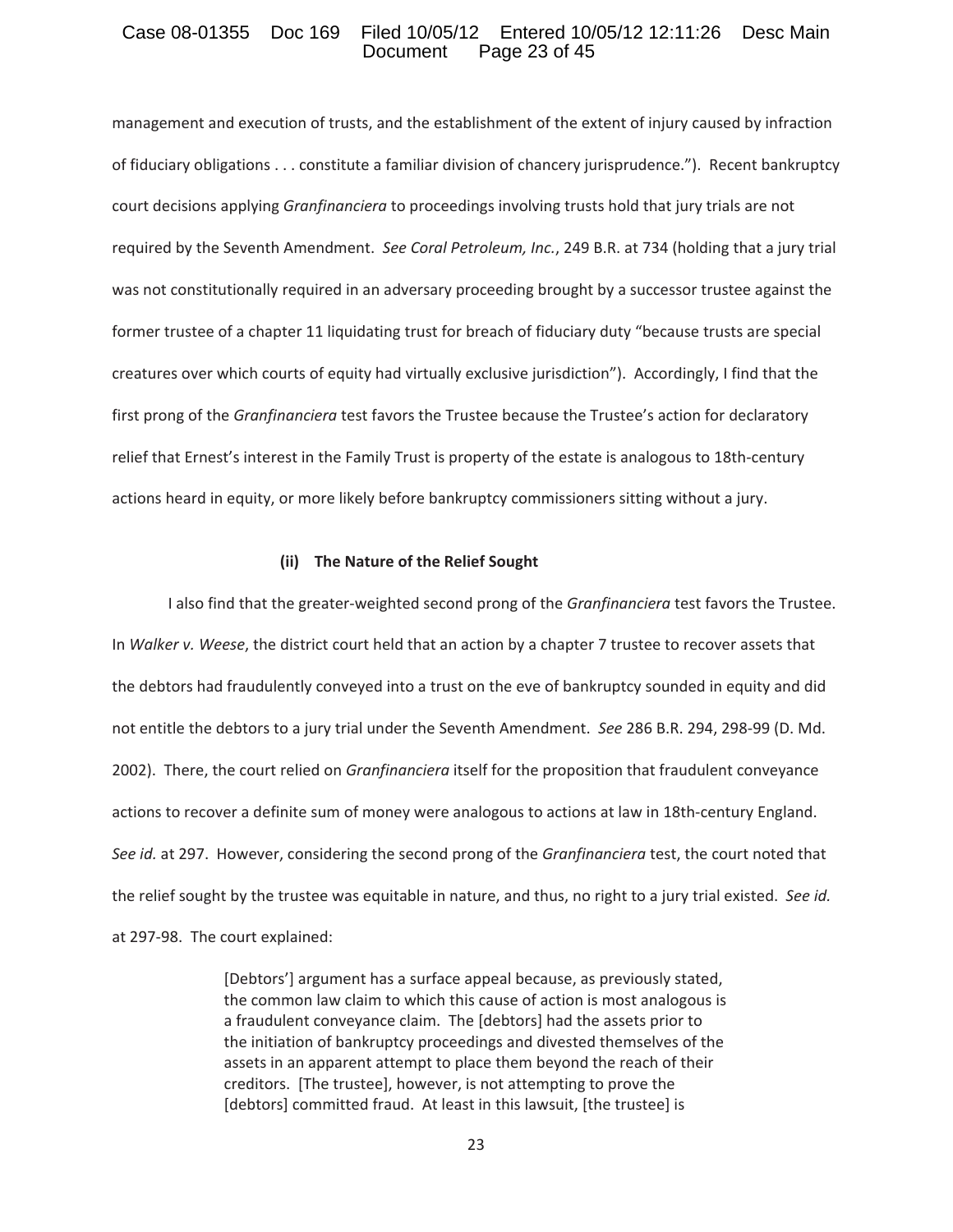# Case 08-01355 Doc 169 Filed 10/05/12 Entered 10/05/12 12:11:26 Desc Main<br>Document Page 24 of 45 Page 24 of 45

actually alleging that the [debtors] *failed* in their attempt to fraudulently convey the assets. [The trustee's] request for declaratory relief does not rely upon the finding of a fraudulent conveyance.

. . .

Instead, [the trustee's] prayer for declaratory relief . . . depends upon whether an effective transfer of the funds ever took place. This will require . . . a determination as to whether a self-settled trust can be maintained in these circumstances under the applicable law. . . . If the Trust is self-settled and void under the applicable law, then the transfer would be ineffective and this action could be resolved with little need for a finder of fact. . . . The declaratory relief being sought in Count I is equitable in nature.

*Id.* at 298. Similarly, in this case, the Trustee seeks declaratory relief that Ernest's interest in Mandalay Drive is property of the estate, because the Family Trust is self-settled and, therefore, cannot be excluded under § 541(c)(2). The Trustee is arguing that the Family Trust, like the conveyance in *Walker*, fails to exclude Mandalay Drive from property of the estate.

I conclude that Trustee's action is historically analogous to actions at equity and that the nature of relief sought is equitable. Because the first two parts of the *Granfinanciera* test lead me to conclude there is no Seventh Amendment right to a jury trial, I do not reach the third part.

### **2. Determining the Extent of Ernest's Beneficial Interest in the Family Trust**

Count I of the Trustee's Complaint seeks a declaratory judgment that Ernest held a 100 percent beneficial interest in the Family Trust and that this interest is property of the Debtors' bankruptcy estate. Although determining whether the interest is property of the estate is a core proceeding for which I can enter a final judgment consistent with Article III of the Constitution, determining the *extent* of Ernest's interest on the petition date requires me to make findings of fact and conclusions of law based on events occurring pre-petition and, consequently, my authority to do so requires further analysis.

The Trustee's argument that Ernest held a 100 percent beneficial interest in the Family Trust on the day he and Michelle filed their bankruptcy petition is based on the First Amendment to the Family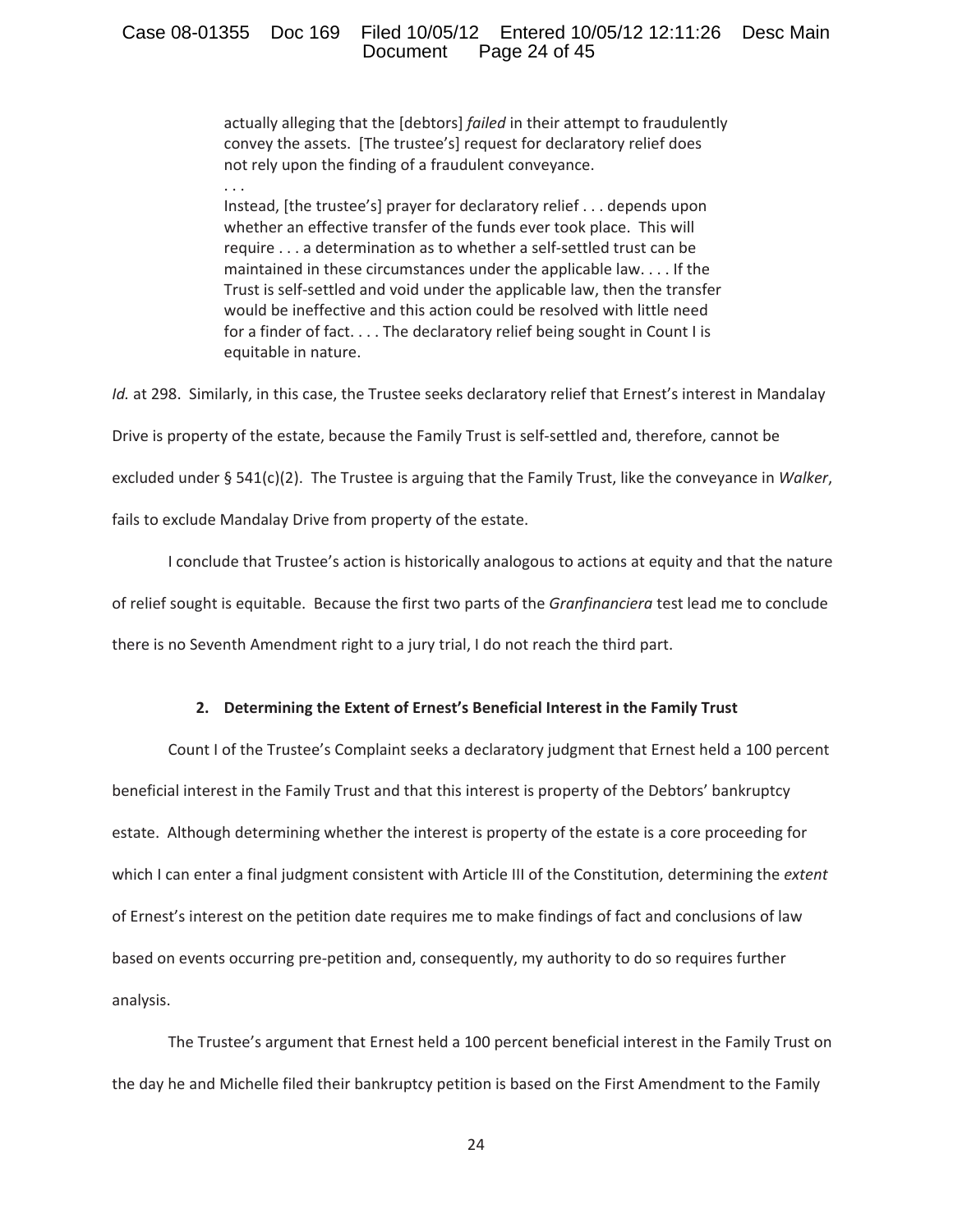#### Case 08-01355 Doc 169 Filed 10/05/12 Entered 10/05/12 12:11:26 Desc Main<br>Document Page 25 of 45 Page 25 of 45

Trust which purported to grant Ernest and his sister Danielle 75 and 25 percent interests respectively in the Family Trust. Under the terms of the First Amendment, Danielle would forfeit her interest—causing it to inure to Ernest—if she ceased to use Mandalay Drive as her primary residence. In his Complaint, the Trustee has alleged that Danielle moved to Somerville, Massachusetts in 2006 and thereby forfeited her interest in the Family Trust.

#### **(a) Authority of the Bankruptcy Court to Enter a Final Judgment**

#### **(i) Statutory Authority under 28 U.S.C. § 157**

A proceeding to determine whether Danielle forfeited her interest in the Family Trust is noncore because it requires me to determine the extent of Ernest's pre-petition interest in the Family Trust. *See Braunstein II*, 439 B.R. at 7 ("Non-core proceedings are state or federal claims that arise between parties within a bankruptcy proceeding which could survive outside bankruptcy, and in the absence of bankruptcy, would have been initiated in a state or district court."). Since Danielle's actions forfeiting her interest are alleged to have occurred pre-petition, Ernest's claim to 100 percent of the beneficial interest in the Family Trust would have fully ripened pre-petition. Moreover, Ernest's claim would arise from the trust documents themselves, not the Bankruptcy Code. It is a claim that can be brought at state law, independent of a bankruptcy.*See In re Boston Reg'l Med. Ctr., Inc.*, 265 B.R. 645, 650 (Bankr. D. Mass. 2001) (holding that an action to determine the validity and extent of a debtor's pre-petition interest in a trust was a non-core proceeding because it involved no rights arising under the Bankruptcy Code and could be resolved exclusively through state law on estates and trusts); *see also Sheridan v. Michels* (In re *Sheridan)*, 362 F.3d 96, 108-09 (1st Cir. 2004) (holding that an omnibus disciplinary proceeding initiated against an attorney was not a core proceeding because most of the ethical violations occurred in numerous bankruptcy cases previously closed, rather than in a pending bankruptcy proceeding and, therefore, could not be said to have involved the sort of routine case "administration" described in § 157(b)(2)(A)); *Braunstein II*, 439 B.R. at 8-10 (holding that a claim for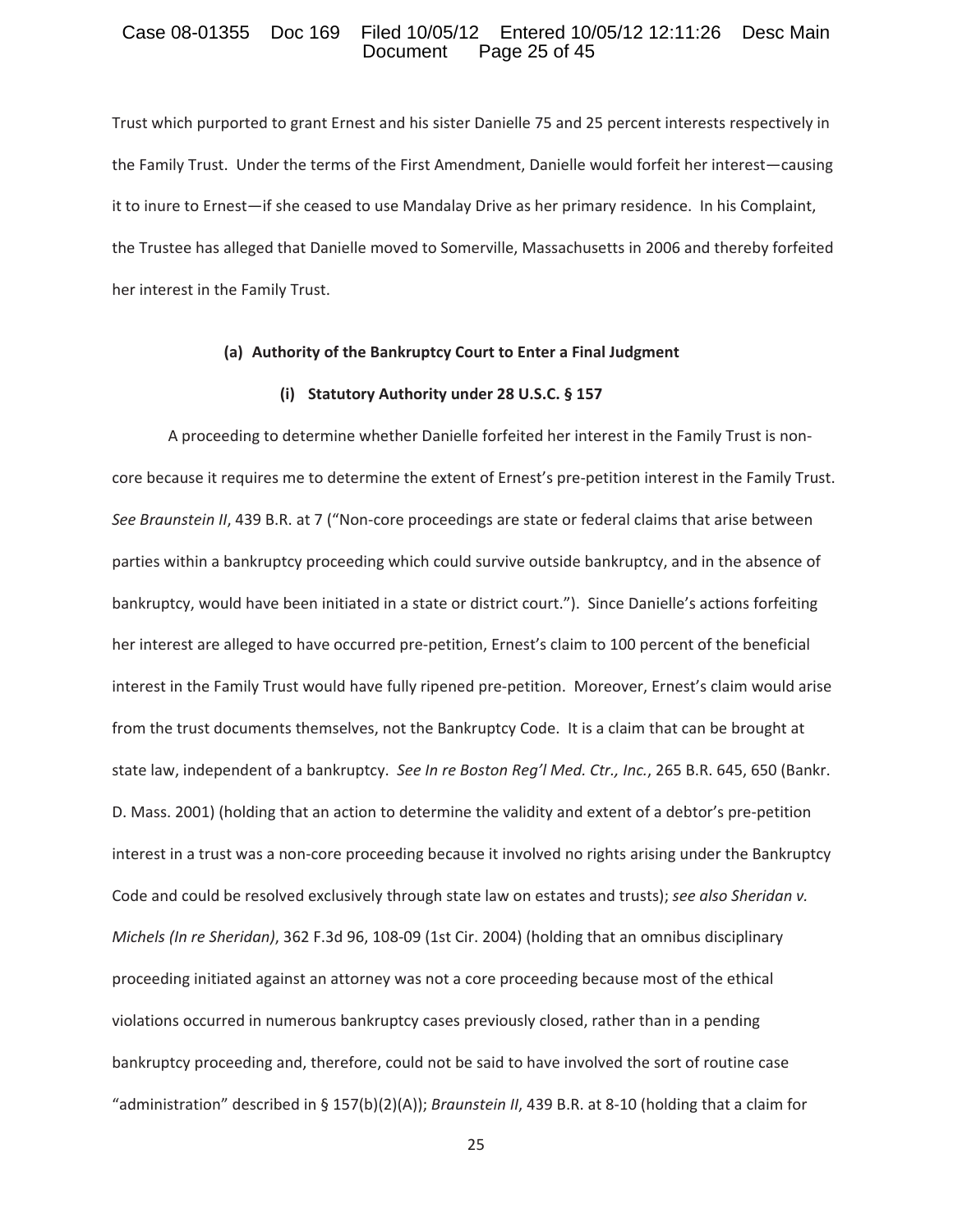#### Case 08-01355 Doc 169 Filed 10/05/12 Entered 10/05/12 12:11:26 Desc Main<br>Document Page 26 of 45 Page 26 of 45

unjust enrichment arising out of a stipulation entered into post-petition in which numerous parties reached an agreement to set-off claims was a core proceeding, but a claim for equitable subrogation arising from the same underlying facts was ripe pre-petition, and thus, not a core proceeding).

The cases cited by the Trustee in support of core status are distinguishable.*In re Kincaid* was a proceeding by a trustee in bankruptcy against the administrator of the debtor's deferred salary plan for turnover of benefits to which the debtor was entitled. See 917 F.3d 1162 (9th Cir. 1990). The administrator defended by asserting that the debtor's interest in the plan was excluded from her bankruptcy estate by § 541(c)(2). Therefore, the proceeding boiled down to a § 541(c)(2) issue whether a particular interest of the debtor became property of the estate—which the Ninth Circuit ruled was a core proceeding. See id. at 1168-69. Kincaid did not involve a dispute with a third party about the existence or extent of the debtor's interest in the property as of the petition date, an issue that the debtor could have brought outside of bankruptcy before the bankruptcy filing.

In *In re U.S. Lines, Inc.*, the Second Circuit affirmed the bankruptcy court's determination that an action to establish a reorganization trust's rights under various pre-petition insurance contracts was a core proceeding.*See* 197 F.3d 631, 634 (2d Cir. 1999).There, the Second Circuit noted that contract claims are not core simply because they involve property of the estate. See id. at 637. However, provisions in the insurance contracts required the debtor to pay the insurance claims first (when the only source of payment would be assets earmarked for other creditors) before the insurance proceeds would be made available to the debtor's personal injury claimants. See *id.* at 638. Under these unique circumstances, the Second Circuit noted that a comprehensive declaratory judgment was required and, therefore, determining the enforceability of the "pay-first" provisions in the insurance contracts was a core proceeding because it directly affected the bankruptcy court's core administrative function of asset allocation among creditors. See id. at 638-39. The present case contains none of the complex facts of *U.S. Lines*.The Trustee is simply seeking a declaratory judgment as to the interest of Ernest in a trust on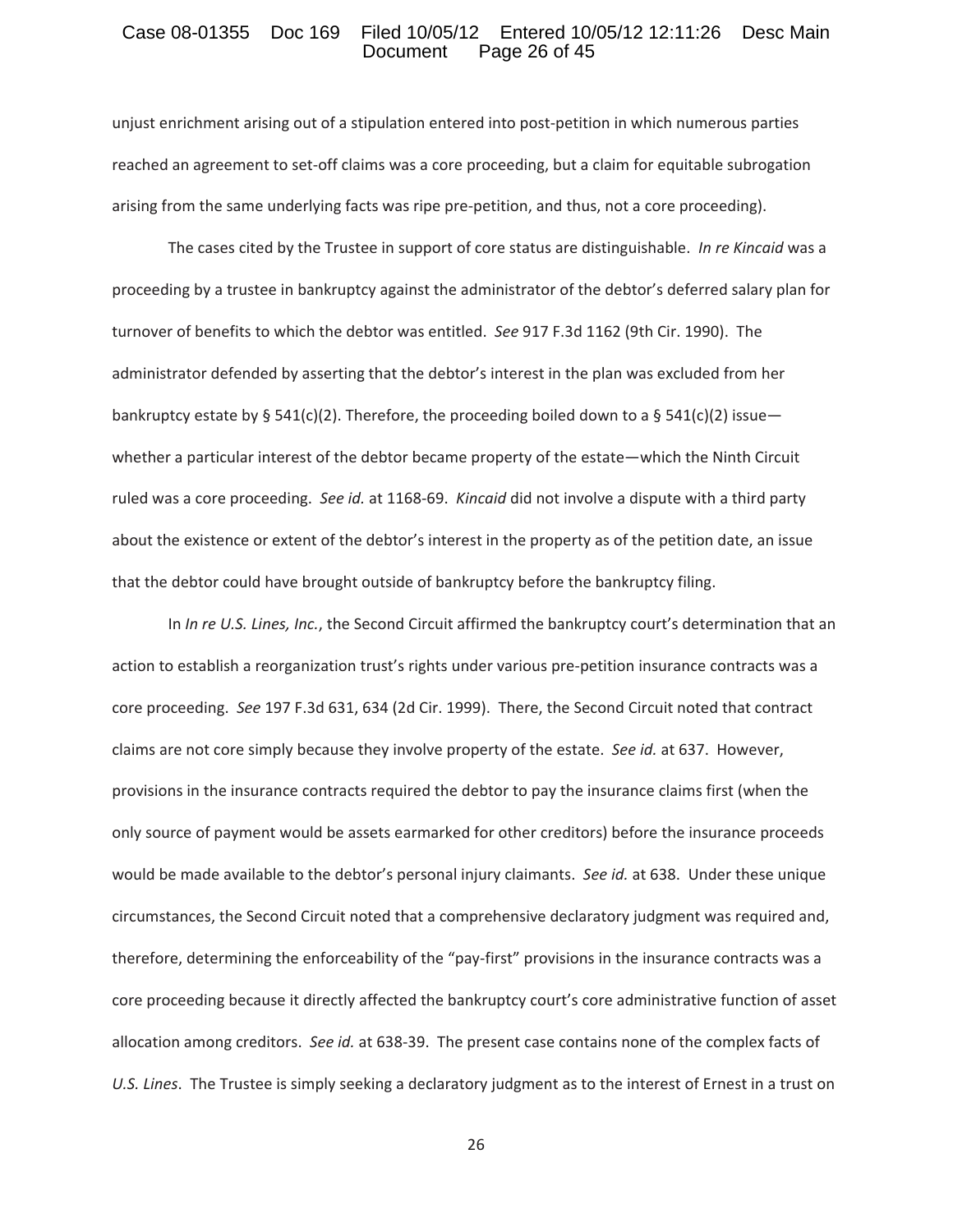### Case 08-01355 Doc 169 Filed 10/05/12 Entered 10/05/12 12:11:26 Desc Main<br>Document Page 27 of 45 Page 27 of 45

the petition date. Even if it is determined that Ernest's interest in the Family Trust is property of the estate, determining the extent of that interest remains a non-core matter. A dispute between the trustee and the debtor as to whether, upon the bankruptcy filing, a particular asset of the debtor became property of the estate is a core proceeding; but a dispute between the trustee and a third party to determine whether (or to what extent) the debtor had an interest in that asset vis-à-vis the third party as of the petition date is not a core proceeding.

Having determined that the proceeding is not core, and further noting that the Defendants have not consented to my entering a final judgment in the proceeding pursuant to 28 U.S.C. § 157(c)(2), I shall hear the proceeding and enter proposed findings of fact and conclusions of law on the extent of Ernest's pre-petition interest in the Family Trust and, pursuant to § 157(c)(1), submit those findings and conclusions to the district court for entry of a final judgment.

### **(b) Whether the Defendants Are Entitled to Have a Jury Decide the Extent of Ernest's Beneficial Interest in the Family Trust**

As discussed in section III, A, 1, (b), (i) *supra*, a survey of Massachusetts case law makes clear that a proceeding involving a trust has always sounded in equity.*See Harrigan*, 291 Mass. at 355.Trusts are "special creatures over which courts of equity had virtually exclusive jurisdiction."*Coral Petroleum,* Inc., 249 B.R. at 734. Were Ernest to enforce his rights under the First Amendment to the Family Trust at state law, he would likely bring suit in the Massachusetts probate court to determine the extent of his and Danielle's relative interests in the Family Trust. Moreover, the relief sought, a declaration of the respective interests of Ernest and Danielle in a trust, would also be equitable in nature.*Cf. In re Am. Solar King*, 142 B.R. 772, 776 (W.D. Tex. 1992) (finding a right to a jury trial does not attach to an equitable action for an accounting). Accordingly, following *Granfinanciera*, I conclude the Defendants have no Seventh Amendment right to a trial by jury with respect to Count I.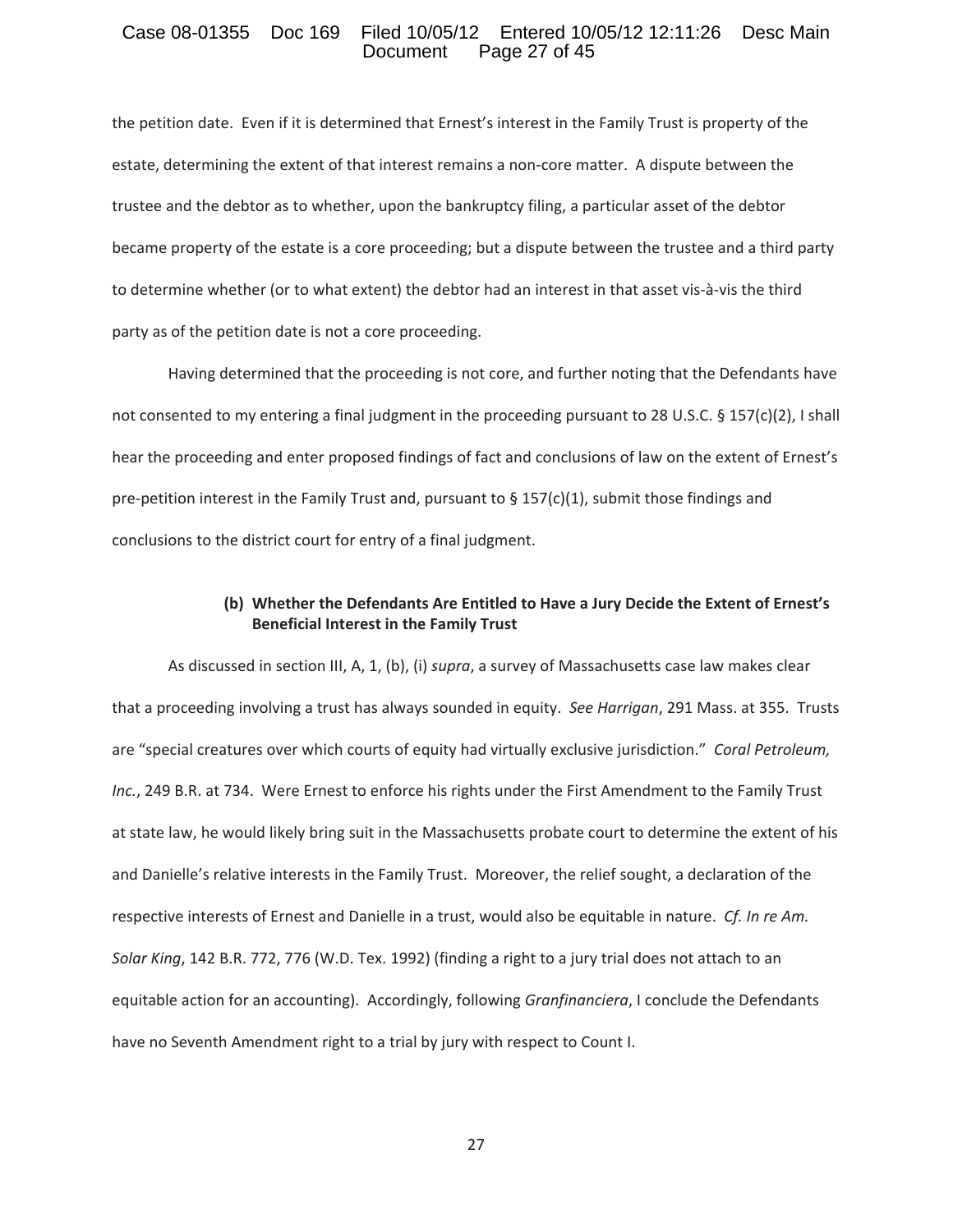# Case 08-01355 Doc 169 Filed 10/05/12 Entered 10/05/12 12:11:26 Desc Main<br>Document Page 28 of 45 Page 28 of 45

# **B. Reformation of the Deed that Conveyed Mandalay Drive from the 1981 Realty Trust to the 2001 Realty Trust to Correct a Scrivener's Error**

Both parties acknowledge a scrivener's error in the deed that transferred Mandalay Drive from the 1981 Realty Trust to the 2001 Realty Trust. The deed identifies Ernest Senior, the grantor for the 2001 Realty Trust as "Ernest O. Felice, as trustee of the Ernest O. Felice Family Trust." It should have referred to Ernest Senior as trustee of the 1981 Realty Trust, because, at the time the 2001 Realty Trust and Family Trusts were established, Ernest Senior held Mandalay Drive in his capacity as trustee of the 1981 Realty Trust. In Count II of his Complaint, the Trustee asks that this court reform the deed to reflect the intention of Ernest Senior to transfer Mandalay Drive from the 1981 Realty Trust to the 2001 Realty Trust.

# **1. Authority of the Bankruptcy Court to Enter a Final Order Reforming the Deed**

The proceeding to reform the deed is non-core because it could be brought in state court, independent of the bankruptcy proceeding, and was ripe for adjudication pre-petition. See Sheridan, 362 F.3d at 109; *Braunstein II*, 439 B.R. at 9-10.<sup>25</sup> Consequently, I may enter a final order reforming the deed only with the parties' consent. See 28 U.S.C. § 157(c)(2). As the Defendants do not consent, I shall hear the proceeding and submit proposed findings of fact and conclusions of law to the district court for entry of a final order.*See* 28 U.S.C. § 157(c)(1).

<sup>&</sup>lt;sup>25</sup> The Trustee argues that reforming the deed in this case is a core proceeding because it is "intertwined with the relief sought in Count I."*See Chapter 7 Trustee's Memorandum of Law Regarding Jurisdiction and Defendants' Demand for Jury Trial*, 4.In support of this, the Trustee cites to *U.S. Lines* for the proposition that a proceeding may be core if it directly affects a core bankruptcy function. See 197 F.3d at 637. However, for the reasons discussed in section III, A, 2, (a), (i) *supra*, I decline to extend the *U.S. Lines* holding to the facts of this case. Congress has defined those proceedings that affect core bankruptcy functions as proceedings "otherwise related to" the bankruptcy (i.e., "non-core" proceedings), see 28 U.S.C. § 157(b), and has explicitly directed that the district court enter final order or judgment in those proceedings, unless the parties consent to entry of judgment by the bankruptcy judge.*See* 28 U.S.C. § 157(c)(1).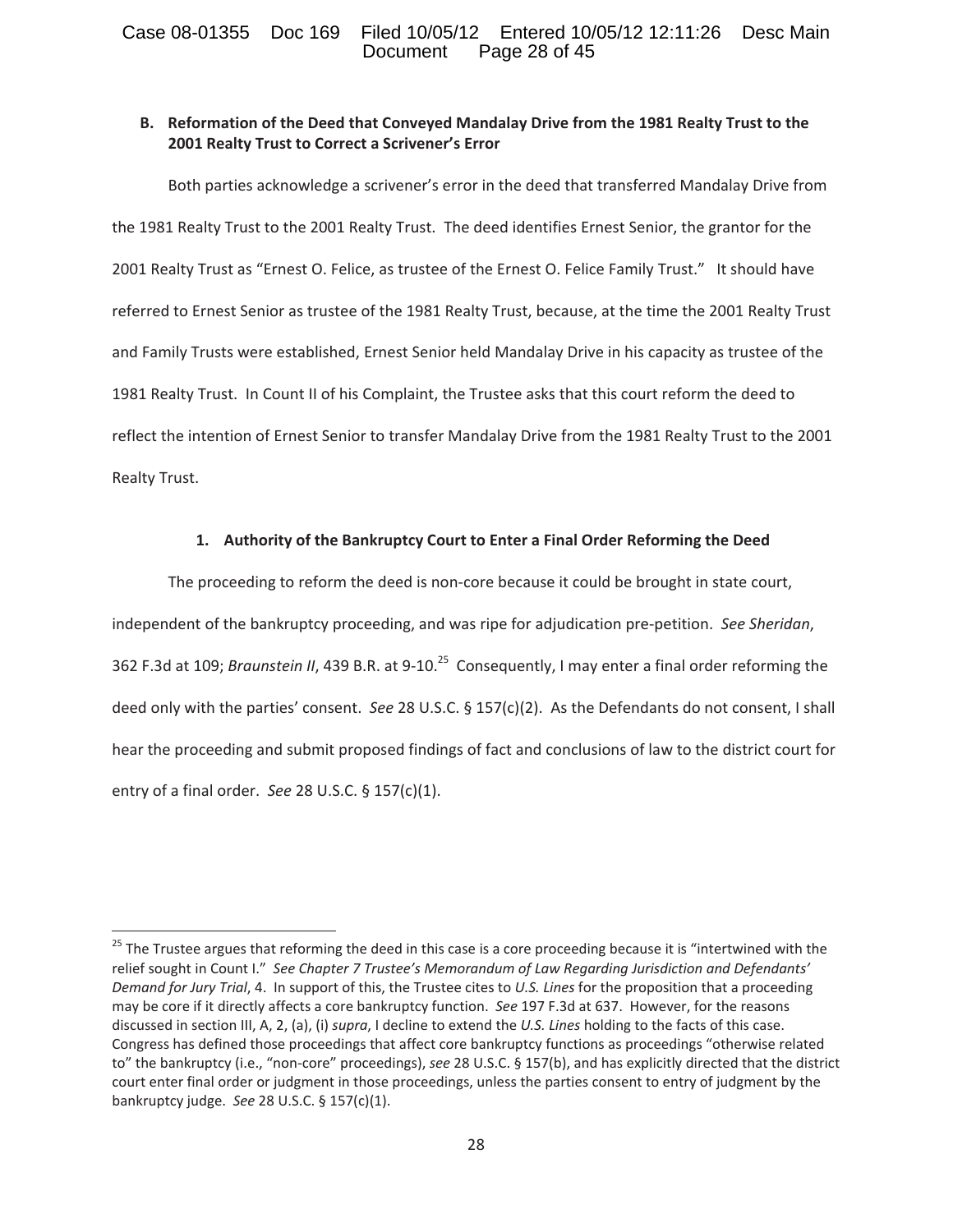# Case 08-01355 Doc 169 Filed 10/05/12 Entered 10/05/12 12:11:26 Desc Main<br>Document Page 29 of 45 Page 29 of 45

# **2. Whether the Defendants Are Entitled to Have a Jury Decide Whether to Reform the Deed**

On the record before me, both parties seem to agree that the deed transferring Mandalay Drive from the 1981 Realty Trust to the 2001 Realty Trust contained a scrivener's error and the true intent of Ernest Senior was to transfer Mandalay Drive into the 2001 Realty Trust.<sup>26</sup> Therefore, I note that I cannot perceive any issue of material fact for a jury to decide. Nevertheless, the Defendants have made a general claim for a jury trial. Unfortunately, their pithy Statement in Compliance with my Pre-Trial Order, in which I required the parties to state "with respect to each count in the complaint, whether the right to a jury trial applies to that count, with a brief citation to authority," fails to respond to each count and simply foists upon the Court the lazy assertion that "they are entitled to a jury trial, pursuant to *Granfinanciera SA v Nordberg*."And so I must undertake the *Granfinanciera* analysis with respect to Count II of the Trustee's Complaint.

The Trustee requests that a court reform the deed. This is not a cause of action, but rather, a remedy. This remedy would likely follow an action to quiet title because the Trustee seeks to establish that the 2001 Realty Trust holds legal title to Mandalay Drive. Under the first prong of the *Granfinanciera* test, an action to quiet title would, in 18th-century England, have been brought in the courts of equity. "An action for quiet title . . . has been administered by the courts of equity, not the law courts, since the time of the adoption of the United States Constitution."*Case v. Grabicki (In re Bays)*, 2010 WL 3190578, at \*4 (Bankr. E.D. Wash. Aug. 11, 2010), *citing to Pomery's Equity Jurisprudence and Equitable Remedies*, § 2158 4th ed. (1919); *see also United States v. Porath*, 764 F. Supp. 2d 883, 890Ͳ92 (E.D. Mich. 2011) (finding no Seventh Amendment right to a jury trial and stating: "the defendants seek

<sup>26</sup> In their Answer to the Trustee's Complaint, the Defendants deny all allegations relating to the deed.*See Answer of Defendants and Jury Trial Claim*, 5 ¶¶ 30Ͳ33.Later however, in their *Memorandum in Support of Defendant,* Ernest J. Felice's Motion for Determination That the Debtor's Beneficial Interest In Various Trust Documents is not *An (sic) Property of the Estate, Due To The Spendthrift Clause Contained Therein*, p. 2Ͳ3, ¶ 3, the Defendants acknowledge: "That deed should have been from 'Ernest O Felice, trustee of Felice Realty Trust,' and was a typographical error."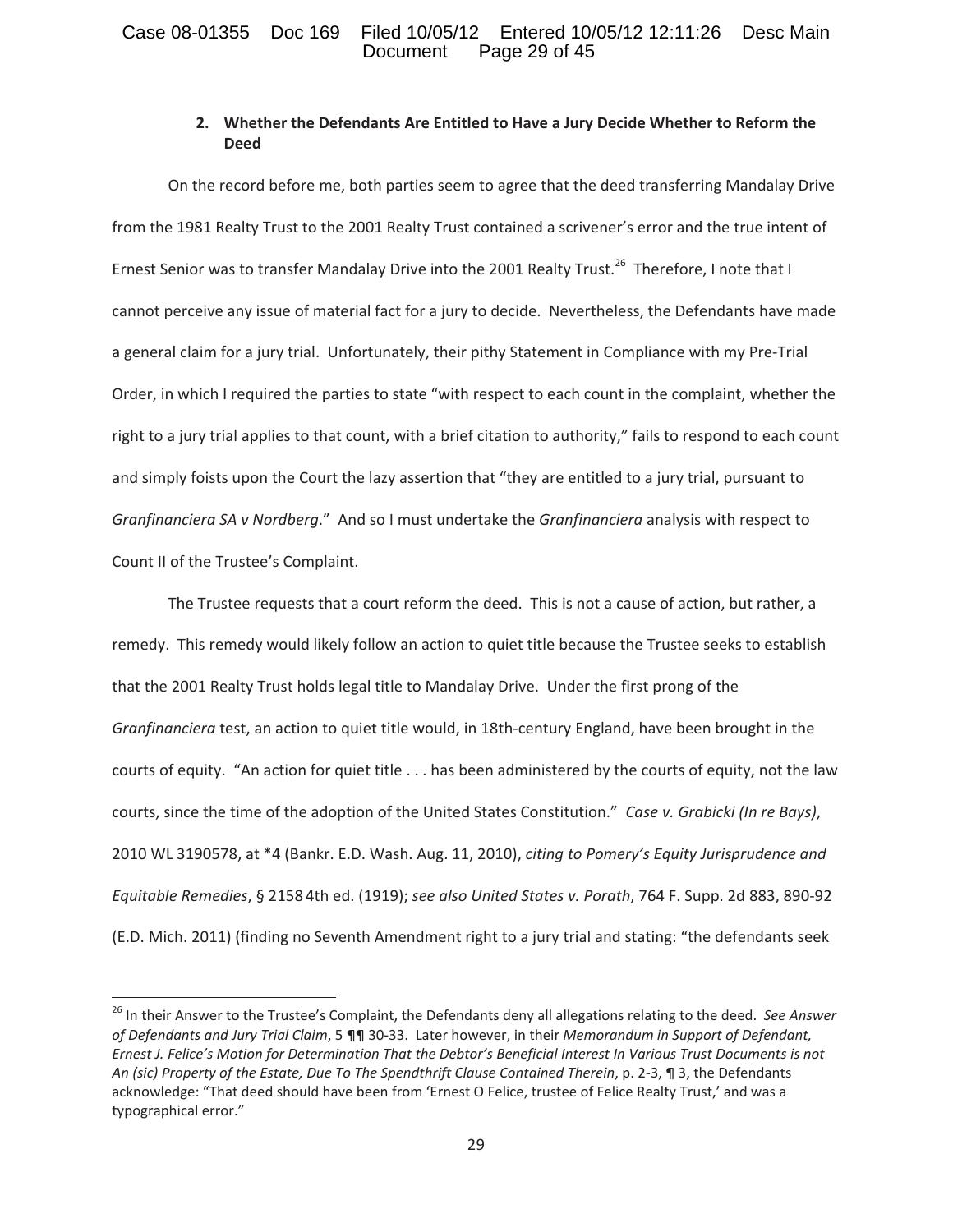### Case 08-01355 Doc 169 Filed 10/05/12 Entered 10/05/12 12:11:26 Desc Main<br>Document Page 30 of 45 Page 30 of 45

to quiet title in real property. It is beyond dispute that these actions have their historical origins in courts of equity.").

Under the second prong of *Granfinanciera*, the nature of the relief sought—reformation of the deed—is unquestionably an equitable remedy.*See Walden v. Skinner*, 101 U.S. 577, 584 (1880) ("Equitable rules of the kind are applicable to sealed instruments, as well as to ordinary written agreements, the rule being that if by mistake a deed be drawn plainly different from the agreement of the parties, a court of equity will grant relief by considering the deed as if it had conformed to the antecedent agreement."); *Lhu v. Dignoti*, 431 Mass. 292, 296 (2000) (referring to an action to reform a deed based on mutual mistake as an "equitable remedy"). Accordingly, following *Granfinanciera*, I conclude the Defendants have no Seventh Amendment right to a trial by jury with respect to Count II.

# **C. Avoidance of the Unauthorized PostͲPetition Transfer of the Beneficial Interest in the Family Trust**

By Count III and VII of his Complaint, the Trustee seeks to avoid, recover, and preserve for the benefit of the estate the unauthorized transfer of a portion of Ernest's interest in the Family Trust to his sister, Danielle, which Ernest and Danielle accomplished by executing the Second Amendment to the Family Trust on January 28, 2008, two months after the Debtors had filed their bankruptcy petition. Section 549(a) of the Bankruptcy Code allows the trustee to avoid a transfer of property of the estate that is not authorized by the Code or the court. If the Trustee is successful in establishing that Ernest's beneficial interest in the Family Trust is property of the estate, he will be able to pursue an avoidance action under two scenarios. If the Trustee is successful in establishing that Danielle, under the terms of the First Amendment to the Family Trust, forfeited her 25 percent share, thereby bringing Ernest's share to 100 percent, he will seek to avoid the post-petition transfer of a 50 percent share to Danielle. Alternatively, if he cannot establish Danielle's forfeiture of her 25 percent share, the Trustee will still seek to recover the additional 25 percent granted to Danielle through the Second Amendment to the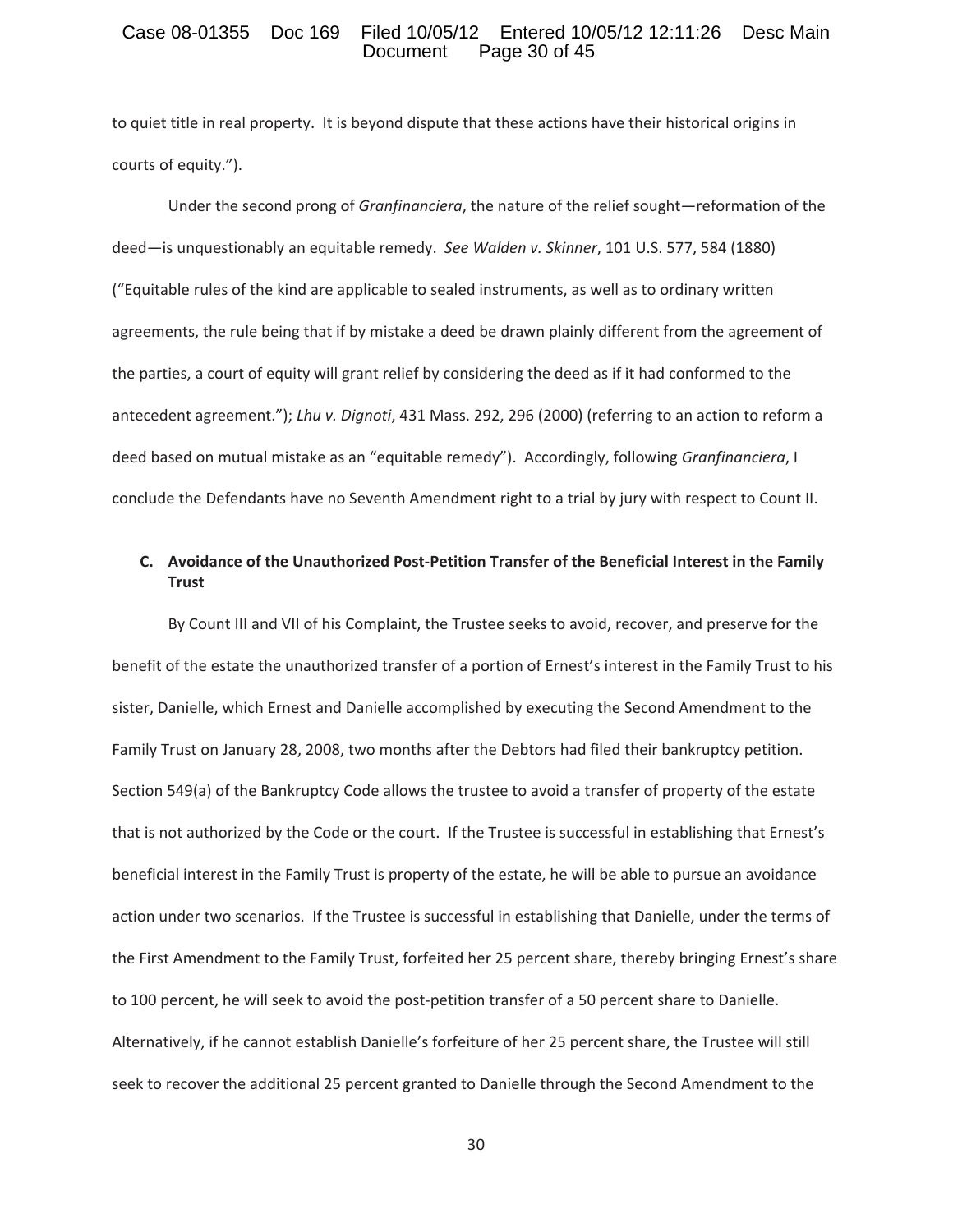### Case 08-01355 Doc 169 Filed 10/05/12 Entered 10/05/12 12:11:26 Desc Main<br>Document Page 31 of 45 Page 31 of 45

Family Trust (recall that under the terms of the First Amendment, Ernest and Danielle's shares were divided 75/25). Under either scenario, the Second Amendment to the Family Trust has resulted in the transfer of an interest belonging to Ernest on the petition date, which, if property of the estate, the Trustee may seek to avoid pursuant to 11 U.S.C. § 549.

# **1. Authority of the Bankruptcy Court to Enter a Final Order in a Proceeding to Avoid a PostͲPetition Transfer Pursuant to 11 U.S.C. § 549**

### **(a) Statutory Authority Under 28 U.S.C. § 157(b)**

Although the avoidance of a post-petition transfer of property of the estate brought under 11 U.S.C. § 549 is not listed as one of the enumerated core proceedings in 28 U.S.C. § 157(b)(2), the prevailing conclusion is that such an action falls within the bankruptcy court's "arising under title 11" jurisdiction and therefore may be considered core.*See Braunstein v. Branch Group, Inc. (In re Massachusetts Gas & Elec. Light Supply Co., Inc.)*, 200 B.R. 471, 472 (Bankr. D. Mass. 1996); *N. Parent. Inc. v. Cotter & Company, (In re N. Parent, Inc.)*, 221 B.R. 609, 629 (Bankr. D. Mass. 1998) ("This cause of action 'arises under title 11['], could not exist but in bankruptcy, and is intended to remedy improper administration of the case and the estate."); *Searcy v. Knight (In re American Int'l Refinery)*, 2012 WL 293005, at \*1 (Bankr. W.D. La. Jan. 31, 2012) (holding that a § 549 claim falls within the bankruptcy court's "arising under" jurisdiction); *see also 1 Collier on Bankruptcy* ¶ 3.02[3][b] (Alan N. Resnick & Henry J. Sommer eds, 16th ed.) ("While other avoidance actions, such as those arising under sections 544, 545 and 549, are not included in the list of section 157(b)(2), these, too, are core proceedings."). An avoidance action arising under § 549 is a special creature of the Bankruptcy Code that could not exist outside of a bankruptcy proceeding. Unlike actions to avoid fraudulent conveyances arising under §§ 544 and 548 of the Code, the avoidance of a post-petition transfer under § 549 neither depends on a state law cause of action nor involves any of the elements of a common law fraudulent conveyance.*See Springel v. Prosser (In re Innovative Communication Corp.)*, 2011 WL 3439291, at \*3 (Bankr. D.V.I. Aug. 5,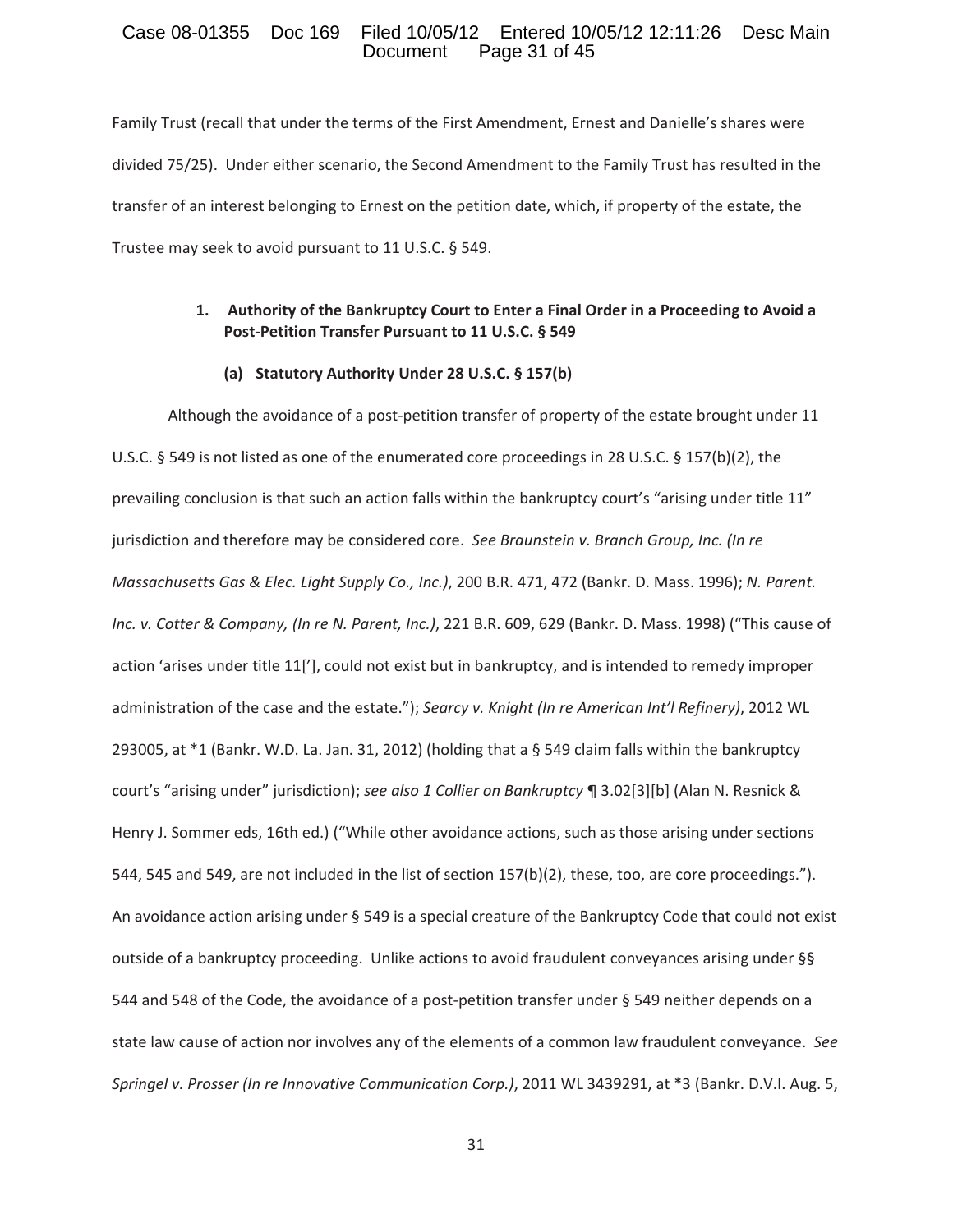### Case 08-01355 Doc 169 Filed 10/05/12 Entered 10/05/12 12:11:26 Desc Main<br>Document Page 32 of 45 Page 32 of 45

2011) (contrasting avoidance actions brought under § 549 with those brought under §§ 544 and 548). Therefore, I conclude that I have statutory authority under 28 U.S.C. § 157(b)(2) to decide the Trustee's avoidance claim.

In addition to avoiding the post-petition transfer, Count VII of the Trustee's Complaint seeks to recover from Danielle, pursuant to 11 U.S.C. § 550, the property transferred. Section 550(a)(1) of the Bankruptcy Code gives the trustee a right to recover property—or, if the court so orders, the value of such property—to the extent avoided "from the initial transferee of such transfer." Moreover, under § 551 of the Bankruptcy Code, any transfer avoided under § 549 would automatically be preserved for the benefit of the estate. 11 U.S.C. § 551 ("Any transfer avoided under section . . . 549 . . . of this title . . . is preserved for the benefit of the estate, but only with respect to property of the estate.") In this case, the Second Amendment to the Family Trust gave Danielle a 50 percent beneficial interest in the Family Trust. To the extent that this 50 percent share was property of the bankruptcy estate on the petition date, it may be recovered from Danielle and preserved for the benefit of the estate.*See* 11 U.S.C. §§ 549, 550, and 551.

As I explained in *Miller v. Grosso (In re Miller)*, rights arising under §§ 550 and 551 are derivative of rights of recovery stemming from an unauthorized post-petition transfer and should therefore be construed as simply part of the Trustee's action to avoid the post-petition transfer pled in Count III. See 467 B.R. 677, 680 (Bankr. D. Mass. 2012). Count VII therefore requires no separate determination of its core status. Accordingly, Counts III and VII of the Complaint are statutory core proceedings in which I may enter a final order or judgment.

#### **(b) Constitutional Authority Under Article III**

An action pursuant to 11 U.S.C. § 549 to recover an unauthorized post-petition transfer of property of the estate "stems from the bankruptcy itself."*See Stern*, 131 S. Ct. at 2618; *In re Innovative Commc'n. Corp.*, 2011 WL 3439291, at \*3 ("An action to avoid and recover unauthorized postpetition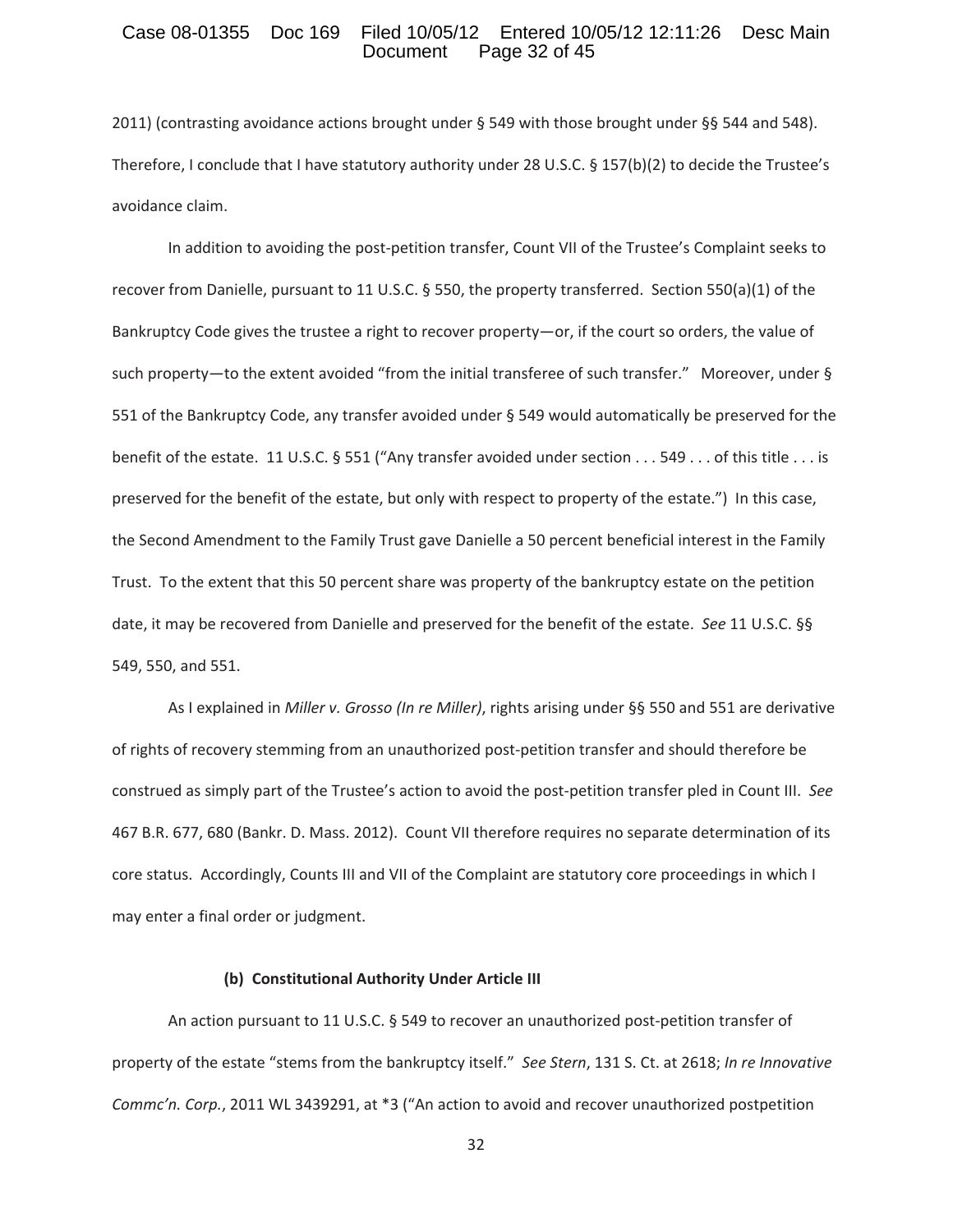### Case 08-01355 Doc 169 Filed 10/05/12 Entered 10/05/12 12:11:26 Desc Main Page 33 of 45

transfers pursuant to 11 U.S.C. § 549 is purely a creation of the Bankruptcy Code and does not otherwise exist outside of Title 11."). Congress enacted § 549 to ensure the equal distribution of the bankruptcy res among creditors by giving the trustee or debtor in possession a remedy for recovery of unauthorized transfers of property of the estate. The role of  $\S$  549 in protecting the bankruptcy estate was explained by the bankruptcy court in *In re Ford*:

> The filing of a bankruptcy case thus vests *exclusive* jurisdiction over the debtor's property in the bankruptcy court so that the bankruptcy court can control its administration. With regard to property, the bankruptcy case is *in rem*; the property of the debtor and of the estate is *in custodia legis*. Such property cannot be removed from the bankruptcy court's exclusive jurisdiction except by appropriate proceedings in the bankruptcy court. Section 362(a) prohibits *involuntary* removal of assets unless permitted by lifting of the stay while other sections (such as § 363 and § 554) provide for the *voluntary* disposition of assets during administration of the case if *authorized*. Section 549(a) provides a remedy for the avoidance of *voluntary* transfers that are *unauthorized*[.]

296 B.R. 537, 548 (Bankr. N.D. Ga. 2003).

Unlike the counterclaim in *Stern*, the recovery of an unauthorized post-petition transfer will not "augment the estate." See 131 S. Ct. at 2018. Because the property recovered through a § 549 action was already estate property prior to the transfer, all § 549 seeks to do is restore property of the estate to the control of the bankruptcy court for proper administration. In this respect  $\S$  549 actions differ from actions to recover fraudulent conveyances, which, by definition, do not involve assets that were property of the estate on the petition date.*Contrast* 11 U.S.C. § 549(a) (allowing the trustee to avoid "a transfer of property of the estate") *with* §§ 544(b) and 548(a) (allowing the trustee to avoid a transfer of "an interest of the debtor in property"). The bankruptcy court for the Southern District of Texas reasoned along these same lines in *West v. Freedom Medical, Inc. (In re Apex Long Term Acute Care— Katy, L.P.)*, when reviewing an action to recover a preference brought under 11 U.S.C. § 547.*See* 465 B.R. 452, 463 (Bankr. S.D. Tex. 2011). In concluding that a bankruptcy judge's authority to decide a  $\S$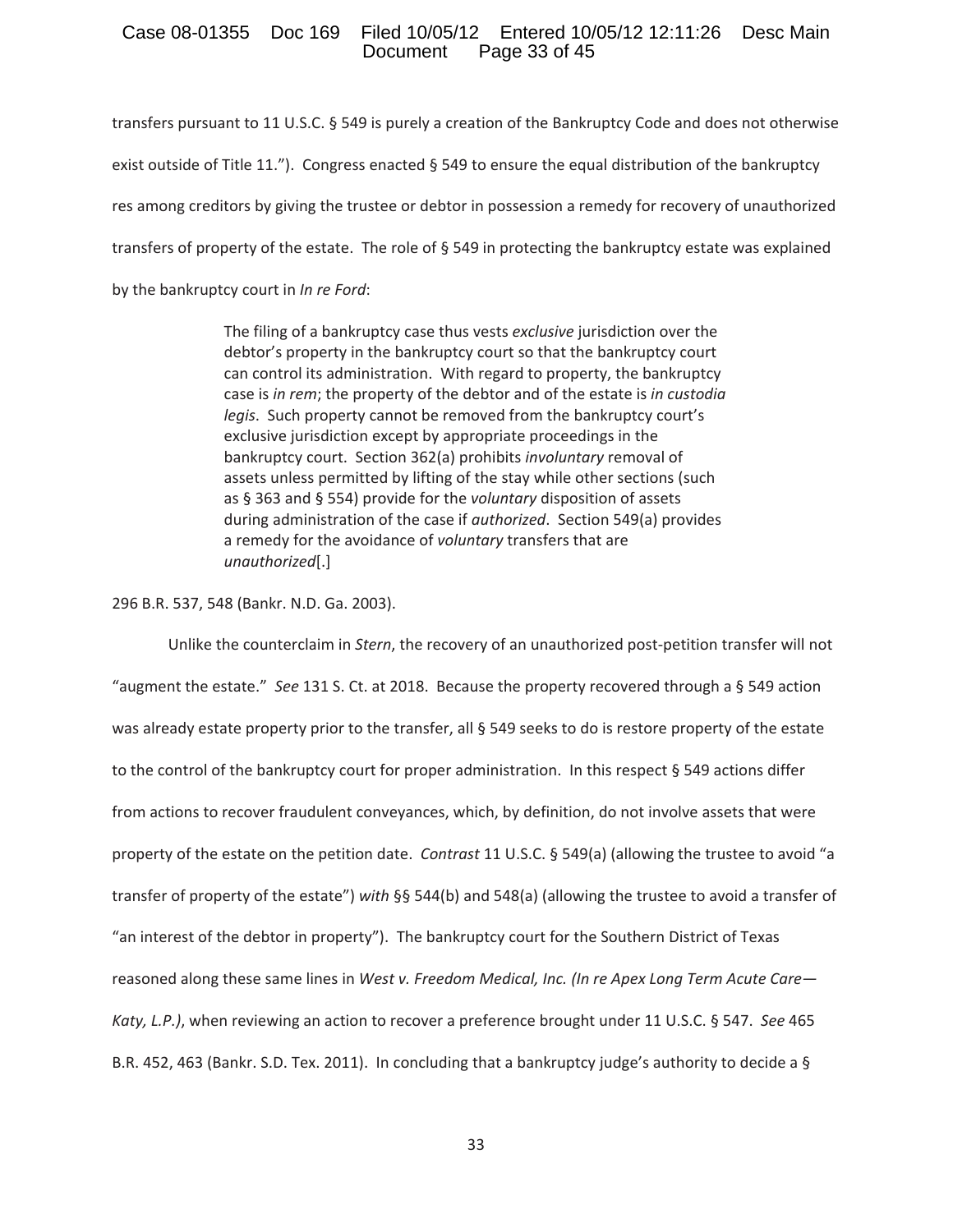# Case 08-01355 Doc 169 Filed 10/05/12 Entered 10/05/12 12:11:26 Desc Main Page 34 of  $45$

547 action is consistent with Article III of the Constitution, the court held that property recovered

through a § 547 action was always property of the estate, and concluded:

[t]he situation is closely analogous to the recovery of a post-petition transfer under § 549. Section 549 restores to the estate the *res* as it existed on the petition date; § 547 restores the *res* as it existed 90 days before the petition date. There is no serious question that a  $\S$  549 cause of action is within the bankruptcy court's *in rem* authority.

*Id.* at 464. Accordingly, because the count to recover an unauthorized post-petition transfer stems from

the Bankruptcy Code and does not seek to augment the estate, I may enter a final order or judgment as

to Count III of the Trustee's Complaint without running afoul of Article III of the Constitution.

I may also effectuate the recovery permitted by § 549 by issuing orders pursuant to §§ 550 and

551. The property to be recovered is already property of the estate, and "the jurisdiction of courts

adjudicating rights in the bankrupt estate include[s] the power to issue compulsory orders to facilitate

the administration and distribution of the res."*Central Virginia Community College v. Katz*, 546 U.S.

356, 362 (2006).The Supreme Court explained in *Katz*:

In some cases, though, the trustee, in order to marshal the entirety of the debtor's estate, will need to recover the subject of the transfer pursuant to  $\S$  550(a). A court order mandating turnover of the property, although ancillary to and in furtherance of the court's *in rem* jurisdiction, might itself involve *in personam* process. . . . it is not necessary to decide whether actions to recover preferential transfers pursuant to § 550(a) are themselves properly characterized as *in rem*. Whatever the appropriate appellation, those who crafted the Bankruptcy Clause would have understood it to give Congress the power to authorize courts to avoid preferential transfers and to recover the transferred property. Petitioners do not dispute that that authority has been a core aspect of the administration of bankrupt estates since at least the 18th century.

*Id.* at 371-72. As an order pursuant to § 550(a) is derivative of whatever right of recovery the court is adjudicating, and as bankruptcy judges may adjudicate recovery actions brought under § 549, I am satisfied that any order I enter requiring Danielle to return the property transferred, or the value

thereof, to the estate will be consistent with Article III and with the due process it affords.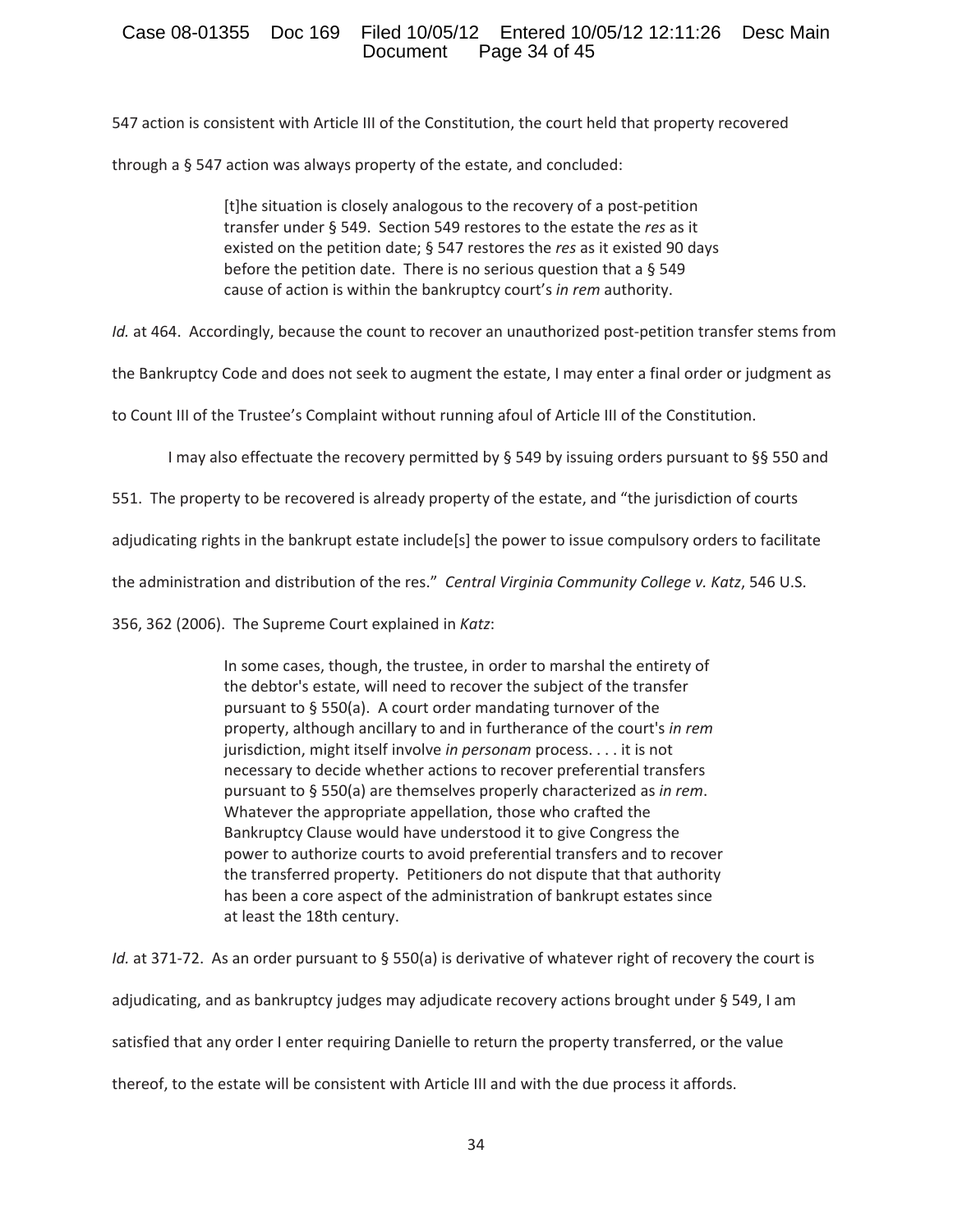# Case 08-01355 Doc 169 Filed 10/05/12 Entered 10/05/12 12:11:26 Desc Main<br>Document Page 35 of 45 Page  $35$  of  $45$

### **2. Whether the Defendants Are Entitled to Have a Jury Decide the § 549 Recovery Claim**

To determine whether Danielle is entitled to a jury trial under the Seventh Amendment in the Trustee's action against her, I must again apply *Granfinanciera*. However, because the *Granfinanciera* test bifurcates the claim at issue into action and remedy, it makes sense to consider Counts III and VII of the Trustee's Complaint together. Count III seeks to avoid Ernest's unauthorized post-petition transfer to Danielle of a portion of his beneficial interest in the Family Trust. Count VII seeks to recover from Danielle that interest in the Family Trust for the benefit of the bankruptcy estate. Count VII is essentially the remedy stemming from the action pursued in Count III. Together, these Counts constitute one "§ 549 Recovery Claim."The "action" part is avoidance pursuant to § 549; the "remedy" part is recovery pursuant to § 550(a). $27$ 

The Tenth Circuit has held, in the wake of *Granfinanciera*, that the Seventh Amendment right to

a jury trial does not attach to an action to recover an unauthorized post-petition transfer brought under

11 U.S.C. § 549.*See Jobin v. Youth Benefits Unlimited, Inc. (In re M&L Bus. Machine Co.)*, 59 F.3d 1078,

1082 (10th Cir. 1995). The Tenth Circuit stated:

We conclude that enforcement of Section 549, a provision clearly designed to protect the bankruptcy estate following its inception, is a procedure which is equitable in nature. Moreover, through the Bankruptcy Act Congress has established that the Bankruptcy Court is the tribunal in which the protection of that estate is accomplished, and in which disputes may be resolved by way of summary proceedings. There is no underlying legal claim in this case, such as one to recover an alleged fraudulent conveyance, which warrants a contrary result. We thus agree with the Colorado District Court in its ruling prior to trial [in]

<sup>27</sup> It makes sense to consider Counts III and VII as one § 549 Recovery Claim for the purpose of the *Granfinanciera* analysis because Chapter 5 of the Bankruptcy Code sets avoidance actions apart from their remedies. Sections 544, 547, 548, and 549 go hand-in-hand with the recovery and preservation sections 550 and 551. As the bankruptcy court explained in *Official Comm. of Unsecured Creditors v. Foss (In re Felt Mfg. Co., Inc.)*:

Section 550(a) defines the party *from whom* a trustee, or the Committee in this case, may seek to recover the property preferentially or fraudulently transferred or the value or proceeds of such property. It enunciates the separation between the concepts of avoiding a transfer and recovering from the transferee.

<sup>371</sup> B.R. 589, 635 (Bankr. D.N.H. 2007) (internal quotation and citations omitted).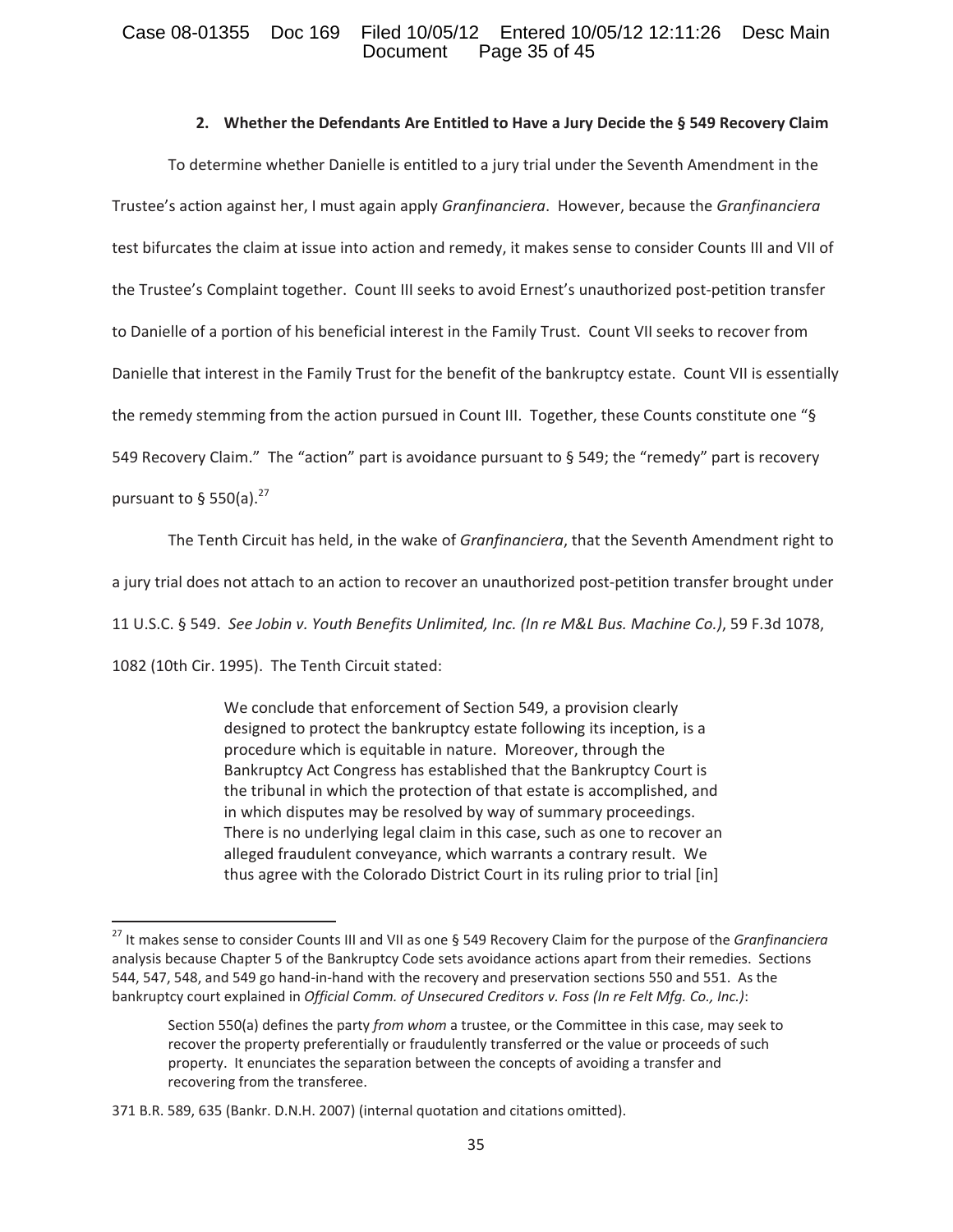### Case 08-01355 Doc 169 Filed 10/05/12 Entered 10/05/12 12:11:26 Desc Main<br>Document Page 36 of 45 Page 36 of 45

the Bankruptcy Court that there is no right to trial by jury in a trustee's Section 549 claim for recovery of a post-petition transfer.

*Id.* (internal citations omitted). The First Circuit cited favorably to *M&L Bus. Machine Co.* in *Braunstein I*,

concluding there is no Seventh Amendment right to a jury trial in a turnover action brought pursuant to

11 U.S.C. § 542, and commenting:

[O]ur conclusion that there is no jury trial in a turnover action under § 542 is supported by analogy to court decisions under § 549 of the Bankruptcy Code, under which a trustee may avoid certain post-petition transfers. Courts have held that  $\S$  549 actions are equitable rather than legal and do not include a jury trial right.

571 F.3d at 123.

I agree with the reasoning of the Tenth Circuit. Actions to recover unauthorized post-petition transfers are brought for the purpose of preserving the bankruptcy res for equitable distribution among creditors and are therefore analogous to 18th century actions brought in the courts of equity to administer bankruptcy estates.*See M&L Bus. Machine Co.*, 59 F.3d at 1082; *see also Committee of* Unsecured Creditors of N. C. Hosp. Ass'n Trust Fund v. Mem'l Mission Med. Ctr., Inc. (In re N. Carolina *Hosp. Ass'n Trust Fund, Employer ID#: 56Ͳ1154690)*, 112 B.R. 759, 762Ͳ63 (Bankr. E.D.N.C. 1990) (concluding that even if § 549 actions have some characteristics of actions at law, they arise out of a "public right" because they protect the bankruptcy estate after it comes into existence and, therefore, no Seventh Amendment right to a jury trial arises). Moreover, the remedy sought in this action, recovery of the interest or value thereof pursuant to 11 U.S.C. § 550(a), is inherently equitable in nature as it seeks to restore the status quo as of the date of the bankruptcy filing.*Cf. Tull v. U.S.*, 481 U.S. 412, 423-24 (1987) (distinguishing between remedies to enforce civil penalties intended to punish the defendant and those, such as restitution or disgorgement of improper profits, that are limited to "restoring the status quo," and finding a right to jury trial in the former but not the latter). Accordingly, the Defendants are not entitled to a jury trial as to Counts III and VII of the Trustee's Complaint.*See Kan. Express Int'l, Inc. v. Hassan (In re Hassan)*, 376 B.R. 1, 14 (Bankr. D. Kan. 2007) (following *M&L*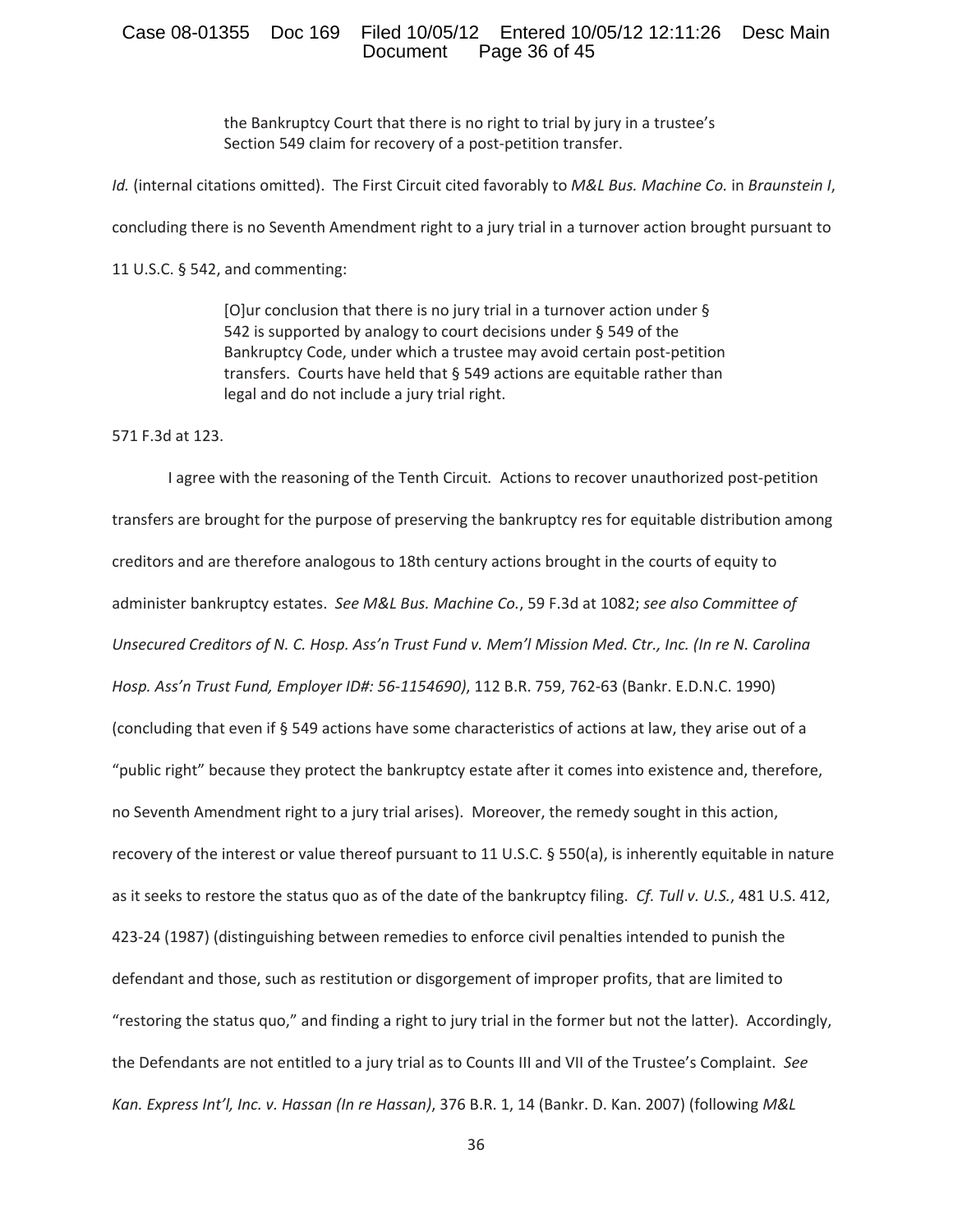# Case 08-01355 Doc 169 Filed 10/05/12 Entered 10/05/12 12:11:26 Desc Main Page 37 of 45

*Machine Co.* and concluding the defendants had no right to a jury trial on claims brought under sections 549 and 550 of the Bankruptcy Code).

# **3. The Defendants' Reliance on** *Whitehead v. Shattuck*

Before addressing the final two Counts of the Trustee's Complaint it is necessary to address the

only argument the Defendants submitted regarding their right to a jury trial under the Seventh

Amendment. Rather than address each count separately, the Defendants characterize the entire

Complaint as a proceeding to recover and possess specific real property. They argue:

Ever since *Whitehead v. Shattuck*, 138 U.S. 146, 151 (1891), the Supreme Court has viewed actions for the recovery and possession of specific real property as actions at law. . . . The Supreme Court in *Granfinanciera* cited with approval its holding in Whitehead, stating that actions for the recovery of fraudulently conveyed real property, like actions for money damages, are actions at law triable to a jury.

*Memorandum of Defendants Regarding Jurisdiction <i>Issues (Jury Trial Claim)* at 3-4.

In *Whitehead*, the plaintiff brought a suit in equity to quiet title in certain real property. In

affirming the district court's dismissal of the action, the Supreme Court stated:

[W]henever a court of law is competent to take cognizance of a right, and has power to proceed to a judgment which affords a plain, adequate, and complete remedy, without aid of a court of equity, the plaintiff must proceed at law, because the defendant has a constitutional right to a trial by jury.

138 U.S. at 151. The Court noted that the plaintiff did, in fact, have a complete remedy at law: he could bring an action for ejectment against the unlawful occupants of his land.*See id.* at 146.The Court then stated the proposition upon which the Defendants rely: "where an action is simply for the recovery and possession of specific, real, or personal property, or for the recovery of a money judgment, the action is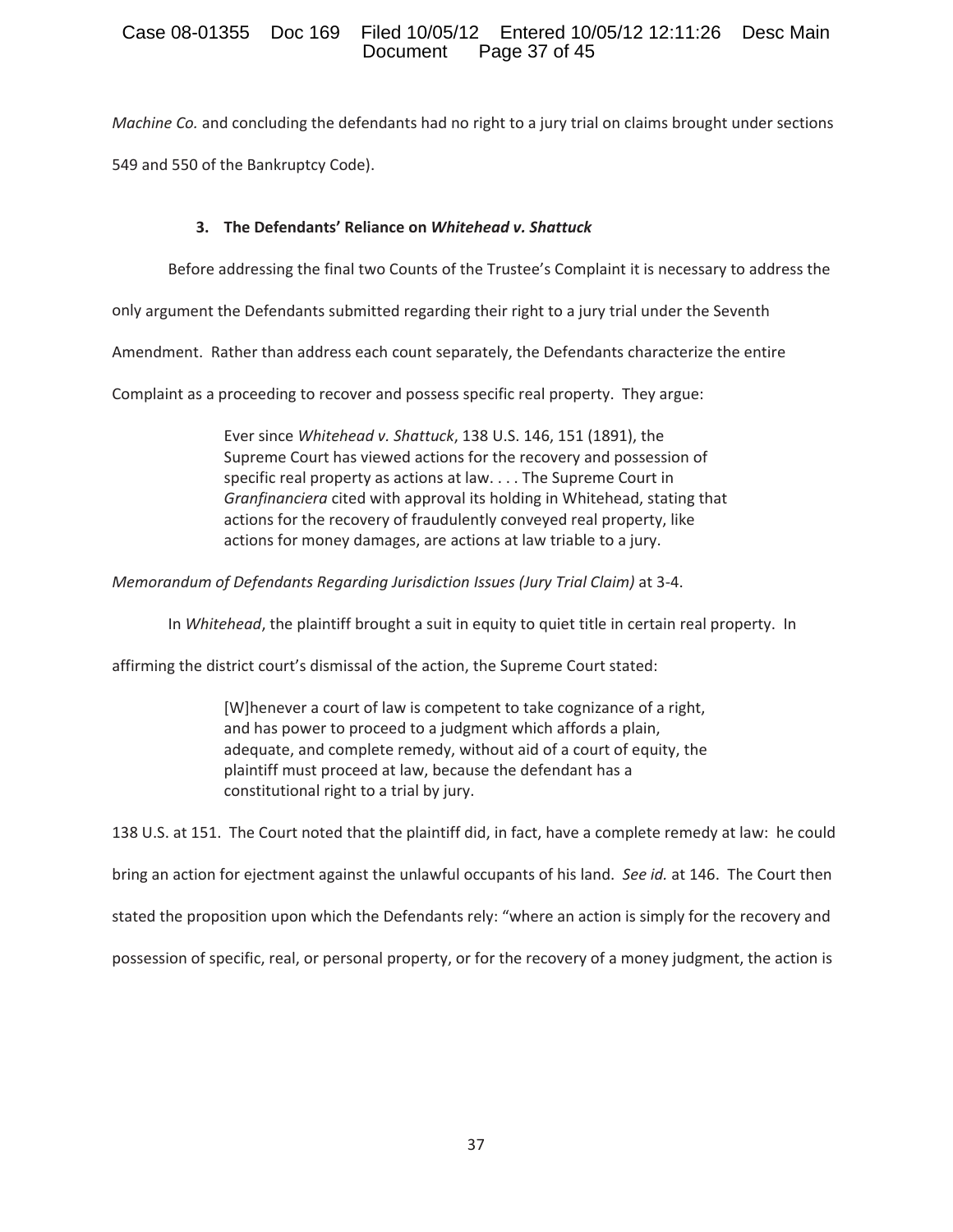### Case 08-01355 Doc 169 Filed 10/05/12 Entered 10/05/12 12:11:26 Desc Main Page 38 of 45

one at law."*Id.* at 151.The Supreme Court has since affirmed this proposition in *Pernell v. Southall Realty. See* 416 U.S. 363, 370 (1974).<sup>28</sup>

Both *Whitehead* and *Pernell* can be distinguished from the present case.The plaintiff in *Whitehead* could avail himself of a remedy at law, ejectment. See 138 U.S. at 151. Similarly, the statute under review in *Pernell* was District of Columbia Code 16-1501, which established a summary process to evict a person detaining possession of real property without right, a procedure the Court decided was analogous to common law ejectment. See 416 U.S. at 369, 375. In the present adversary proceeding, the Defendants have not argued that the Trustee has a remedy at law, and I am not aware of any.

First, this proceeding is not about ejectment. The Trustee does not seek ejectment. No one even alleges that Danielle lives at Mandalay Drive; and an action for ejectment "would not lie where there is no occupant."*See Whitehead*, 138 U.S. at 155 (discussing the Supreme Court's earlier decision in *Holland v. Challen*, 110 U.S. 15 (1884)).

Second, and more importantly, for the various reasons stated elsewhere in this memorandum, each of the counts that the Trustee has pled sounds in equity. None are an end run around an obvious remedy at law. Certainly the Defendants cite no remedy at law that might obviate any one of the Trustee's counts. Rather, the Defendants characterize the Complaint as one to recover real property, and they suggest that there are remedies at law to accomplish that. This argument mischaracterizes the subject-matter of the Complaint, which is not to recover real property but to recover, and determine the extent of the estate's interest in, a beneficial interest in a trust. To be sure, if he is successful, the Trustee will likely seek to liquidate the Ernest's beneficial interest for the estate, and this in turn may

<sup>28</sup> *Granfinanciera* also quotes *Whitehead* for the proposition that an action for the recovery and possession of specific real property is one at law. See 492 U.S. at 46 n. 5. However, the Court avoided deciding whether the Seventh Amendment guaranteed a right to jury trial in actions to *avoid fraudulent conveyances* of real property, repeatedly characterizing the action at issue in *Granfinanciera* as one for a "determinate sum of money."*See id.* at 45 ("Although [an 18<sup>th</sup> century English case for the recovery of receivables] demonstrates that fraudulent conveyance actions could be brought in equity, it does not show that suits to recover a definite sum of money would be decided by a court of equity when a petitioner did not seek distinctively equitable remedies.").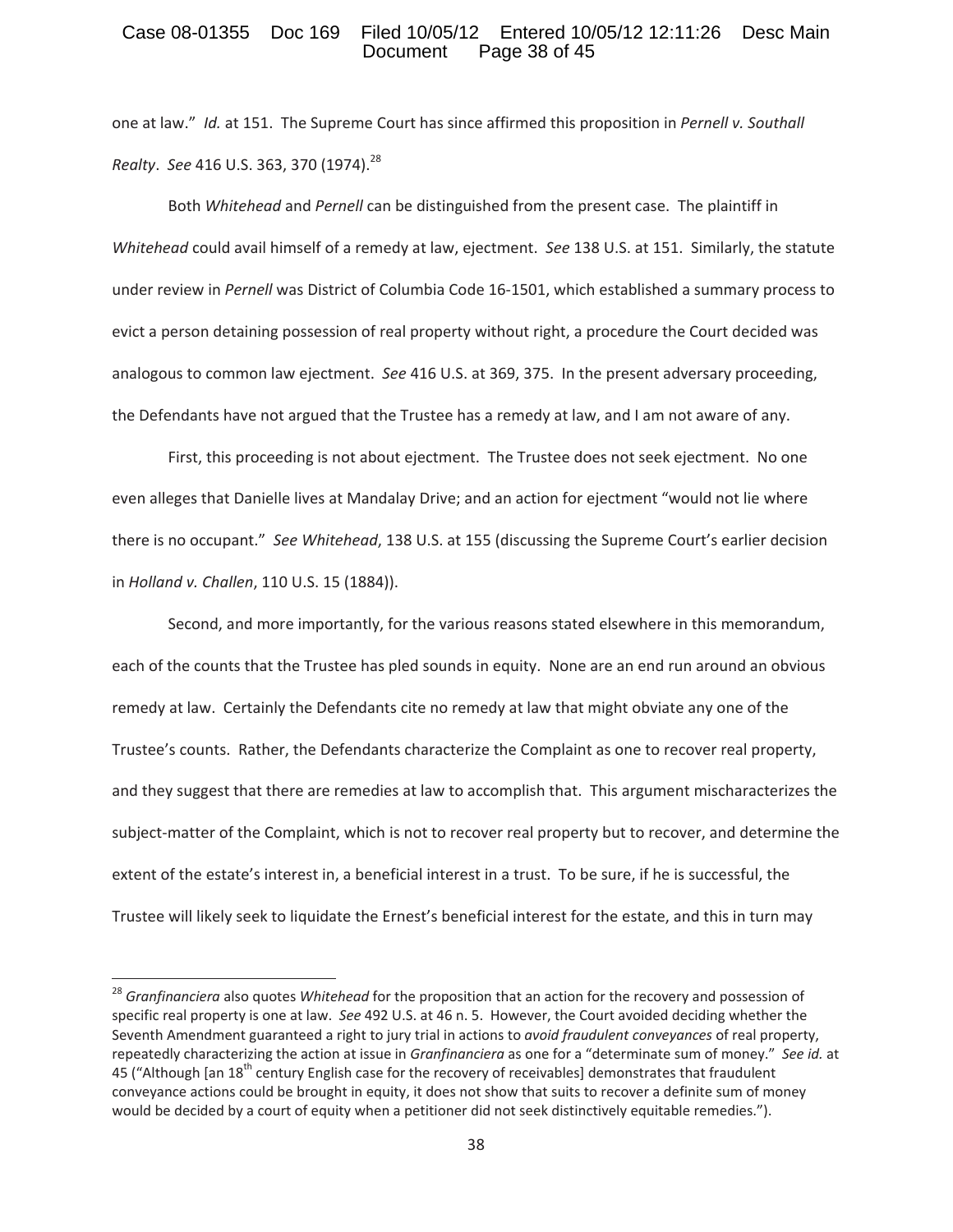### Case 08-01355 Doc 169 Filed 10/05/12 Entered 10/05/12 12:11:26 Desc Main<br>Document Page 39 of 45 Page 39 of 45

involve the liquidation of Mandalay Drive (though it is not his only option), but the present proceeding would do nothing more than establish (i) the extent of Ernest's beneficial interest in the Family Trust and (ii) that such interest is the estate's. It is fundamentally about rights in trusts, reformation of a deed, and §§ 541(c)(2) and 549 of the Bankruptcy Code, all equitable. The Defendants' overly simplistic reliance on *Whitehead* ignores the plethora of equitable remedies the Trustee needs and has requested. *See Resolution Trust Co. v. Pasquariello (In re Pasquariello)*, 16 F.3d 525, 531 (3rd Cir. 1994) ("Due to the mixed bag of remedies sought, it is not clear that the district court erred in concluding that complete relief is not available at law."). In *Whitehead*, the Court noted that whenever a court of law can offer a complete remedy, the plaintiff must proceed at law. See 138 U.S. at 151. Here, before the Trustee can avoid the post-petition transfer, he must establish that Ernest's interest in the Family Trust is property of the estate, determine the extent of that interest on the petition date, and reform the deed conveying Mandalay Drive into the 2001 Realty Trust. All require equitable remedies. Accordingly, I conclude that the Defendants' reliance on *Whitehead* is misplaced as applied to the facts of this case and the nature of the relief sought by the Trustee. The Defendants have no right to a jury trial in this proceeding.

#### **D. Declaration Concerning the Debtors' Rights to Exempt Mandalay Drive**

In Count VIII of the Complaint, the Trustee seeks a declaration that the Debtors have no rights of exemption for Ernest's interest, through the Family Trust, in Mandalay Drive. The Debtors filed their original schedules on November 28, 2007, and listed no real property on Schedule A, their schedule of real property. On January 28, 2008, Ernest executed the Second Amendment to the Family Trust, which transferred some beneficial interest in the Family Trust to Danielle.On May 3, 2010, the Debtors moved to amend their Schedule A, listing an interest in Mandalay Drive "for information purposes only." They also amended Schedule C, their schedule of exemptions, to exempt Ernest's interest in Mandalay Drive to the extent of \$21,625 under 11 U.S.C. § 522(d)(1) in the event it is determined that Mandalay Drive is property of the estate. The Trustee alleges that the Debtors concealed Ernest's interest in Mandalay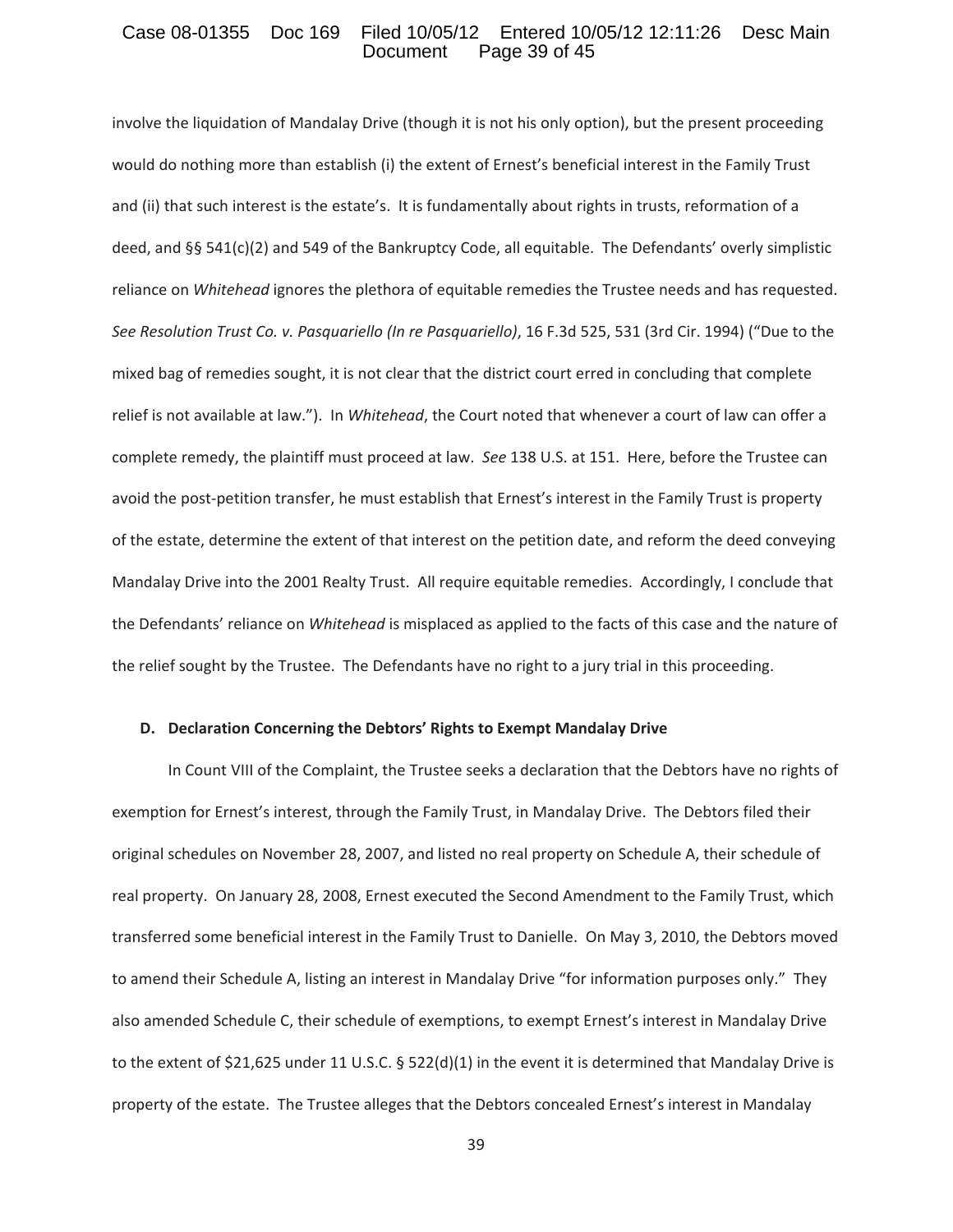### Case 08-01355 Doc 169 Filed 10/05/12 Entered 10/05/12 12:11:26 Desc Main Page 40 of 45

Drive and that Ernest transferred part of that interest to Danielle post-petition. Section 522(g) of the Bankruptcy Code allows a debtor to exempt property the trustee recovers under § 550 but only if the avoided transfer was involuntary and the debtor did not conceal such property. The Trustee argues that the Debtors are not allowed to exempt any portion of their interest in Mandalay Drive because the postpetition transfer was concealed and voluntary.

#### **1. Authority of the Bankruptcy Court to Enter a Declaration on the Exemption**

### **(a) Statutory Authority Under 28 U.S.C. § 157**

Count VIII is a core proceeding within the meaning of 28 U.S.C.  $\S$  157(b)(2)(B). Exemption allowance disputes are core bankruptcy proceedings.*See WalͲMart Stores, Inc. v. Carpenter (In re Carpenter)*, 245 B.R. 39, 43 (Bankr. E.D. Va. 2000) *aff'd* 252 B.R. 905 (E.D. Va. 2000) *aff'd* Fed. Appx. 80 (4th Cir. 2002).

#### **(b) Constitutional Authority**

The authority conferred upon a bankruptcy judge by  $\S$  157(b)(2)(B) to decide this count is consistent with Article III of the Constitution. First, although the allowance or disallowance of an exemption will affect the return to creditors, it does not "augment" the bankruptcy estate in the sense intended by the Supreme Court in *Stern*, where a favorable adjudication of Vickie's counterclaim would have taken property from Pierce for the benefit of the estate.*See* 131 S. Ct. at 2618 (finding no reason to treat Vickie's counterclaim differently from the fraudulent conveyance action in *Granfinanciera*, which augmented the bankruptcy estate).<sup>29</sup> Second, the right to exempt property from the bankruptcy estate stems directly from § 522(b) of the Bankruptcy Code.*See In re Carlew*, 469 B.R. 666, 673 (Bankr. S.D. Tex. 2012) (holding that exemption determinations are inextricably tied to the bankruptcy scheme

<sup>&</sup>lt;sup>29</sup> The bankruptcy estate is defined by 11 U.S.C. § 541. Section 522(b) allows a debtor to exclude property of the estate from distribution to creditors up to a certain value by affirmatively electing state or federal exemptions. All exemptible property is, until its exemption, property of the estate. In contrast, property listed in § 541(b) and in § 541(c)(2) is not property of the estate and will not be included in the bankruptcy res regardless of whether the debtor claims it as exempt.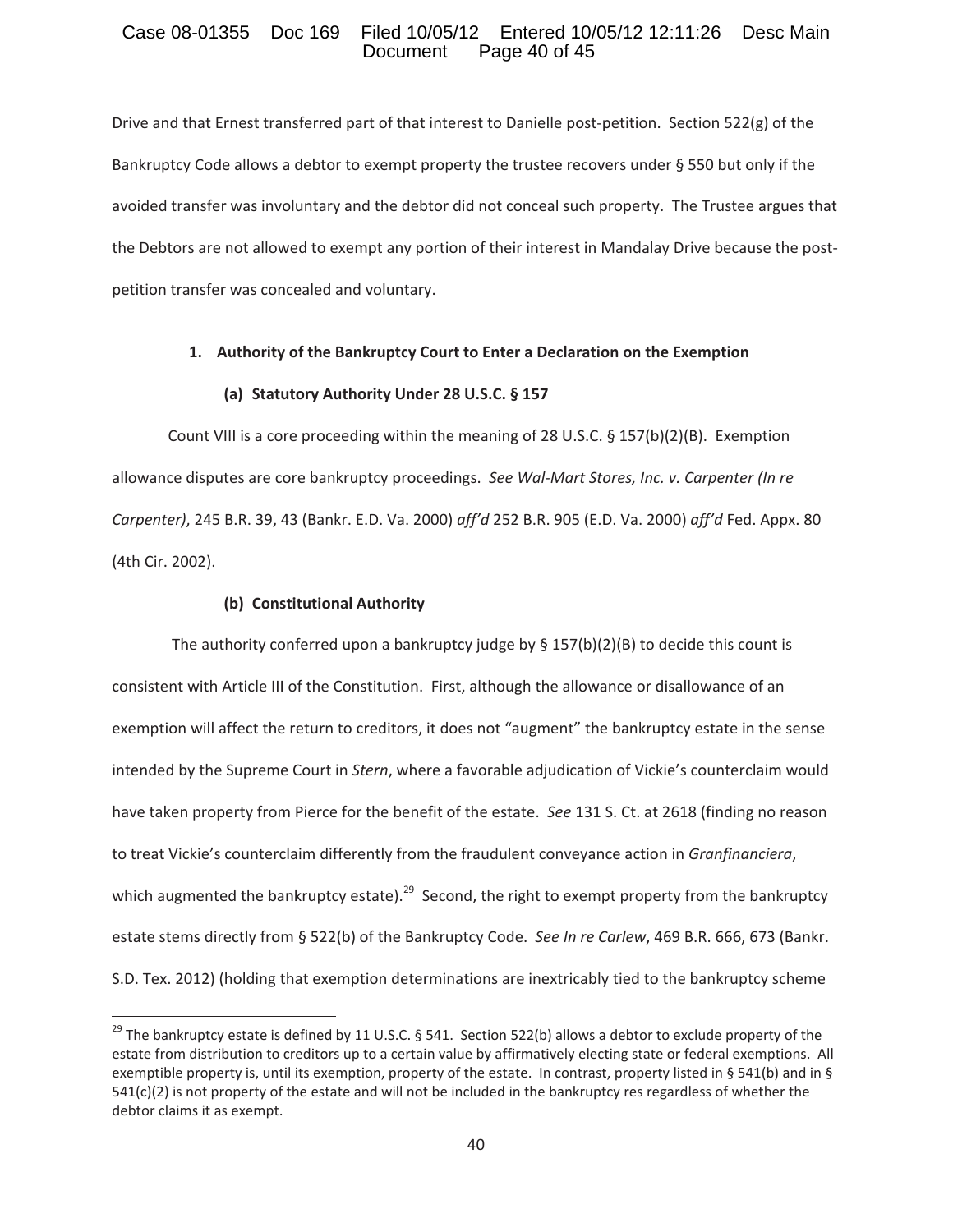### Case 08-01355 Doc 169 Filed 10/05/12 Entered 10/05/12 12:11:26 Desc Main Page 41 of 45

and involve the adjudication of rights created by the Bankruptcy Code); *accord In re Hill*, 2011 WL 6936357 (Bankr. S.D. Tex. Dec. 30, 2011); *In re OkwonnaͲFelix*, 2011 WL 3421561 (Bankr. S.D. Tex. Aug. 3, 2011).

Finally, by voluntarily filing for bankruptcy relief, the Debtors willingly subjected themselves to a federal scheme for restructuring debtor-creditor relations created by Congress pursuant to its Article I power to "establish . . . uniform Laws on the subject of Bankruptcies," U.S. Const. Art. I, § 8, cl. 4. A core feature of that scheme is the debtor's consent to the trustee's disposing of his property.*See Teleservices*, 456 B.R. at 333.The administration of the estate was a matter historically handled by bankruptcy commissioners without life tenure, subject to appeal in the courts of equity.*See* Plank, 72 Am. Bankr. L.J. at 578-589 (discussing duties of bankruptcy commissioners under 18th century English bankruptcy law). For these reasons, the due process issues inherent in *Stern* and *Northern Pipeline* concerning the taking of property without Article III adjudication do not arise.*Cf. N.I.S. Corp. v. Hallahan (In re Hallahan)*, 936 F.2d 1496, 1505 (7th Cir. 1991) (holding that a debtor who voluntarily files bankruptcy has waived his Seventh Amendment right to a jury trial because he can have no stronger rights than his creditors, who, by filing proofs of claim in the debtor's bankruptcy, lose the right to a jury trial on any matters necessarily resolved in the claims allowance process). Accordingly, I may enter a final order as to Count VIII of the Complaint.

#### **2. Whether the Debtors Have a Right to a Trial by Jury**

I find only one previous case relating to jury trial rights in proceedings relating to bankruptcy exemptions.In *Herrans v. Mender*, the District of Puerto Rico adopted a magistrate judge's report and recommendation affirming the decision of the bankruptcy court and, without discussing *Granfinanciera*, stated:

> In this case, the core issue is the extent of an exemption claimed by Debtors over an asset of the estate and the authority of the Trustee to administer it. This issue concerns a core proceeding equitable in nature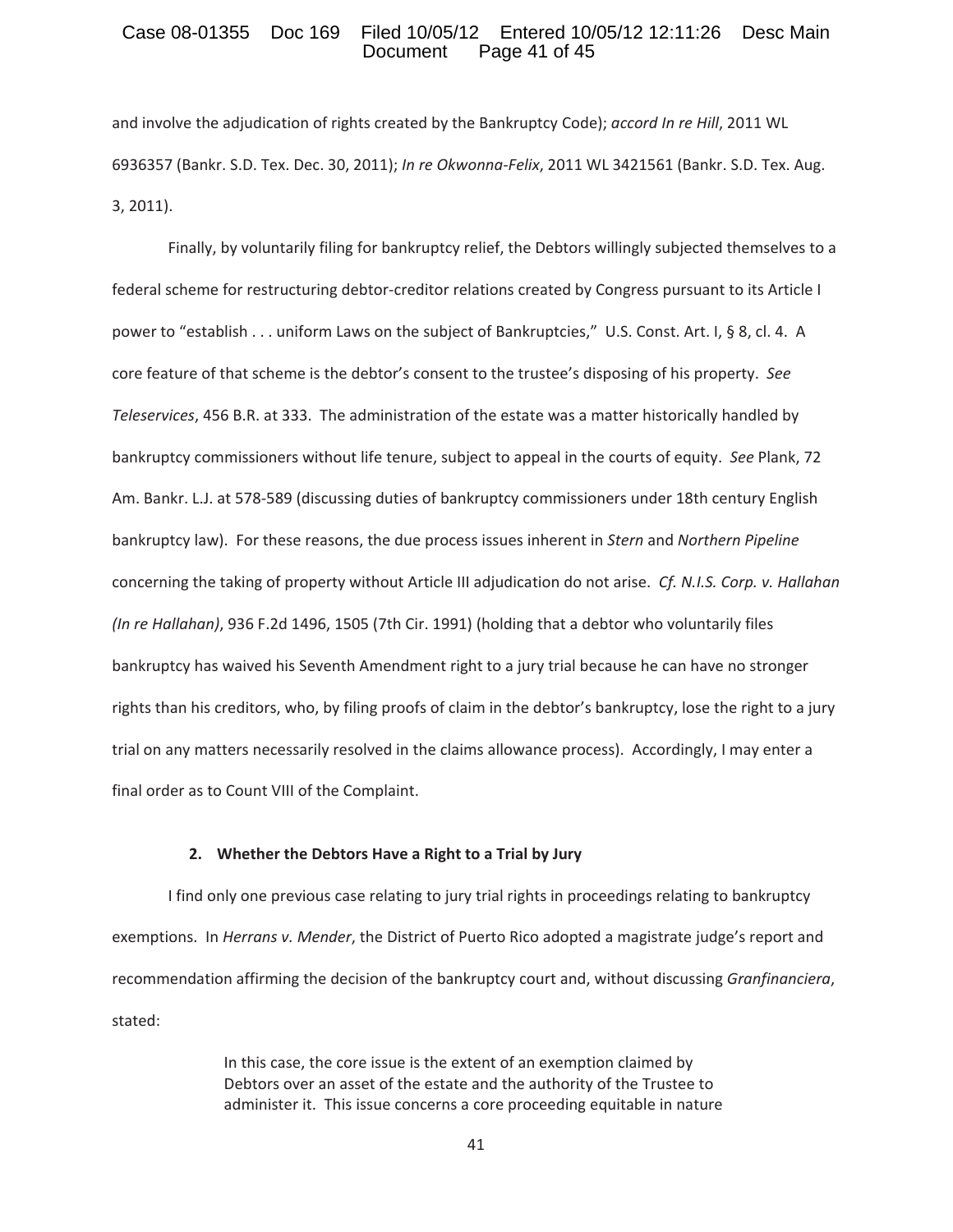### Case 08-01355 Doc 169 Filed 10/05/12 Entered 10/05/12 12:11:26 Desc Main<br>Document Page 42 of 45 Page 42 of 45

because it relates directly to the administration of the estate. After reviewing prior precedent, this Court agrees with the majority of decisions and concludes that there is a (sic) no right to trial by jury in bankruptcy core proceedings.

364 B.R. 463, 473 (D. P.R. 2007). The assertion that there is no right to a trial by jury in core proceedings is in direct conflict with *Granfinanciera*, which held the Seventh Amendment applied in a proceeding to avoid the fraudulent conveyance of a definite sum of money—a statutorily core proceeding under 28 U.S.C. § 157(b)(2)(H).*See* 492 U.S. at 61 (noting that codification of a common law fraudulent conveyance action was a "purely taxonomic change" that could not eliminate a party's Seventh Amendment right to a jury trial).

The rationale in *Herrans* aside, its conclusion that there is no right to a jury trial on objections to claims of exemption is valid.That conclusion is supported by the First Circuit's decision in *Braunstein I*. There, after conducting a thorough analysis under both prongs of *Granfinanciera*, the First Circuit held that a debtor has no right to a jury trial in a turnover action brought by the trustee pursuant to 11 U.S.C. § 542. *Braunstein I*, 571 F.3d at 119. Notably, the First Circuit stated, "the trustee's gathering of the 'property' *of the estate*, as both that property and the exclusions have been defined by Congress, is inherently an equitable task."*Id*.Like a § 542 turnover action, a proceeding relating to a debtor's exemption rights is equitable in nature because it concerns property of the estate. Just as a proceeding to determine a creditor's pro rata share in the bankruptcy res affects the equitable distribution of the estate among creditors, *see Granfinanciera*, 492 U.S. at 57, a proceeding to adjudicate a debtor's exemption rights affects the equitable distribution of the estate between creditors and the debtor.

Furthermore, *Granfinanciera* itself supports the conclusion that there is no jury right. There, the Supreme Court affirmed its decision in *Katchen v. Landy*, 382 U.S. 323 (1966), which allowed a bankruptcy court to rule on a trustee's preference action against a creditor who had filed a proof of claim against the estate without allowing the creditor a jury trial.*See id.*The Court noted that *Katchen* turned on the bankruptcy court having "actual or constructive possession" of the bankruptcy estate and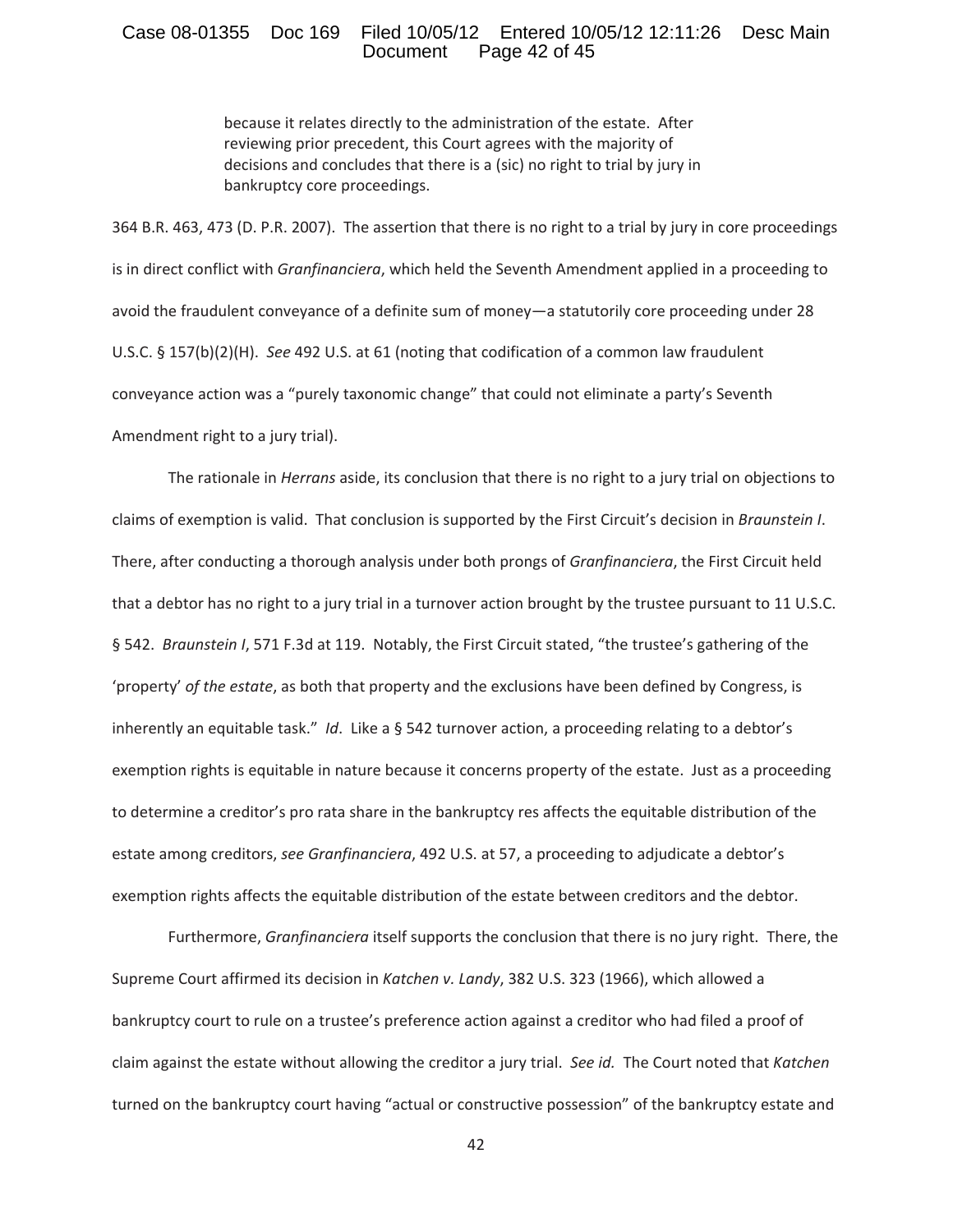### Case 08-01355 Doc 169 Filed 10/05/12 Entered 10/05/12 12:11:26 Desc Main<br>Document Page 43 of 45 Page 43 of 45

its power and obligation to consider objections by the trustee in deciding whether to allow claims against the estate. 492 U.S. at 57. Objections by the trustee to a debtor's exemptions are cut from the same equitable cloth. For these reasons, I conclude the Defendants have no right to a jury trial on Count VIII of the Complaint.

#### **E. Objection to Debtors' Discharge**

Finally, in Count IX of the Complaint, the Trustee seeks an order denying the Debtors a discharge pursuant to 11 U.S.C. § 727(a) on the grounds that they concealed Ernest's interest in the Family Trust and Mandalay Drive and transferred a portion of that interest subsequent to the petition date with the intent to hinder, delay, or defraud a creditor and the Trustee, and on the further ground that they made a false oath when they signed the 2008 Affidavit declaring that neither was aware of who the beneficiaries to the 2001 Trust and Family Trust were.

### **1. Authority of the Bankruptcy Court to Decide the Debtors' Right to Discharge**

#### **(a) Statutory Authority Under 28 U.S.C. § 157**

Objections to discharge are core proceedings.*See* 28 U.S.C. § 157(b)(2)(J); *Kontrick v. Ryan*, 540 U.S. 443, 444 (2004).

### **(b) Constitutional Authority**

Such proceedings do not "augment" the bankruptcy estate.*See Stern*, 131 S. Ct. at 2618. Objections to discharge stem from the bankruptcy, arising out of 11 U.S.C. § 727(a), which lists twelve circumstances in which a discharge may not enter. Congress, pursuant to its Article I power to enact laws of bankruptcy, has the ability to establish the conditions under which a debtor shall receive a discharge and to assign the determination of whether those conditions are met to a non-Article III judge. Accordingly, I find that I may enter final judgment as to Count IX consistent with Article III of the Constitution.*Cf. Ritz v. Lee (In re Ritz)*, 459 B.R. 623, 631 (Bankr. S.D. Tex. 2011) (finding constitutional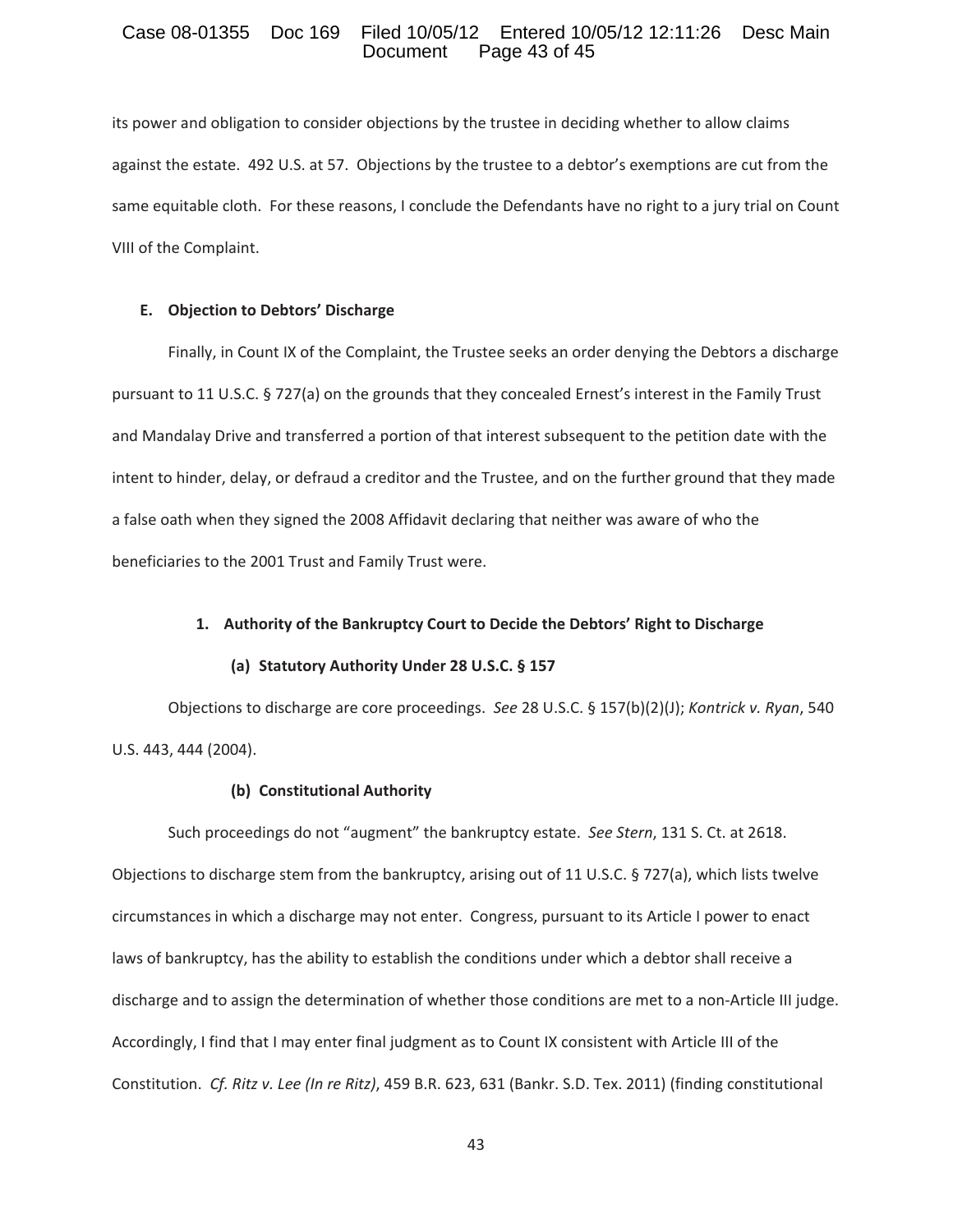### Case 08-01355 Doc 169 Filed 10/05/12 Entered 10/05/12 12:11:26 Desc Main Page 44 of 45

authority to enter final judgment in a proceeding brought by a creditor to determine nondischargeability of a particular debt and commenting "[d]eterminations of whether a debtor meets the conditions for a discharge are integral to the bankruptcy scheme . . . the Bankruptcy Court has the authority to determine when the statutorily established right to a discharge does *not* apply."). Accordingly, because objections to discharge are core proceedings that stem from the bankruptcy itself, I can enter a final order consistent with Article III of the Constitution.

### **2. Whether the Debtors Have a Right to a Trial by Jury**

Both the Sixth and Seventh Circuits have considered this issue and determined that a debtor has no Seventh Amendment right to a jury trial in a proceeding to determine dischargeability. I agree with the reasoning set forth in the Seventh Circuit's decision in *Hallahan*, adopted by the Sixth Circuit in *In re McLaren,* 3 F.3d 958, 960-61 (6th Cir. 1993). In *Hallahan* the Seventh Circuit held that the defendantdebtor had no right to a trial by jury to determine the dischargeability of a claim against his estate resulting from the willful breach of a covenant not to compete. See 936 F.2d at 1505. The Court noted that under the *Granfinanciera* test:

> [D]ischargeability proceedings are unlike actions to recover preferential transfers in that historically they have been equitable actions tried without juries:

[A] bankruptcy discharge and questions concerning the dischargeability of certain debts, involve issues with an equitable history and for which there was no entitlement to a jury trial in the courts of England prior to the merger of law and equity.

*In re Hooper*, 112 B.R. 1009, 1012 (Bankr. 9t h Cir. 1990); *In re Johnson*, 110 B.R. 433, 434 (Bankr. W.D. Mo. 1990); *In re Brown*, 103 B.R. 734 (Bankr. W.D. Md. 1989), *see also* Countryman, *The New Dischargeability* Law, 45 Am. Bankr. L.J. 36-39 (1971). The relief sought is also equitable since the sense of a dischargeability claim is a declaration that the debt is indeed dischargeable or non-dischargeable. Hooper. 112 B.R. at 1012.